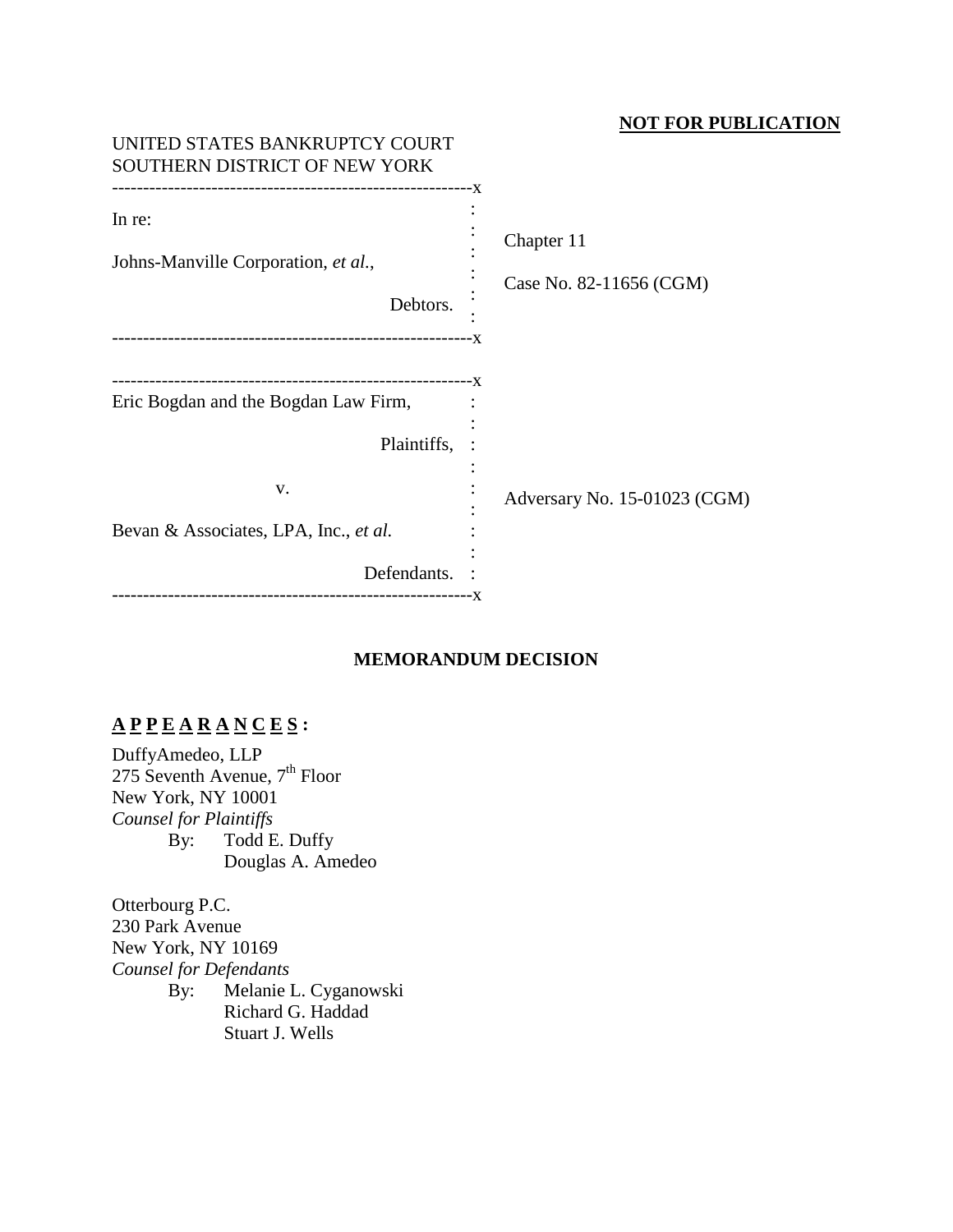## **CECELIA G. MORRIS CHIEF UNITED STATES BANKRUPTCY JUDGE**

Plaintiffs Eric Bogdan and the Bogdan Law Firm ("Plaintiffs" or "Bogdan") filed this adversary proceeding against the law firms of Bevan & Associates, LPA, Inc. ("Bevan"), the Law Offices of Bruce Carter ("Carter"), and the Madeksho Law Firm, PLLC ("Madeksho") (collectively "Defendants"), to determine the proper allocation of an attorney fee award. Compl.  $\P$  28–48, Feb. 3, 20[1](#page-1-0)5, ECF No. 1.<sup>1</sup> The attorneys' fees were established as part of a settlement agreement, so-ordered by this Court, in the Johns-Manville Corporation ("Manville") bankruptcy case. *See In re Johns-Manville Corp.*, 2004 Bankr. LEXIS 2519, at \*113 (Bankr. S.D.N.Y Aug. 17, 2004), *aff'd in part, vacated in part*, 340 B.R. 49 (S.D.N.Y. 2006), *vacated sub nom. Johns-Manville Corp. v. Chubb Indem. Ins. Co. (In re Johns-Manville Corp.)*, 517 F.3d 52 (2d Cir. [2](#page-1-1)008), rev'd and remanded sub nom. Travelers Indem. Co. v. Bailey, 557 U.S. 137 (2009).<sup>2</sup> This Court held a bench trial on the proper method of allocation and the appropriate amount of fees to be distributed among Plaintiffs and Defendants. This Court now finds that the \$20 million in attorneys' fees are to be allocated pursuant to the terms of the so-ordered settlement agreement, in equal, one quarter parts of \$5 million to Bogdan, Bevan, Carter, and Madeksho.

## **JURISDICTION**

This Court has subject matter jurisdiction pursuant to 28 U.S.C. § 1334(a), 28 U.S.C. § 157(a) and the Standing Order of Reference signed by Chief Judge Loretta A. Preska dated January 31, 2012. This is a "core proceeding" under 28 U.S.C. § 157(b)(2)(A), involving matters concerning the administration of the estate.

<span id="page-1-0"></span> $<sup>1</sup>$  Unless otherwise indicated, all citations to litigation documents are to the docket of adversary proceeding 15-</sup> 01023.

<span id="page-1-1"></span> $2$  Subsequent case history will be omitted after the first full citation.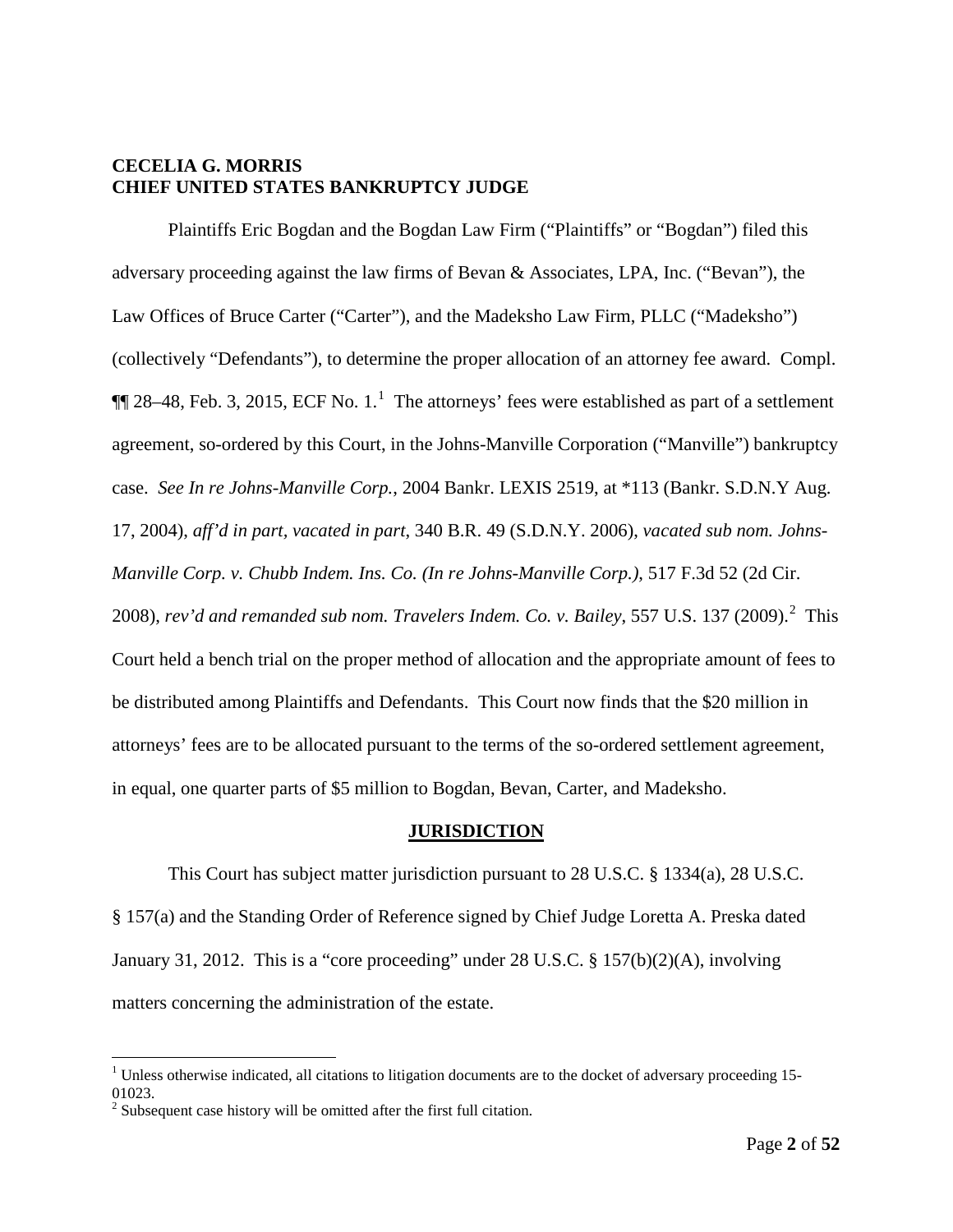#### **BACKGROUND**

The genesis of this dispute is inextricably linked to the Manville bankruptcy and the continued attempts by asbestos plaintiffs to circumvent the channeling injunction created by Manville's confirmed chapter 11 plan of reorganization ("Plan"). Manville filed for bankruptcy on August 26, 1982 primarily due to "the mammoth problem of uncontrolled proliferation of asbestos health suits brought against it because of its substantial use for many years of products containing asbestos . . . ." *In re Johns-Manville Corp.*, 36 B.R. 727, 729 (Bankr. S.D.N.Y. 1984). Manville filed for bankruptcy to deal with so-called "future asbestos claimants," or "claimants exposed to the ravages of asbestos dust who ha[d] not as of the filing date manifested symptoms of asbestos disease." *In re Johns-Manville Corp.*, 36 B.R. 743, 745 (Bankr. S.D.N.Y. 1984), *aff'd*, 52 B.R. 940 (S.D.N.Y. 1985). Manville's financial inability to resolve the impending asbestos claims was a result of "the insurance industry's general disavowal of liability to Manville on policies written for this very purpose." *In re Johns-Manville Corp.*, 36 B.R. 727, at 729. Manville's "inability to look to at least \$600 million in insurance coverage [wa]s a major factor in its decision to seek Chapter 11 relief." *In re Johns-Manville Corp.*, 36 B.R. 743, at 750 (citations omitted).

 Prior to filing for bankruptcy, "Manville and its insurers litigated over the scope and limits of liability coverage, and Travelers faced suits by third parties, such as Manville factory workers and vendors of Manville products, seeking compensation under the insurance policies," as well as suits from other insurers pursuing indemnity and contribution claims. *Travelers Indem. Co. v. Bailey*, 557 U.S. 137, 141 (2009). On September 15, 1983, during the early stages of Manville's bankruptcy, this Court extended the automatic stay to cover all direct actions against Manville's insurers as well as Manville's officers, directors and employees. *Johns-*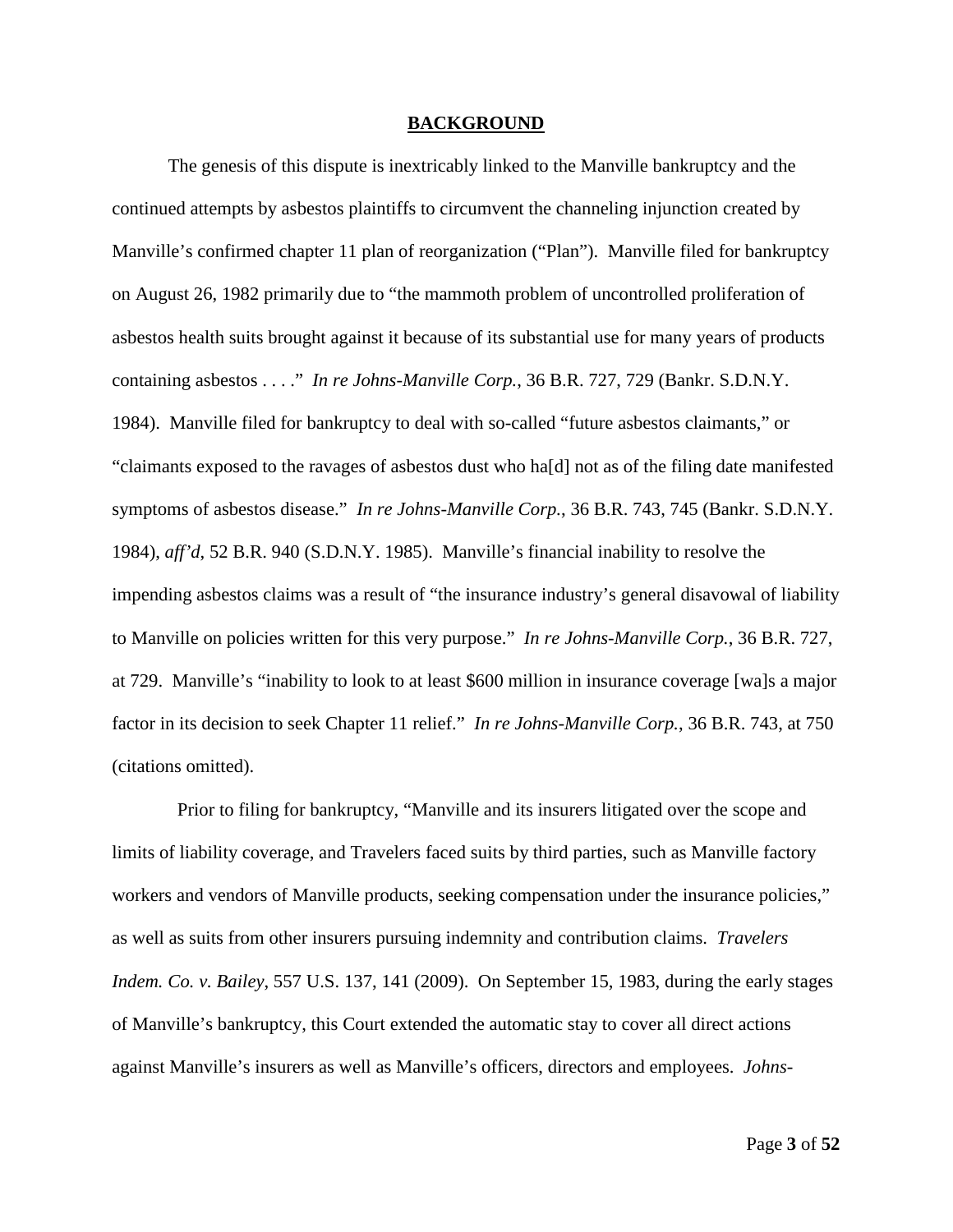*Manville Corp. v. Asbestos Litig. Grp. (In re Johns-Manville Corp.)*, 33 B.R. 254, 260, 263 (Bankr. S.D.N.Y. 1983). This Court determined that "Manville's insurance policies constitute one of its largest and most significant assets and are absolutely necessary for the formulation of any reorganization plan." *Id.* This Court based its reasoning on the fact that "Manville's bankruptcy is primarily the result of the massive number of tort actions filed against it," and Manville was, at the time, "being sued in tort for actions that may be covered under these policies, and which the insurers may be called upon to defend, such insurance policies obviously have value to the Manville estate." *Id.* As such, "[t]he insurance assets are clearly fundamental to any resolution of these tort actions in the context of a plan." *Id.*

As early as 1983, this Court found that any direct action suit against an insurer of Manville would negatively impact Manville's bankruptcy estate by limiting the assets available for Manville to put in trust for future asbestos claimants. *Id.* In a direct action suit against Manville's insurers, any forced payout to an asbestos claimant would come out of the limited insurance coverage Manville had purchased. *Id.* This Court concluded that "[t]his effect could seriously undermine the whole purported purpose of Manville's bankruptcy petition, to wit: reasonable compensation for all asbestos victims." *Id.* at 268. As such, the insurance policies were included as assets in Manville's bankruptcy estate.

Over the next several years,

the insurers agreed to settle with Manville for approximately \$770 million. The settlements provided that, in exchange for cash payments, the insurers would be relieved of all obligations related to the disputed policies and the insurers would be protected from claims based on such obligations by injunctive orders of the Bankruptcy Court. The insurers [we]re entitled to terminate the settlements if the injunctive orders are not issued or if they [we]re set aside on appeal.

*Macarthur Co. v. Johns-Manville Corp.*, 837 F.2d 89, 90 (2d Cir. 1988). The insurance settlement so-ordered by this Court ("Insurance Settlement Order") provided for the channeling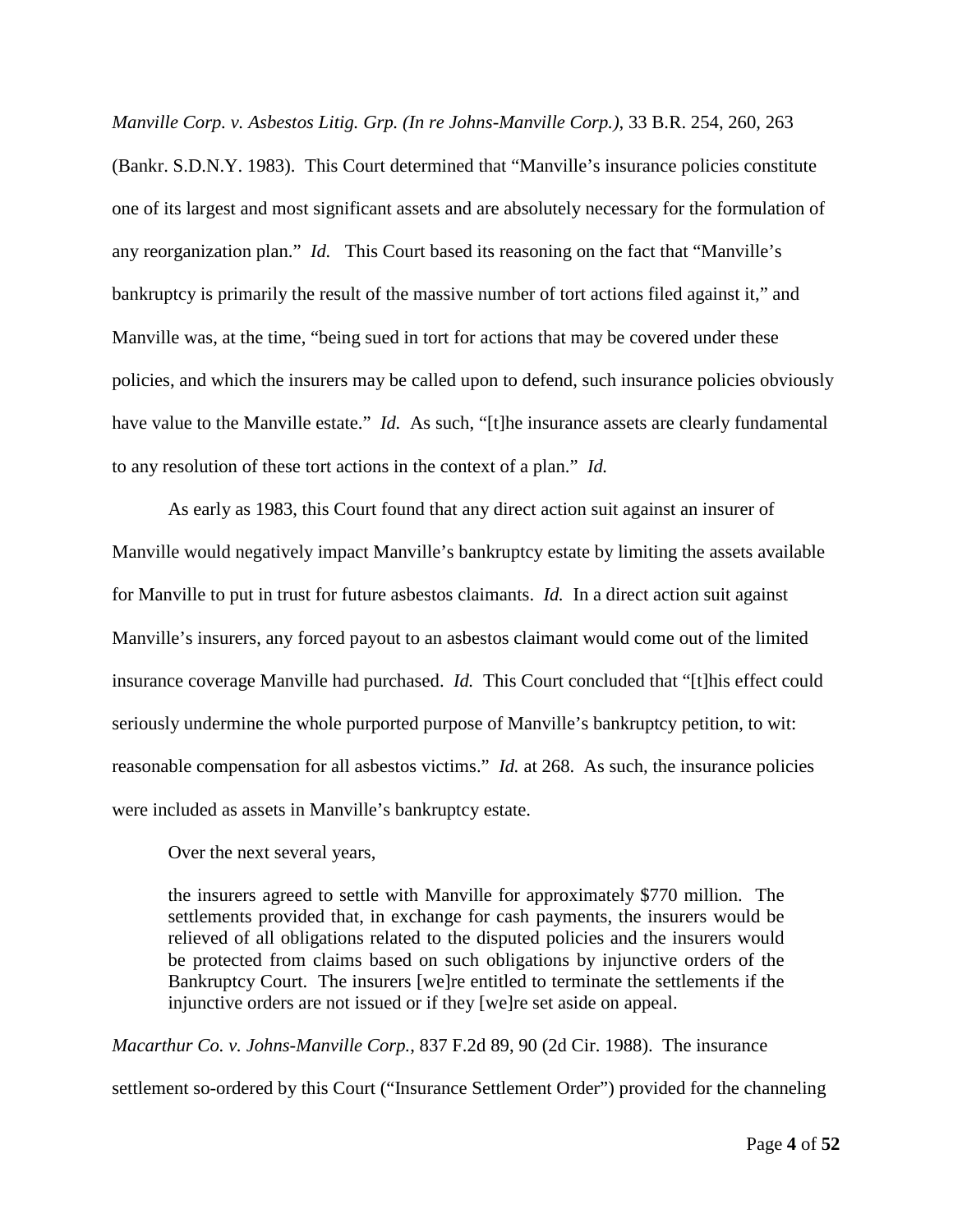of all asbestos claims against the settling insurers "based upon, arising out of, or related to any or all of the Policies" to the Manville Trust; the release of the settling insurers from any further obligations "based upon, arising out of or related to the Policies . . . and all Policy *Claims*"; and a "*permanent injunction*, specifically prohibiting all *future claims* for bad faith or insurer misconduct," and enjoining all persons from "commencing and/or continuing any suit, arbitration or other proceeding of any type or nature for Policy *Claims* against any or all members of the Settling Insurer Group . . . ." *In re Johns-Manville Corp.*, 2004 Bankr. LEXIS 2519, at \*42–43 (Bankr. S.D.N.Y. Aug. 17, 2004) (citations omitted). The language was intended to be very broad, as "Policy Claims" was defined to include any and all claims, known and as of yet unknown, "which have been, or could have been, or might be, asserted . . . against any or all members of the Settling Insurer Group based upon, arising out of or relating to any or all of the Policies." *Id.* (citations omitted).

The Insurance Settlement Order was incorporated in Manville's Plan which was confirmed by order entered on December 22, 1986 ("Confirmation Order"), and all asbestosrelated claims against the settling insurers were enjoined. *See id.*; *see also In re Johns-Manville Corp.*, 68 B.R. 618, 624 (Bankr. S.D.N.Y. 1986), *aff'd* 78 B.R. 407 (S.D.N.Y 1987), *aff'd sub nom. MacArthur Co. v. Johns-Manville Corp.*, 837 F.2d 89 (2d Cir. 1988). Amongst others, the settling insurers included the Travelers Indemnity Company, Travelers Casualty and Surety Company, and other affiliates ("Travelers"). *In re Johns-Manville Corp.*, 2004 Bankr. LEXIS 2519, at \*1, 42–43.

The proceeds from Manville's settlement with its insurers became the cornerstone of the Manville reorganization, providing the much-needed funding for the Manville Personal Injury Settlement Trust (the Manville "Trust") that was established for the benefit of future asbestos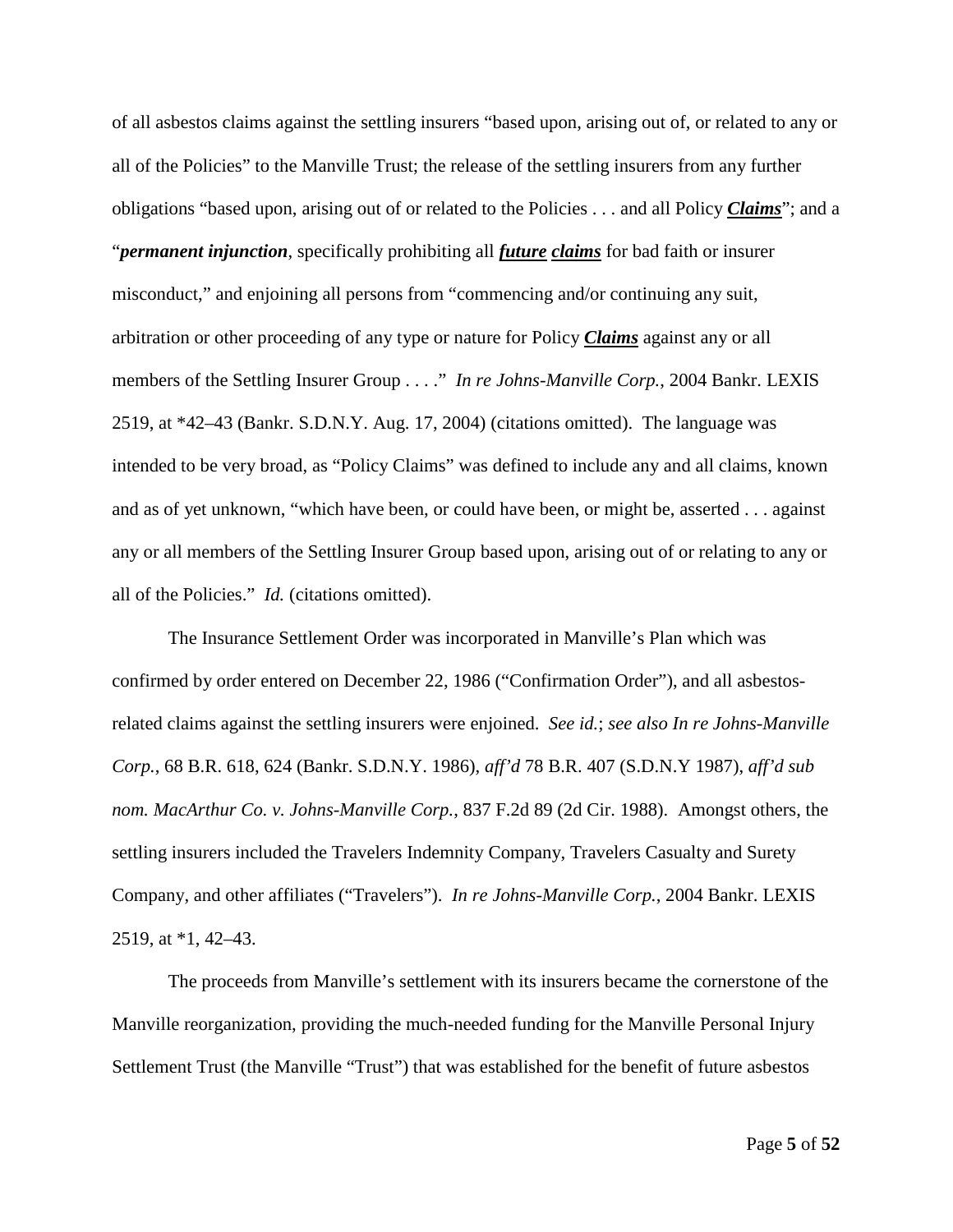claimants. *See In re Johns-Manville Corp.*, 97 B.R. 174, 177 (Bankr. S.D.N.Y. 1989); *In re Johns-Manville Corp.*, 68 B.R. at 621–22. The Manville Plan and Confirmation Order incorporated a channeling injunction, which was created to preserve the rights and interests of all "future asbestos claimants," defined as persons "who had been exposed to Manville's asbestos prior to the August 1982 petition date but had not yet shown any signs of disease at that time," by channeling their claims to the Manville Trust. *Kane v. Johns-Manville Corp.*, 843 F.2d 636, 639 (2d Cir. 1988). The Second Circuit upheld both this Court's jurisdiction over the insurance policies as property of the estate and this Court's authority to issue the injunction to include settling insurers "pursuant to its power to dispose of a debtor's property free and clear of thirdparty interests and to channel such interests to the proceeds of the disposition." *MacArthur Co. v. Johns-Manville Corp.*, 837 F.2d 89, 90 (2d Cir. 1988). [3](#page-5-0)

Despite the existence of the Insurance Settlement Order and the channeling injunction, asbestos plaintiffs continued to file state court actions against Travelers. *In re Johns-Manville Corp.*, 2004 Bankr. LEXIS 2519, at \*48 (Bankr. S.D.N.Y. Aug. 17, 2004). These postconfirmation "direct action"[4](#page-5-1) lawsuits against Travelers asserted so-called "novel" legal theories

<span id="page-5-0"></span><sup>&</sup>lt;sup>3</sup> In *MacArthur*, the Second Circuit overruled an objection to the Insurance Settlement Order issued in connection with confirmation of Manville's Plan. The appealing party, MacArthur, was a distributor of Manville's asbestos and claimed to be "coinsured under the settled policies by virtue of 'vendor endorsements' contained in the policies." *MacArthur*, 837 F. 2d at 90. MacArthur argued that this Court did not have jurisdiction or authority to issue the channeling injunction as to the settling insurers. *Id.* In upholding this Court's jurisdiction and authority, the Second Circuit confirmed that Manville's insurance policies were central assets of the estate that would be diminished by third-party suits against the insurers. *Id.* at 92. The Second Circuit rejected the argument that MacArthur had contractual rights to sue Travelers separate from Manville's interest in the insurance policies. *Id.* at 92–93. The Second Circuit reasoned that any recovery MacArthur may have had against Travelers was still "derivative of Manville's rights as the primary insured." *Id.* at 92. MacArthur's rights were "no different in this respect from those of the asbestos victims who have already been barred from asserting direct actions against the insurers." *Id.* (citations omitted).

<span id="page-5-1"></span><sup>&</sup>lt;sup>4</sup> "A true 'direct action' suit is '[a] lawsuit by a person claiming against an insured but suing the insurer directly instead of pursuing compensation indirectly through the insured.' Because many of the suits at issue seek to hold Travelers liable for independent wrongdoing rather than for a legal wrong by Manville, they are not direct actions in the terms of strict usage. Nonetheless, because the suits are referred to as 'direct actions' in the decisions of the Bankruptcy Court, the District Court, and the Court of Appeals, we call them that as well, in the interest of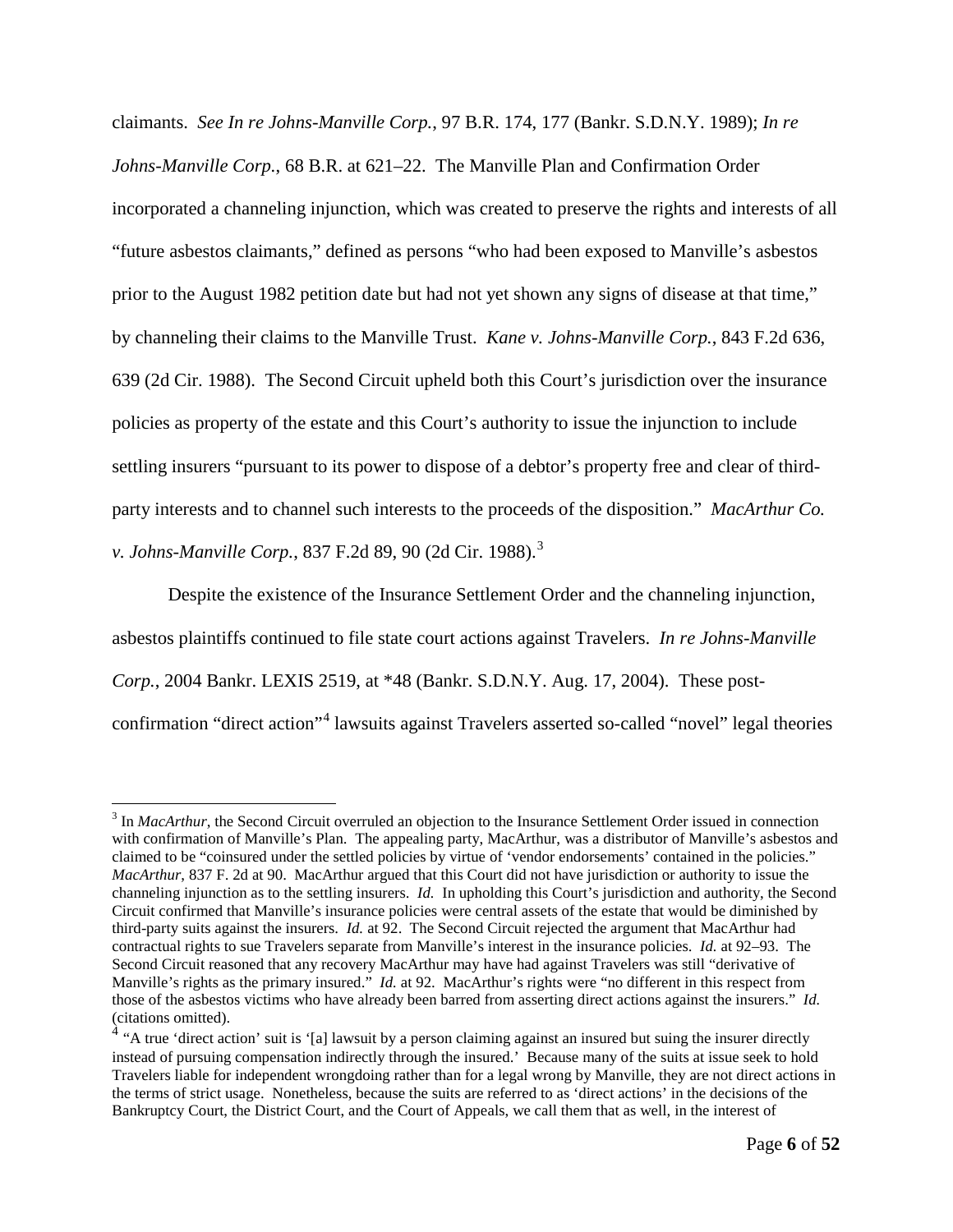in an attempt to hold the insurer directly liable for its own alleged misconduct. *Id.* at \*48–60. The direct actions fell into two categories—those asserting statutory causes of action and those based on common law claims. *Id.* at \*49. Both types of actions argued that Travelers had conspired with Manville to suppress evidence Manville was aware of the hazards of asbestos, and had engineered a fraudulent "no duty to warn" defense. *Id.* at \*49–56.

These direct action lawsuits reached a critical mass in early 2002. Trial Tr. June 14, 2016, 11:19–20, June 24, 2016, ECF No. 213 ("Tr. 6/14/2016"). On June 19, 2002, Travelers filed its first order to show cause for a temporary restraining order in this Court, seeking to preliminary enjoin certain direct action asbestos lawsuits that had been filed against Travelers in various state courts. *See* Mem. Law Supp. Order to Show Cause, *In re Johns-Manville Corp.*, No. 82-11656 (Bankr. S.D.N.Y. June 19, 2002), ECF No. 3413. The Court granted the order to show cause the same day. Order to Show Cause, *In re Johns-Manville Corp.*, No. 82-11656, ECF No. 3412. On July 2, 2002, this Court entered a signed stipulated briefing schedule agreed to by Travelers and certain asbestos plaintiffs' attorneys, including Lawrence Madeksho. Stipulation, *In re Johns-Manville Corp.*, No. 82-11656, ECF No. 3425.

On August 1, 2002, this Court ordered mediation to resolve the pending direct action asbestos cases. Order Referring Matter to Mediation, *In re Johns-Manville Corp.*, No. 82-11656, ECF No. 3446. On January 22, 2003, Travelers filed another *ex parte* order to show cause to enjoin additional state law asbestos plaintiffs, primarily Bogdan's cases from Texas. Mem. Law Supp. Second Suppl. Order to Show Cause ¶¶ 2, 4, 5–6, *In re Johns-Manville Corp.*, No. 82- 11656, ECF No. 3498. On January 27, 2003, this Court further enjoined the additional direct action cases and included them in the order of mediation. *See* Suppl. Order to Show Cause, *In re* 

 $\overline{a}$ 

simplicity." *Travelers Indem. Co. v. Bailey*, 557 U.S. 137, 143 n.2 (2009) (quoting *Direct Action*, Black's Law Dictionary (8th ed. 2004)) (further citations omitted).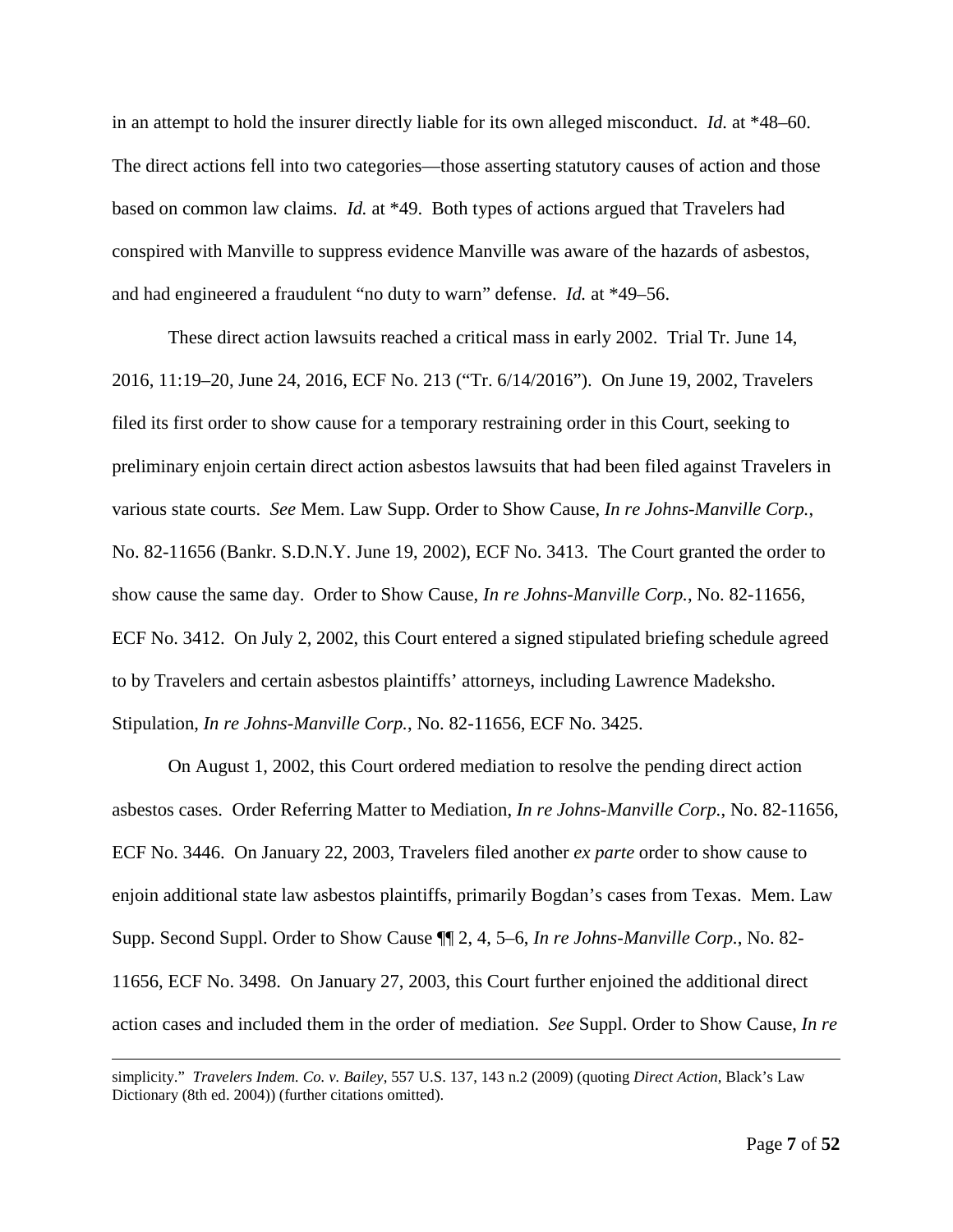*Johns-Manville Corp.*, Case No. 82-11656, ECF No. 3474. Exhibit C to the supplemental order to show cause includes a list of cases to be referred to mediation entitled "The Eric Bogdan and Lawrence Madeksho Lawsuits." *Id.* at Ex. C. Bogdan, Madeksho, Bevan and Carter all participated in the mediation talks with Travelers. Tr. 6/14/2016 at 20:24–25 (testimony of Travelers' counsel at the time, Mr. Andrew Frankel, in response to who participated in the mediation sessions).

Ultimately, the mediation resulted in three separate settlement agreements resolving the direct action claims: the Hawaii Direct Action Settlement Agreement, the Statutory Direct Action Settlement Agreement, and the Common Law Direct Action Settlement Agreement ("Common Law Settlement Agreement"). Tr. 6/14/2016 at 13:15–17; Mot. Approve Statutory Settlement Agreement, *In re Johns-Manville Corp.*, No. 82-11656, ECF No. 3568; Mot. Approve Hawaii Settlement Agreement, *In re Johns-Manville Corp.*, No. 82-11656, ECF No. 3627; Mot. Approve Common Law Settlement Agreement, *In re Johns-Manville Corp.*, No. 82-11656, ECF No. 3636. Each of the three settlement agreements established a new asbestos plaintiffs' fund, separate and apart from the Manville Trust. *In re Johns-Manville Corp.*, 2004 Bankr. LEXIS 2519, at \*113 (Bankr. S.D.N.Y. Aug. 17, 2004). Additionally, each settlement agreement established its own attorney fee fund. *Id.* The Court took testimony indicating that the attorneys' fees established by the Common Law Settlement Agreement were to be paid to "Settlement Counsel," a defined term that included Bogdan, Madeksho, Carter, and Bevan. Trial Transcript July 6, 2004 51:9–74:9, *In re Johns-Manville Corp.*, No. 82-11656, ECF No. 3818; Defs.' Ex. 2, ¶ 1(r). On August 17, 2004, the settlement agreements and attorney fee funds were approved by this Court after an evidentiary hearing and over many objections. *In re Johns-Manville Corp.*, 2004 Bankr. LEXIS 2519, at \*113.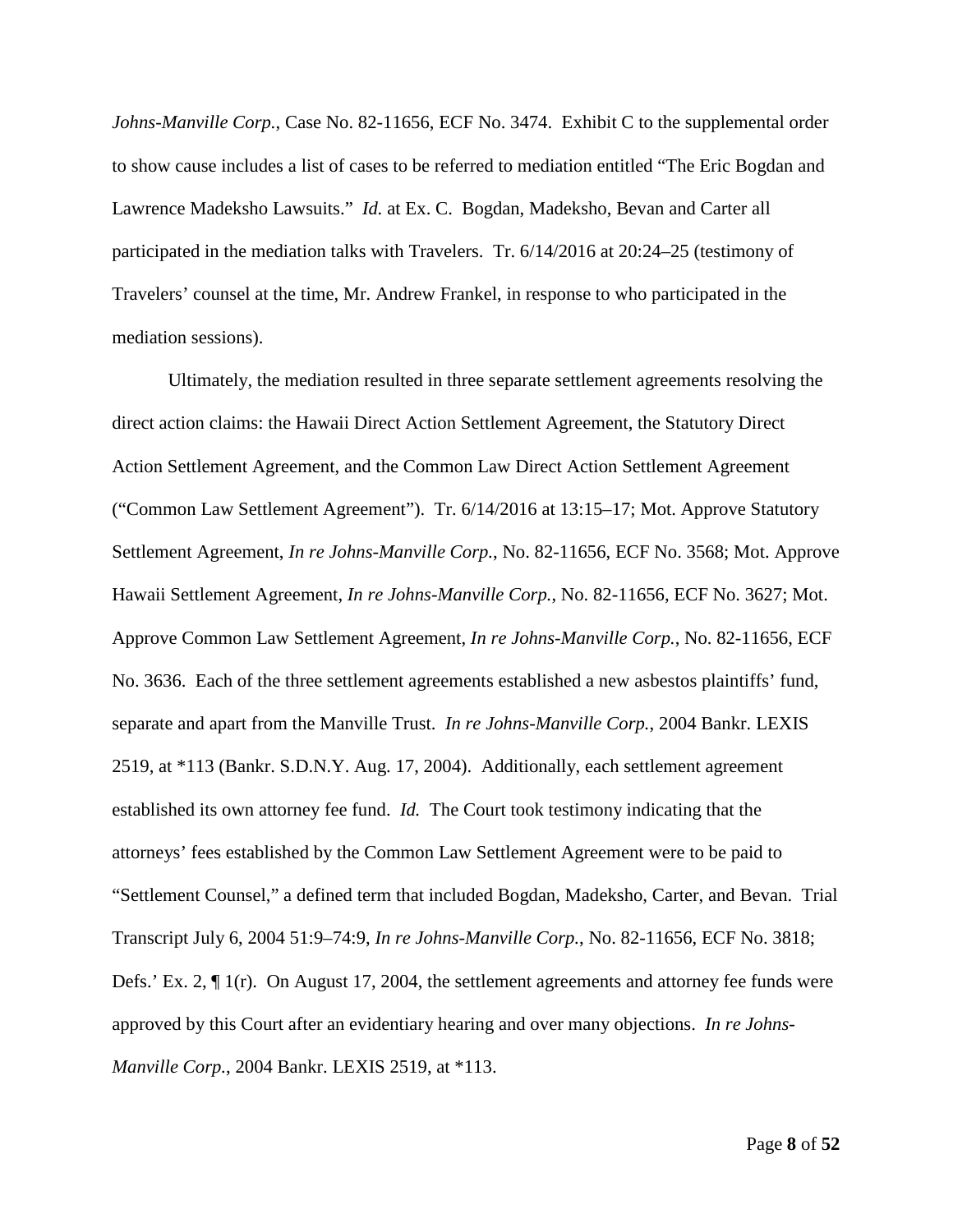Travelers wanted certain condition precedents to be incorporated in the settlement agreements. For the Common Law Settlement Agreement, Travelers insisted it receive 14,000 general releases from the existing asbestos plaintiffs within 60 days of the Bankruptcy Court's order becoming a final order. *Id.* at \*62–63; Defs.' Ex. 2, ¶2(c). Two other conditions precedents required the Bankruptcy Court to approve the settlement agreements, and to issue an order finding that the direct action lawsuits had always been enjoined by Manville's Confirmation Order and the Insurance Settlement Order. *In re Johns-Manville Corp.*, 2004 Bankr. LEXIS 2519, at \*3–4. This Court found that the direct action suits against the settling insurers had always been barred. *Id.* at \*84.

Based on the evidence, this Court found that when Travelers originally sought the protection of the bankruptcy court in 2002

the plaintiffs in both the Statutory and Common Law Direct Action Lawsuits denied that their claims fell within the scope of this Court's [1986 Manville Confirmation and Insurance Settlement] orders. Two years, countless submissions and a full evidentiary hearing later, these objections have withered away and the evidence on the record and before this Court conclusively establishes that the direct action claims against Travelers are inextricably intertwined with Travelers long relationship as Manville's insurer.

Id. at \*84. In coming to this conclusion, the Court found that the direct action lawsuits were little more than an attempt to replace Manville with other solvent companies to pay for Manville's discharged debts. *See id.* at \*21, 32–33, 48, 53 (citations omitted). In particular, this Court found that "notwithstanding its bankruptcy and resulting immunity from suit - asbestos plaintiffs still litigate against the 'ghost' of Manville by attempting 'to place asbestos defendants into the shoes of Manville through 'conspiracy' theories to tarnish the defendants with the old and damaging Manville evidence . . . .'" *Id.* at \*32. In analyzing the common law direct action lawsuits specifically, this Court noted that "[a] common law direct action plaintiffs' attorney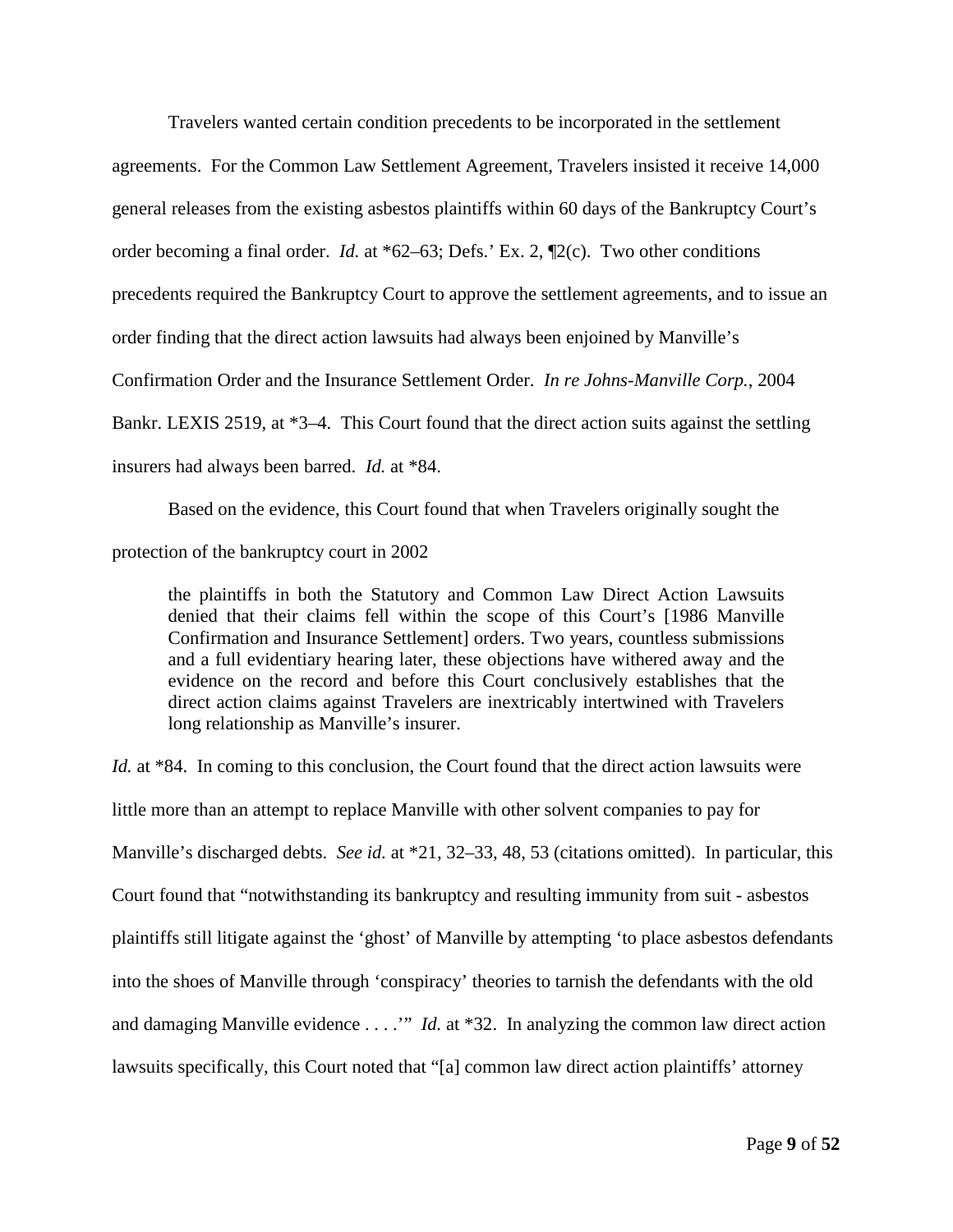Bruce Carter's affidavit candidly admits, no court has ever accepted these theories." *Id.* at \*53. The Court continued, stating that "[t]hese plaintiffs, too, are dissatisfied with their inability to collect directly from Manville, and thus attempt to collect Manville's debts by 'Putting New Defendants In Manville's Chair.'" *Id.* at \*53 (citations omitted).

This Court's order that the direct action suits against settling insurers had always been barred by Manville's Confirmation Order and the Insurance Settlement Order was appealed all the way to the Supreme Court. *See Travelers Indem. Co. v. Bailey*, 557 U.S. 137 (2009). On appeal from the District Court, the Second Circuit reversed, finding that the Bankruptcy Court did not have jurisdiction to enjoin third party claims against the settling insurers for so-called "direct action" claims for the insurers' own wrongdoing. *Johns-Manville Corp. v. Chubb Indem. Ins. Co. (In re Johns-Manville Corp.)*, 517 F.3d 52, 66–67 (2d Cir. 2008), *reversed sub nom. Travelers Indem. Co. v. Bailey*, 557 U.S. 137 (2009). Ultimately, the Supreme Court decided that Manville's 1986 Confirmation Order was *res judicata*, and the issue of subject matter jurisdiction was not properly before the Second Circuit. *Travelers*, 557 U.S. at 151–53. The Supreme Court left open the issue of whether any particular party had received adequate due process. *Id.* at 155. On remand, the Second Circuit held that the appellant, Chubb, had not received sufficient notice as to the treatment of its claim in the process leading up to Manville's Confirmation Order, and that as a result Chubb was not bound by the Bankruptcy Court's 2004 orders interpreting the original 1986 Manville Confirmation Orders. *See Johns-Manville Corp. v. Chubb Indemnity Ins. Co. (In re Johns-Manville Corp.)*, 600 F.3d 135, 137 (2d Cir. 2010).

The Second Circuit's ruling in *Chubb* set off another round of appeals over the validity of the settlement agreements. Travelers contended that the settlement agreements were now void, as this Court's 2004 order that the direct action claims were barred by Manville's Confirmation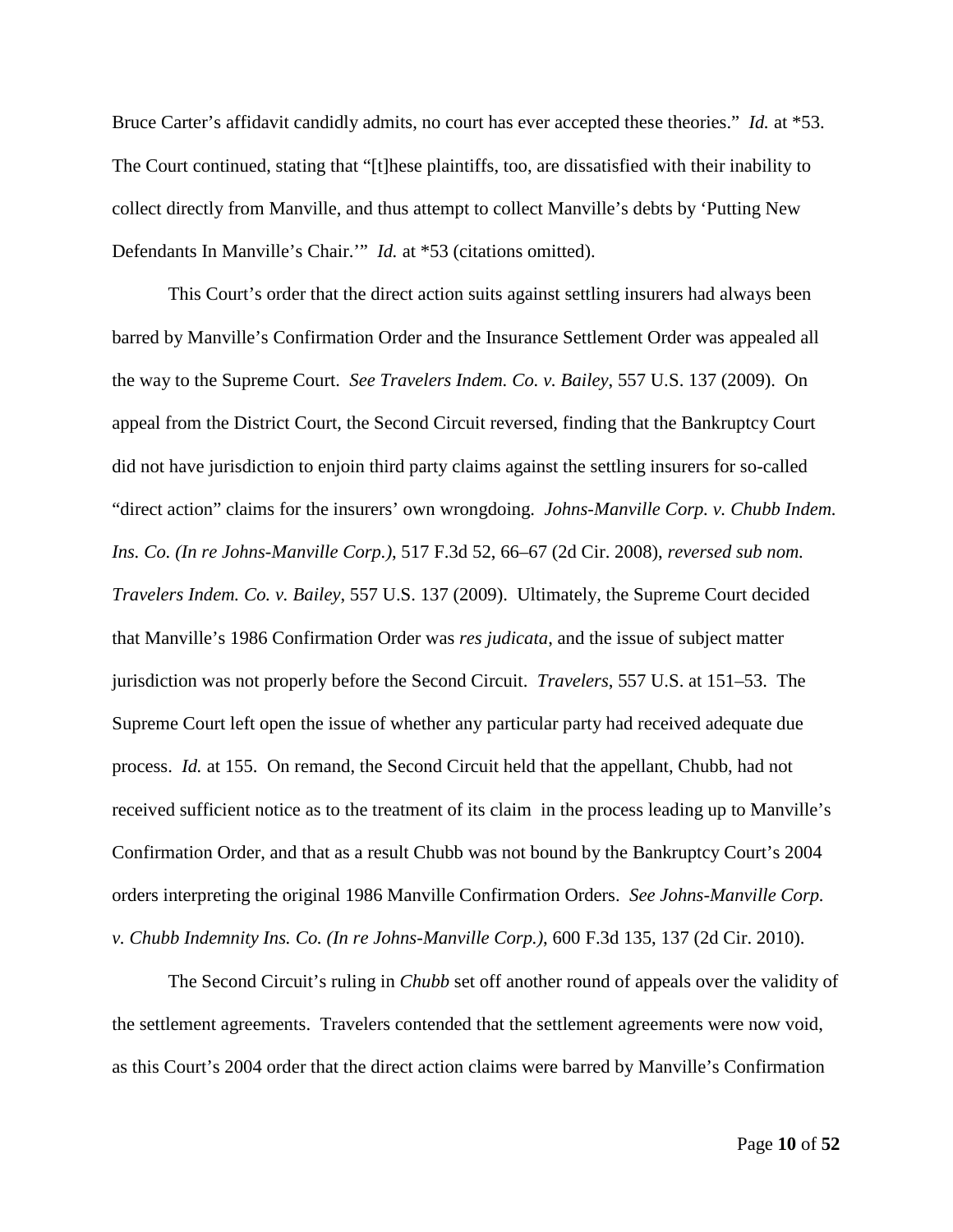Order did not apply to Chubb. After another round of appeals, the Second Circuit affirmed this Court's order compelling Travelers to pay on the settlement agreements. *Common Law Settlement Counsel v. Travelers Indem. Co. (In re Johns-Manville Corp.)*, 759 F.3d 206, 217 (2d Cir. 2014).

On January 9, 2015, Travelers filed an emergency motion to deposit the attorneys' fees due under the Common Law Settlement Agreement and the Statutory Settlement Agreement into the court registry. Travelers' Mot. to Deposit Disputed Funds, *In re Johns-Manville Corp.*, Case No. 82-11656, ECF No. 4141. Travelers had been working with counsel for all three settlement agreements to reach an understanding on post-judgment interest and to obtain instructions for how to deposit the funds so that Travelers could promptly satisfy the judgment. Despite the attempt to resolve these issues, "Travelers [was] informed, however, that certain parties dispute their potential right and entitlement to attorneys' fees under the Common Law Direct Action Settlement Agreements and Statutory Direct Action Settlement Agreements." *Id.* at 1. As the attorneys could not agree on the allocation, Travelers asked that the funds be paid into the Court's registry until the disputes were resolved.

Madeksho and Carter objected to Travelers' motion as to the Common Law Settlement Agreement attorneys' fees. Common Law Counsel's Obj. to Travelers Mot. to Deposit Fees, *In re Johns-Manville Corp.*, Case No. 82-11656, ECF No. 4146-1. Madeksho and Carter argued that "ownership of the attorneys' fees is not in dispute. Under the Agreement, only the Common Law Settlement Counsel have an entitlement to the fees. All that has yet to be resolved is the individual distributions of the fees among Common Law Settlement Counsel." *Id.* at 2. Madeksho and Carter argued Bogdan was the sole reason for the dispute. This Court granted Travelers' motion over Madeksho and Carter's objections, directing Travelers to deposit the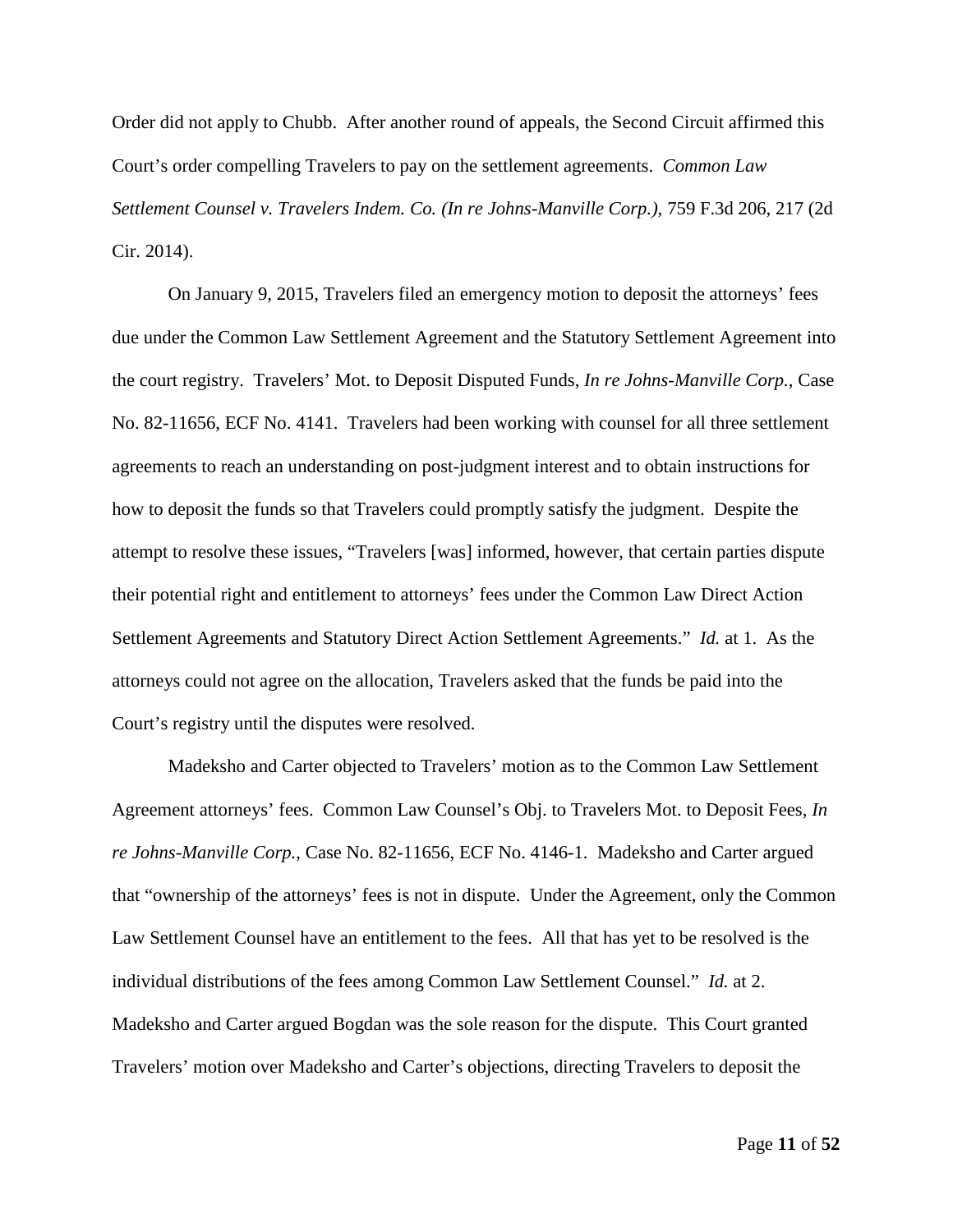attorneys' fees into escrow accounts with New York banks, and requiring an order of this Court to release any of those funds. Order Resolving Mot. of Travelers ¶¶ 8–9, *In re Johns-Manville Corp.*, No. 82-11656, ECF No. 4150. On February 3, 2015, this action followed. Compl. ¶¶ 28–48.

On February 25, 2015, Plaintiffs filed an amended complaint seeking a determination by

this Court of the parties' respective entitlement to the attorneys' fees created by the Common

Law Settlement Agreement. Amended Compl. ¶¶ 58–66, Feb. 25, 2015, ECF No. 14. To

determine the method of allocation and the amount to be distributed to each of the four parties,

this Court held a full, three-day evidentiary trial from June 13, 2016 to June 15, 2016.

In the parties' joint pre-trial order ("JPTO"), the parties set forth the following issues to

be tried, with substantially identical language:

(i) The proper method for allocating the Legal Fees;

(ii) If the Court determines that *quantum meruit* is as [sic] the proper method of allocation, then

(a) Determination as to what legal work by the Parties is to be compensated; and

(b) Determination of the value of such legal work so as to determine each Parties' percentage share of the Legal Fees.

(iii) Determination as to whether Bogdan is entitled to any payment or to a reduction in payment due to his allege failure to use his best efforts to satisfy a condition precedent to settlement;

(iv) Determination as to whether Bogdan's conduct following execution of the Amended Agreement precludes him from receiving any benefits under the Amended Agreement, including the receipt of Legal Fees;

(v) Determination of the portion of legal fees and expenses incurred by the Defendants in connection with successfully upholding and enforcing the Amended Agreement that must be reimbursed by Bogdan;

and, as set forth by the Plaintiffs and agreed to by Defendants, (vi) a "Determination of Bevan's

entitlement to payment due to his renouncement of a share of the allocation by agreement with

Madeksho and Carter." JPTO ¶ VII, May 4, 2016, ECF No. 185.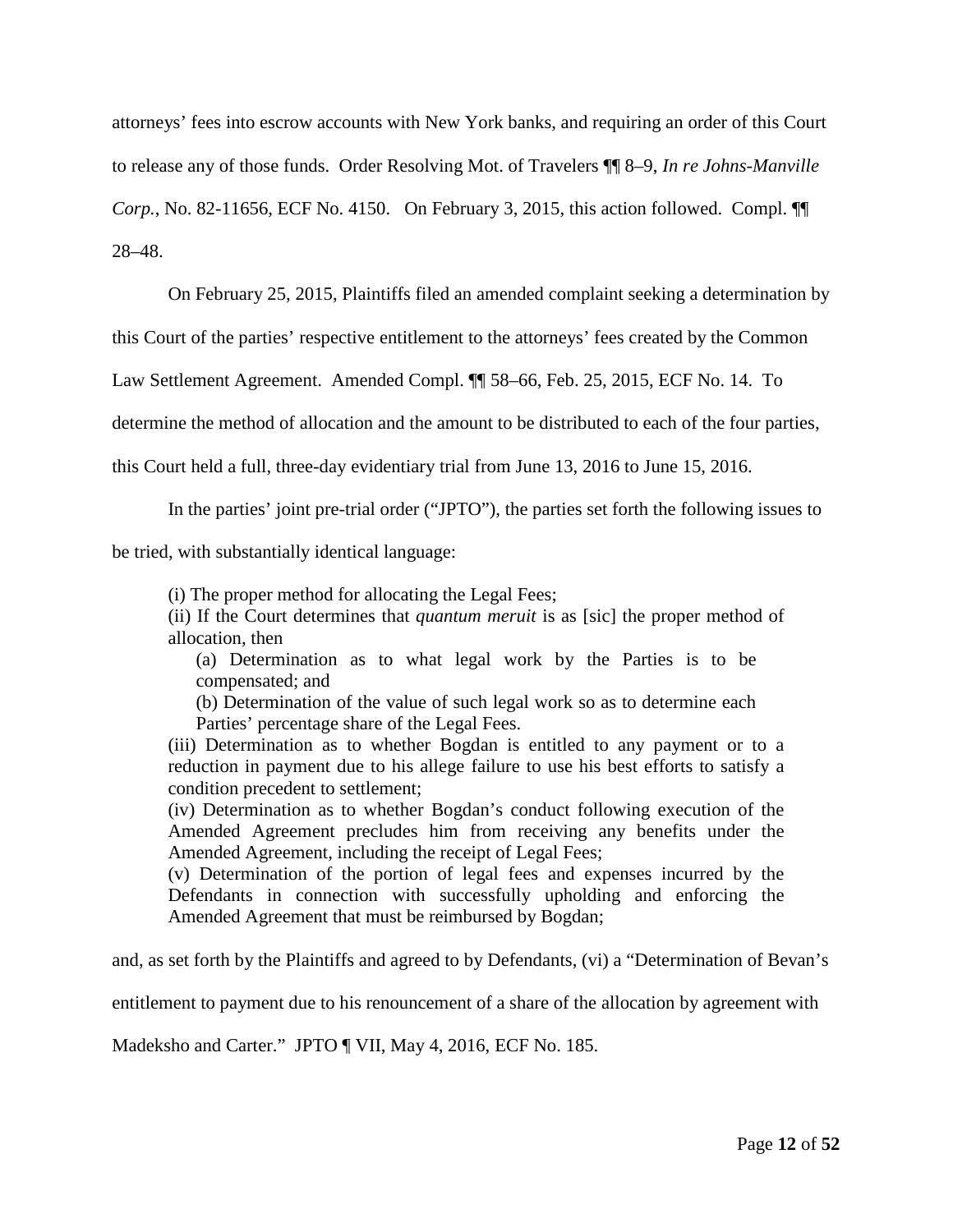Plaintiffs contend that the attorneys' fees should be distributed on a pro rata basis. In Plaintiffs' pre-trial brief, Plaintiffs argued that Bevan should be excluded from this distribution, and that the funds should be distributed in thirds to Bogdan, Madeksho, and Carter. Trial Br. Pls. 23, June 1, 2016, ECF No. 207. At trial, after Plaintiffs had rested their case in chief on June 14, 2016, Defendants moved for judgment on partial findings under Federal Rule of Civil Procedure 52(c), incorporated and made applicable in this adversary proceeding by Federal Rule of Bankruptcy Procedure 52, on three of Plaintiffs' claims, including Bevan's exclusion from distribution.<sup>[5](#page-12-0)</sup> Tr. 6/14/2016 at 69:12–72:9. Defendants claimed that Plaintiffs failed to present any evidence to support "the entry of a declaratory judgment excluding Bevan from any distribution from the Common Law Settlement Counsel Attorney Fee Fund." JPTO at ¶ III(a)(iii); Tr. 6/14/2016 at 70:4–14. This Court took a brief recess, after which it granted Defendants' motion for judgment on partial findings as to the exclusion of Bevan, finding that Plaintiffs' had failed to provide any evidence prior to the close of their case to show Bevan had waived his share of the \$20 million attorney fee fund. Tr. 6/14/2016 at 76:9–81:5. This leaves Plaintiffs with the claim that the attorney fee fund should be distributed equally, on a pro rata basis, among the four Settlement Counsel.

<span id="page-12-0"></span><sup>&</sup>lt;sup>5</sup> Defendants moved for judgment on three issues. In addition to Plaintiffs' failure to provide any evidence to support their claim that Bevan should be excluded, Defendants also sought judgment on the issue of "best efforts," claiming Plaintiffs had failed to present any evidence Bogdan used his best efforts to obtain the outcomes sought under the Common Law Settlement Agreement. Tr. 6/14/2016 at 71:5–9. Defendants claimed that by virtue of the fact Bogdan admitted he did not obtain any of the releases, Bogdan could not show he used his best efforts to satisfy the condition precedent to the Common Law Settlement Agreement requiring Settlement Counsel to obtain 14,000 releases. Tr. 6/14/2016 at 71:10–24. As for the third issue, Defendants claimed that Bogdan individually, separate and apart from the Bogdan Law Firm, should not receive any part of the fees, as the only party identified as Settlement Counsel was the Bogdan Law Firm. Tr. 6/14/2016 at 71:25–72:6. The Court declined to render judgment on Defendants' motion for judgment on partial findings as to best efforts and Bogdan's personal entitlement to the attorneys' fees. Tr. 6/14/2016 at 76:9–81:5. Upon further review of the issues Defendants put forward to be determined at trial, Bogdan's individual entitlement to fees was not among them, nor was any credible evidence offered on this point. To the extent this argument is not already waived by Defendants' failure to raise it prior to trial, the Court denies Defendants' motion as to Bogdan's personal entitlement to the attorneys' fees as untimely and without merit.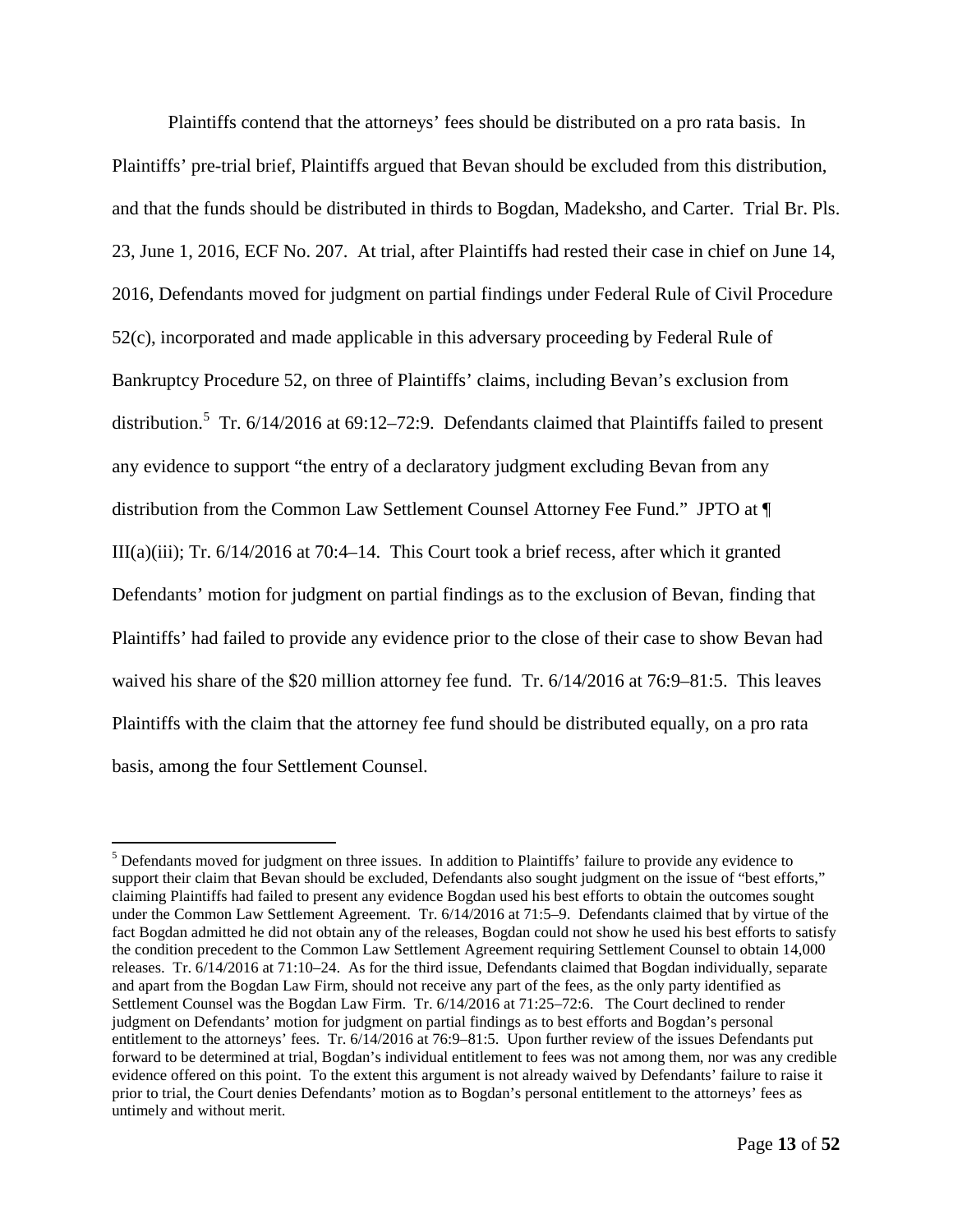In their pre-trial brief, Plaintiffs contend that a pro rata distribution is the only feasible method of recovery, as a quantum meruit theory of allocation would not be possible on these facts. Trial Br. Pls. 14–22. Plaintiffs argued that quantum meruit cannot be applied where Settlement Counsel represented different plaintiffs, there are no billing records to account for time spent, there is no way to determine who's efforts actually contributed to Travelers' decision to settle, and it would be impossible to value novel theories, facts or documents. *Id.*

In Defendants' pre-trial brief, Defendants argued that there is no governing contract allocating the fees and, as such, New York law requires recovery under quantum meruit. Defs.' Pre-Trial Br. 19–21, June 1, 2016, ECF No. 206. Defendants argued that Bogdan did not actively participate in the settlement negotiations and even took actions to frustrate the consummation of the settlement. *Id.* at 21. Defendants argue that this justifies a downward reduction in his fees. *Id.* Although Defendants claimed there is no contract governing allocation, Defendants asserted Bogdan breached the contract by failing to make his "best efforts" to obtain any of the required 14,000 releases that were a condition precedent to the Common Law Settlement Agreement. *Id.* at 24–27. Defendants also claimed that in refusing to obtain the required releases, Bogdan violated Rule 1.1(c) of the New York Rules of Professional Conduct by taking actions detrimental to his clients. *Id.* at 27–28.

#### **DISCUSSION**

## **1. Parties' Background**

Both Plaintiffs and Defendants filed common law direct action lawsuits against Travelers prior to 2002. Tr. 6/14/2016 at 8:23-9:6 (Andrew Frankel's testimony as counsel for Travelers in the Manville bankruptcy proceedings beginning around 2002). Madeksho brought one of his first direct action asbestos cases against the insurance companies in 1988, amending the complaint to add Travelers in 1991. Tr. 6/14/2016 at 91:18–93:14 (Madeksho's testimony); Pls.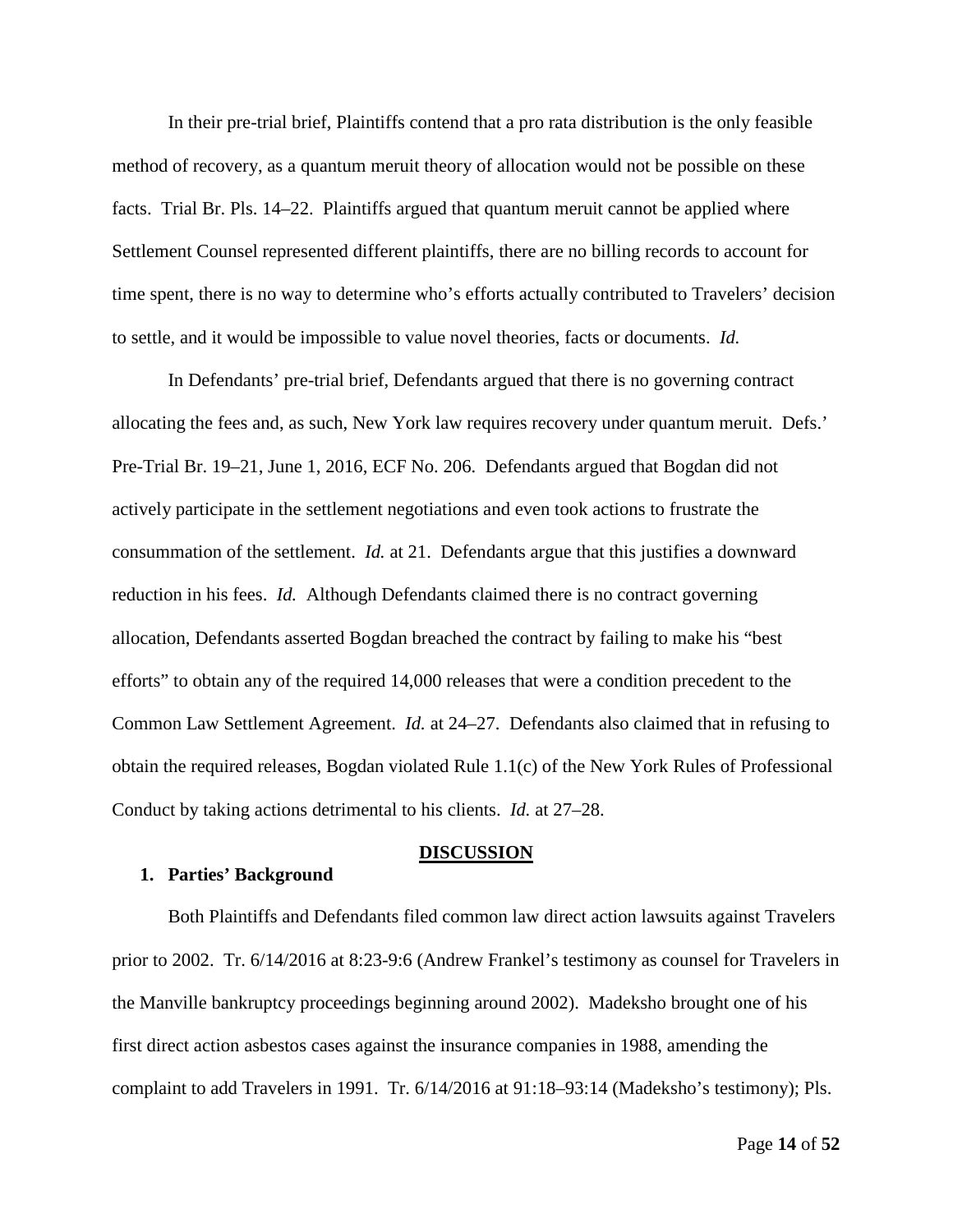Exs. 6(a), 6(b) (Petition and Amended Petition, *Searls v. Owens-Corning Fiberglass Corporation*, No. 88-C-0615 (Dist. Ct. of Brazoria County, 23rd Dist. of Texas)); Defs.' Ex. 204 (email from Carter with attached copies of Traveler's and Aetna's 1993 motions for summary judgment in *Searls*). Madeksho testified that he had around 20 clients who were suing Travelers under direct action theories. Tr. 6/14/2016 at 169:5–6; Def.'s Ex. 233 (affidavit of Donald. E. Ward, appointed as the Travelers Common Law Settlement Fund Administrator).

Bogdan, a Texas practitioner, filed his first direct action case against Travelers in 1998. Trial Tr. June 13, 2016, 116:22–117:3; 125:25–126:17, June 15, 2016, ECF No. 212 ("Tr. 6/13/2016") (Bogdan's testimony); Pls.' Ex. 54. Bogdan first met Madeksho sometime in 1993 or 1994, before he filed his first direct action case. Tr. 6/13/2016 at 155:25–156:1. By 2003, Bogdan had between 650 and 750 clients for whom he had filed direct action complaints against Travelers. Tr. 6/13/2016 at 126:1–14 (Bogdan's testimony). Bogdan admitted that Madeksho referred about 20 clients to him. Tr. 6/13/2016 at 156:17–18.

Although Bogdan and Madeksho had some sort of informal, co-counsel relationship in 1997, it did not cover Bogdan's first direct action case against Travelers. Tr. 6/13/2016 at 156:19–21; 166:19–167:10 (Bogdan's testimony). Bogdan may have "used [Madeksho's] work to do one complaint," and Madkesho seems to have provided general assistance when Bogdan asked for his help. Tr. 6/14/2016 at 147:20–148:2 (Madeksho's testimony). Bogdan also contributed to some of Madeksho's direct action cases against Travelers in an informal manner. Tr. 6/13/2016 at 157:3–21 (Bogdan's testimony). There was never any formal, written agreement between Bogdan and Madeksho. Tr. 6/13/2016 at 167:7, 168:1–24 (Bogdan's testimony); Tr. 6/14/2016 at 166:23–167:5 (Madeksho's testimony). It was not until 2002, after Bogdan met Carter in 2001, that Bogdan and Madeksho developed a more formal co-counsel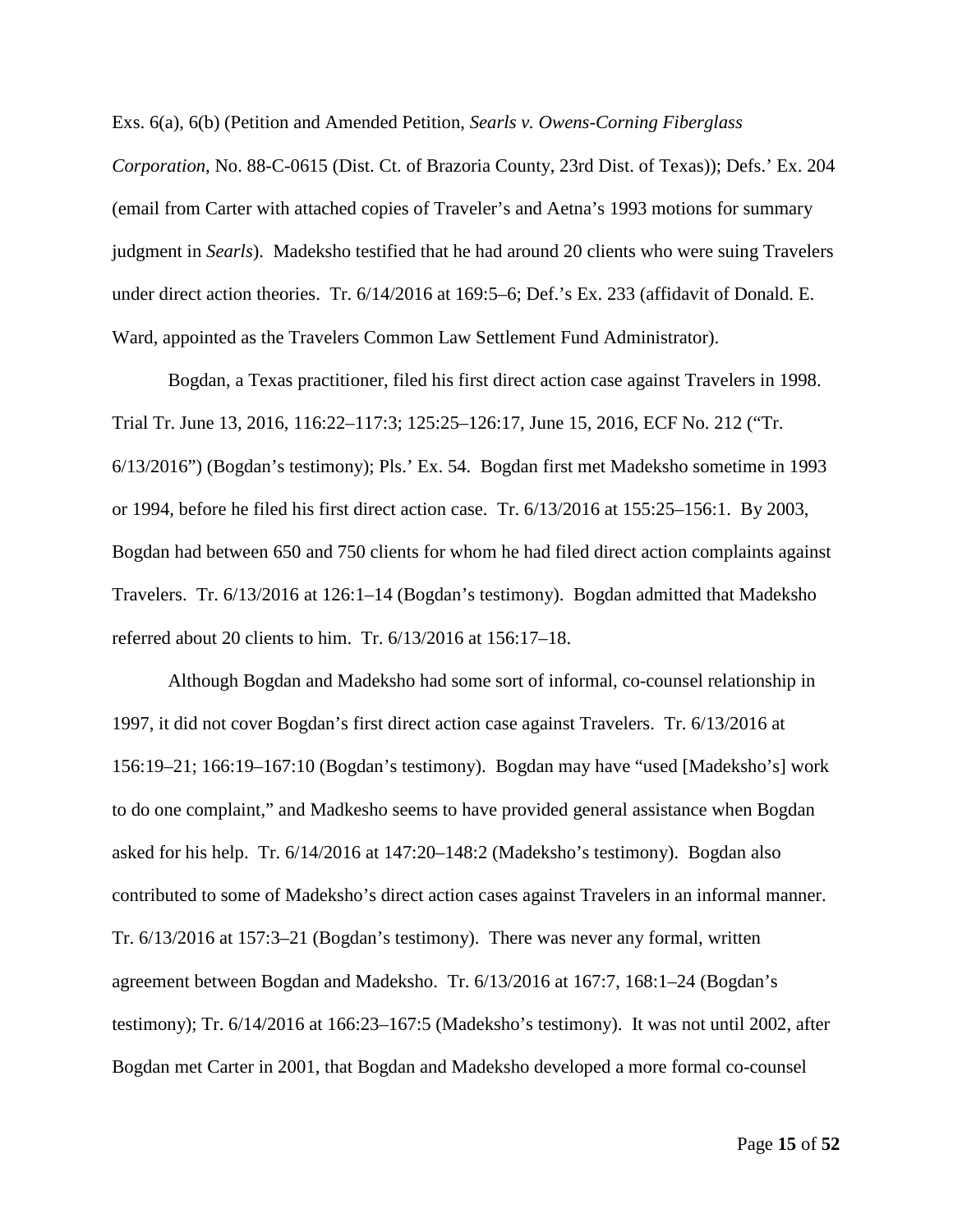relationship as to the Travelers' cases. Tr. 6/13/2016 at 167:7 (Bogdan's testimony). Bogdan's cases eventually became part of Madeksho's nationwide direct action lawsuit project. Trial Tr. June 15, 2016, 200:21–22, June 24, 2016, ECF No. 214 ("Tr. 6/15/2016") (Carter's testimony). Still, unlike Carter and Bevan, Bogdan did not have a fee sharing arrangement with Madeksho to split any of Bogdan's fees. Tr. 6/14/2016 at 167:1–5 (Madeksho's testimony).

Carter became involved in the national litigation scheme against Travelers sometime during 2001. Tr. 6/15/2016 at 1–23. Carter testified that he orchestrated the nationwide coordination of direct action lawsuits against Travelers in late 2001, after assisting in a Hawaii case against another insured of Travelers. Tr. 6/15/2016 at 118:20-119:23 (Carter's testimony). Joining forces with Hawaii plaintiffs' counsel, Carter reached out to Madeksho in 2001 to institute a national litigation project against Travelers, believing Madeksho "was the Travelers expert." Tr. 6/15/2016 at 119:24-25 (Carter's testimony). Carter knew of Madeksho's work against the insurance companies in the 1990s and Madeksho had shared evidence of Travelers' "liability" with Carter. Tr. 6/15/2016 at 120:5-12 (Carter's testimony). Later that year, Carter and Madeksho initiated a nationwide direct action project made up of asbestos lawyers who "agreed to work together as a consortium of firms to pursue Travelers . . . ." Tr. 6/15/2016 at 123:2-4, 128:2-8 (Carter's testimony). The project was first expanded to include Bogdan's Texas cases. Tr. 6/15/2016 at 128:3–16 (Carter's testimony). Carter's role in the project was "drafting" and court appearances. Tr. 6/15/2016 at 130:14-17 (Carter's testimony). Carter also "assisted" with Bogdan and Madeksho's direct action cases and furthered the growth of the nationwide direct action project. Tr. 6/15/2016 at 127:10–15; 130:12–131:7 (Carter's testimony). Carter only had "a small handful" of clients that were parties to the Common Law Settlement Agreement. Tr. 6/15/2016 at 110:11–22 (Bevan's testimony); Defs.' Ex. 233.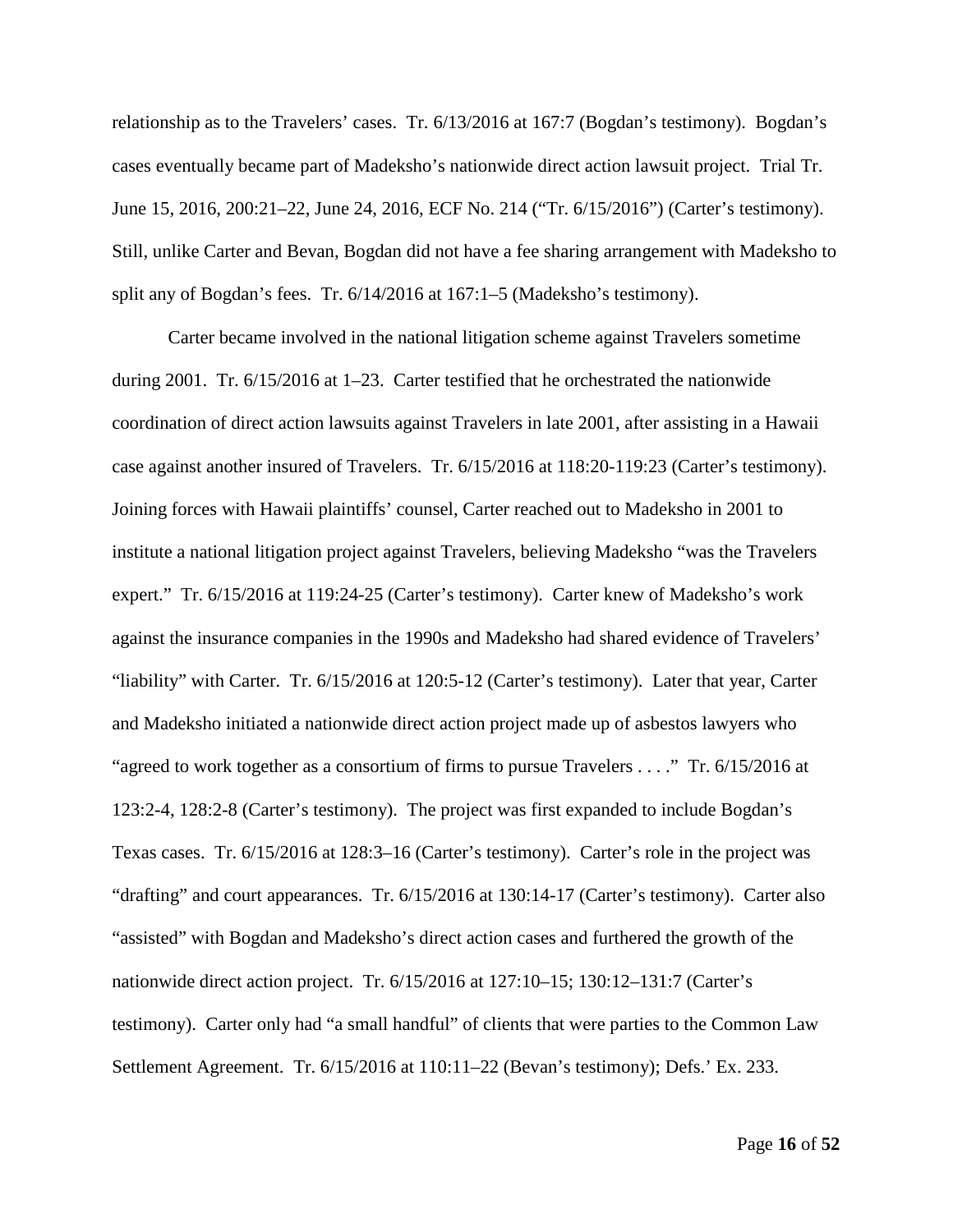Carter and Bevan had worked together prior to Madeksho's involvement. Tr. 6/15/2016 at 16:6–11 (Bevan's testimony), 130:19-22 (Carter's testimony). Carter and Bevan both worked on the same type of asbestos cases and collaborated on some of them. Tr. 6/15/2016 at 16:1–5 (Bevan's testimony). Sometime in 2002, Carter introduced Madeksho to Bevan "and other attorneys in Ohio," who were brought in as co-counsel. Tr. 6/15/2016 at 16:6–11 (Bevan's testimony), 130:19-22 (Carter's testimony). Even as late as 2003, Carter and Madeksho "were gathering the cases together from different attorneys, not just Mr. Bevan and not just the Texas cases, and [he] was just keeping a tally, or a case count, on how many cases, say, the Simmons firm or the Richardson Patrick firms were offering to bring into the mix at the time."<sup>[6](#page-16-0)</sup> Tr. 6/15/2016 at 140:3–8, 142:21–23 (Carter's testimony); Defs.' Exs. 169, 172. By adding cases from around the country, they were able to make the direct action project more successful. Tr. 6/15/2016 at 145:23–146:5 (Carter's testimony). Carter testified that he has a fee splitting arrangement with Madeksho, subject to which Carter is to receive 20% of the attorneys' fees Madeksho receives on the nationwide direct action project. Tr. 6/15/2016 at 184:9–21 (Carter's testimony).

Bevan, one of the Ohio lawyers already involved in asbestos litigation, had been mainly suing "the manufacturers of the asbestos products or the suppliers of the asbestos products or perhaps the employers or the premises owners of those." Tr. 6/15/2016 at 14:4–7 (Bevan's testimony). Prior to meeting with Madeksho, Bevan himself had not brought any direct action claims against Travelers. Tr. 6/15/2016 at 17:13-20 (Bevan's testimony). After meeting with Madeksho in 2002, Bevan amended his existing asbestos cases sometime in 2003 to assert new causes of action against Travelers, using documents Madeksho and Carter provided to him. Tr.

<span id="page-16-0"></span> $6$  Carter described these referring counsel as quasi "settlement counsel" in his testimony. Tr.  $6/15/2016$  at  $167:17-$ 21.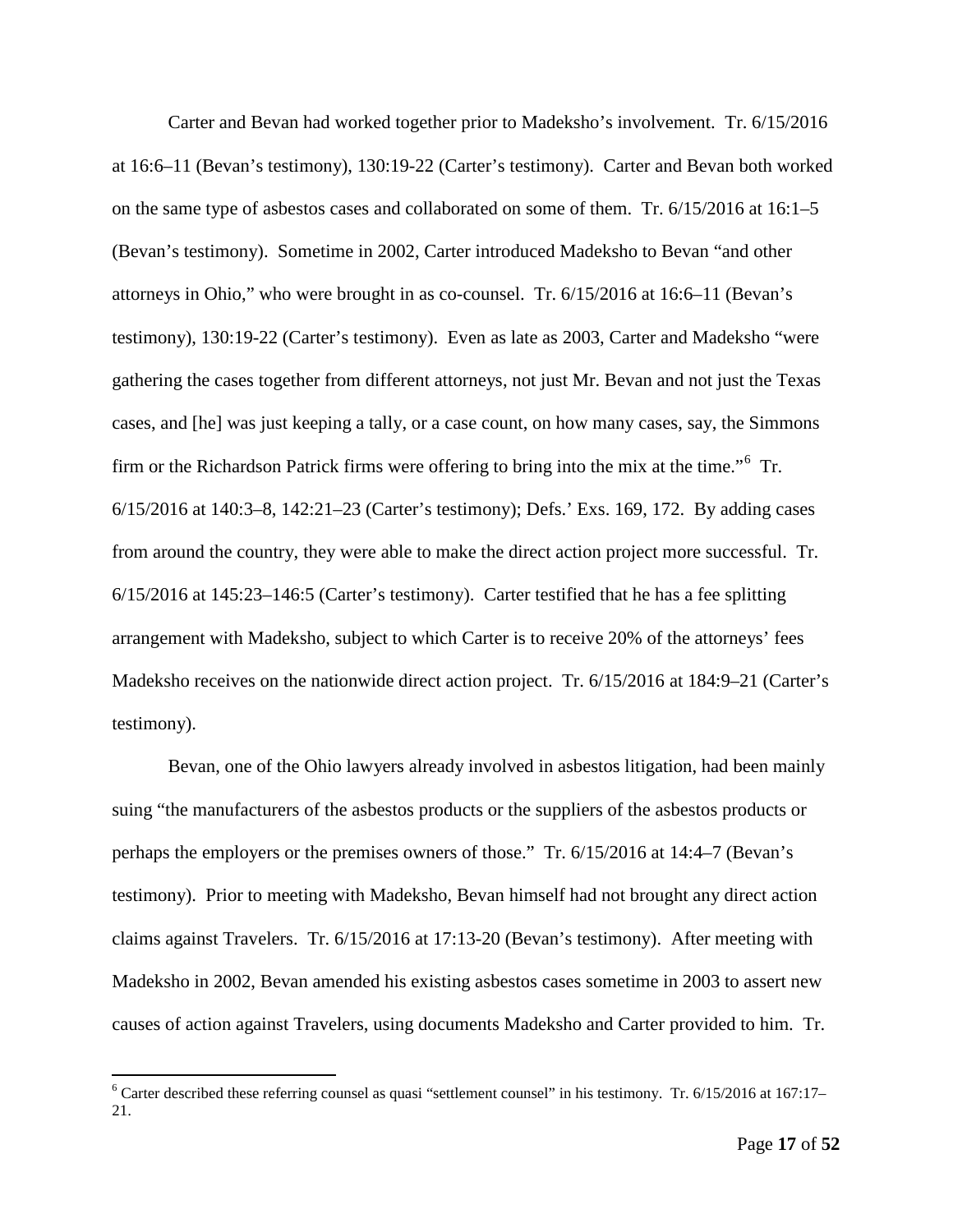6/15/2016 at 15:18–16:22, 17:21–25. Bevan eventually represented between 11,000 and 12,000 clients who had pending direct action lawsuits against Travelers. Tr. 6/15/2016 at 60:4–5; 110:3–5 (Bevan's testimony on direct and cross-examination). Bevan and Madeksho had a formal co-counsel relationship, involving a fee splitting arrangement that Bevan's clients were made aware of, and Madeksho met with Bevan's clients. Tr. 6/15/2016 at 14:18–15:5, 99:19– 100:3, 101:8–9 (Bevan's testimony). Pursuant to Bevan's fee splitting arrangement with Madeksho, Madeksho is to receive 50% of the attorneys' fees generated by Bevan's cases that were part of the nationwide direct action project. Tr. 6/15/2016 at 14:8–15:5 (Bevan's testimony).

Mr. Andrew Frankel ("Frankel") first represented Travelers in the bankruptcy court "around the 2002 time period when various groups of asbestos plaintiffs' lawyers started suing Travelers in . . . direct action litigation." Tr. 6/14/2016 at 7:18–22. Frankel was part of the team of lawyers representing Travelers in the bankruptcy proceedings at that time. Tr. 6/14/2016 at 11:19–24. Frankel also represented Travelers at the mediation sessions. Tr. 6/14/2016 at 20:15– 18. Frankel remembered that all four parties, Bogdan, Carter, Bevan and Madeksho, participated in the common law Travelers mediation sessions that were so-ordered by this Court. Tr. 6/14/2016 at 20:24–25 (testimony from Mr. Frankel). It was these mediation sessions that led to the Common Law Settlement Agreement. Tr. 6/15/2016 at 48:17–56:6 (Bevan's testimony regarding which mediation session resulted in the signed Common Law Settlement Agreement).

In the Common Law Settlement Agreement, Travelers proposed to pay \$70 million to the Common Law Direct Action Settlement Fund for the benefit of asbestos claimants, and also promised to pay \$20 million in attorneys' fees. *See* Defs.' Ex. 2, ¶ 3. In approving the Common Law Settlement Agreement, this Court approved both the \$70 million payment to the Common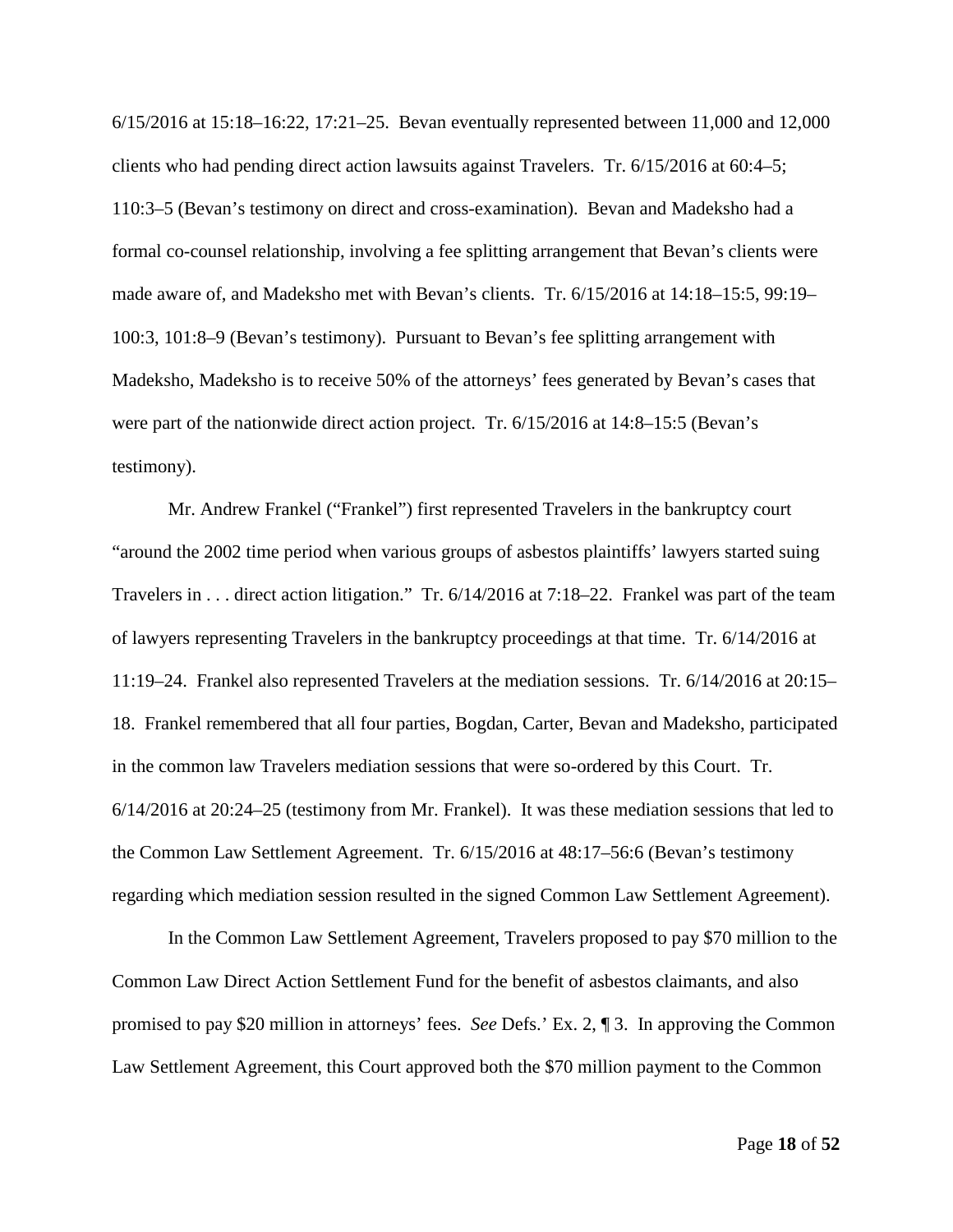Law Direct Action Settlement Fund and the \$20 million in attorneys' fees as "fair, equitable and reasonable in light of the complexity of the litigations and the size of the recoveries for the . . . Direct Action Plaintiffs . . . ." *In re Johns-Manville Corp.*, 2004 Bankr. LEXIS 2519, at \*113 (Bankr. S.D.N.Y. Aug. 17, 2004). The Court based its opinion on testimony from Carter stating the attorneys' fees were to go to Settlement Counsel and that the entire amount was not all going to him. Trial Transcript July 6, 2004 58:6–18, *In re Johns-Manville Corp.*, No. 82-11656, ECF No. 3818. In the Court's opinion, negotiating the resolution of complicated litigation and the size of the recovery to the direct action plaintiffs justified the award of the attorneys' fees. At the time, there was no indication that the attorneys' fees were to be divided unequally among Settlement Counsel, or any indication that particular counsel had earned more compensation than others.

Now, over ten years after the Common Law Settlement Agreement was executed, Carter, Bevan and Madeksho claim that the \$20 million was never intended to be distributed evenly among all four Settlement Counsel. Defendants claim there was no agreement on allocation, and that as a result the attorneys' fees must be distributed on a quantum meruit basis. Defs.' Pre-Trial Br. 19–21. Even Bogdan asserted at trial that there was no "agreement amount . . . as to how the fees would be divided among the four" Settlement Counsel. Tr. 6/13/2016 at 146:14– 18.

#### **2. There is a Valid, Enforceable Contract**

In New York, where there is a valid, enforceable agreement that expressly addresses how attorneys' fees should be split, and there is no breach of contract, a quantum meruit approach to the distribution of attorneys' fees is not merited under the law of contracts. *Stissi v. Interstate & Ocean Transp. Co.*, 814 F.2d 848, 849 (2d Cir. 1987). On the other hand, where there is no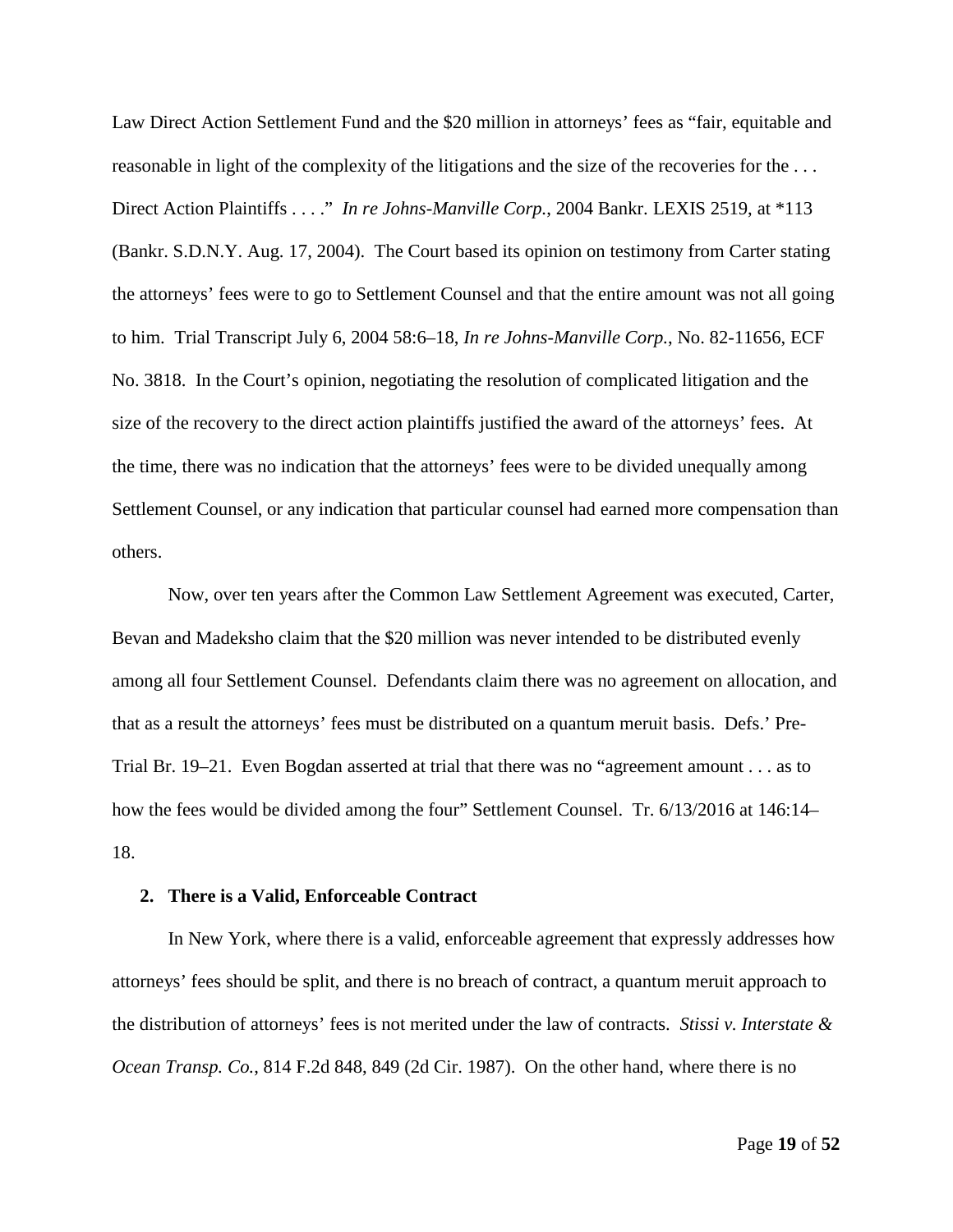valid, enforceable contract, "the Court must turn to principles of quantum meruit to fix the movants' fee." *Metrano v. Eisen*, 1993 U.S. Dist. LEXIS 452, at \*3 (S.D.N.Y. Jan. 19, 1993). This is based on the principal that an attorney is entitled to recover for services performed. *See, e.g.*, *Burstein v. Long*, 2016 U.S. Dist. LEXIS 51599, at \*11–12 (S.D.N.Y. Apr. 18, 2016). Thus, the Court must first determine whether there was a valid, enforceable contract allocating the attorneys' fees.

"The fundamental objective of contract interpretation is to give effect to the expressed intentions of the parties." *Klos v. Lotnicze*, 133 F.3d 164, 168 (2d Cir. 1997) (citing *Hunt Ltd. v. Lifschultz Fast Freight, Inc.*, 889 F.2d 1274, 1277 (2d Cir.1989)). "When interpreting the meaning of a contract it is the objective, and not the subjective intent of the parties which controls." *Swaminathan v. Swiss Air Transp. Co.*, 962 F.2d 387, 389 (5th Cir. 1992). "The secret or subjective intent of the parties is irrelevant." *Klos*, 133 F.3d at 168 (citations omitted).

Regardless of the parties' assertions that there was never an agreement, "whether, based on the factual findings, a binding contract existed -- is a question of law" for the Court to decide. *Shann v. Dunk*, 84 F.3d 73, 77 (2d Cir. 1996); *see also Vacold LLC v. Cerami*, 545 F.3d 114, 123 (2d Cir. 2008). "Under traditional principles of contract law, questions as to what the parties said, what they intended, and how a statement by one party was understood by the other are questions of fact; however, the matter of whether or not there was a contract, in light of the factual findings on these questions, is an issue of law." *Ronan Assocs. v. Local 94-94A-94B, Int'l Union of Operating Eng'rs*, 24 F.3d 447, 449 (2d Cir. 1994) (citing *Four Seasons Hotels, Ltd. v. Vinnik*, 515 N.Y.S.2d 1, 6 (N.Y. App. Div. 1987); *Cortland Asbestos Products, Inc. v. J. & K. Plumbing & Heating Co.*, 304 N.Y.S.2d 694, 696 (N.Y. App. Div. 1969)).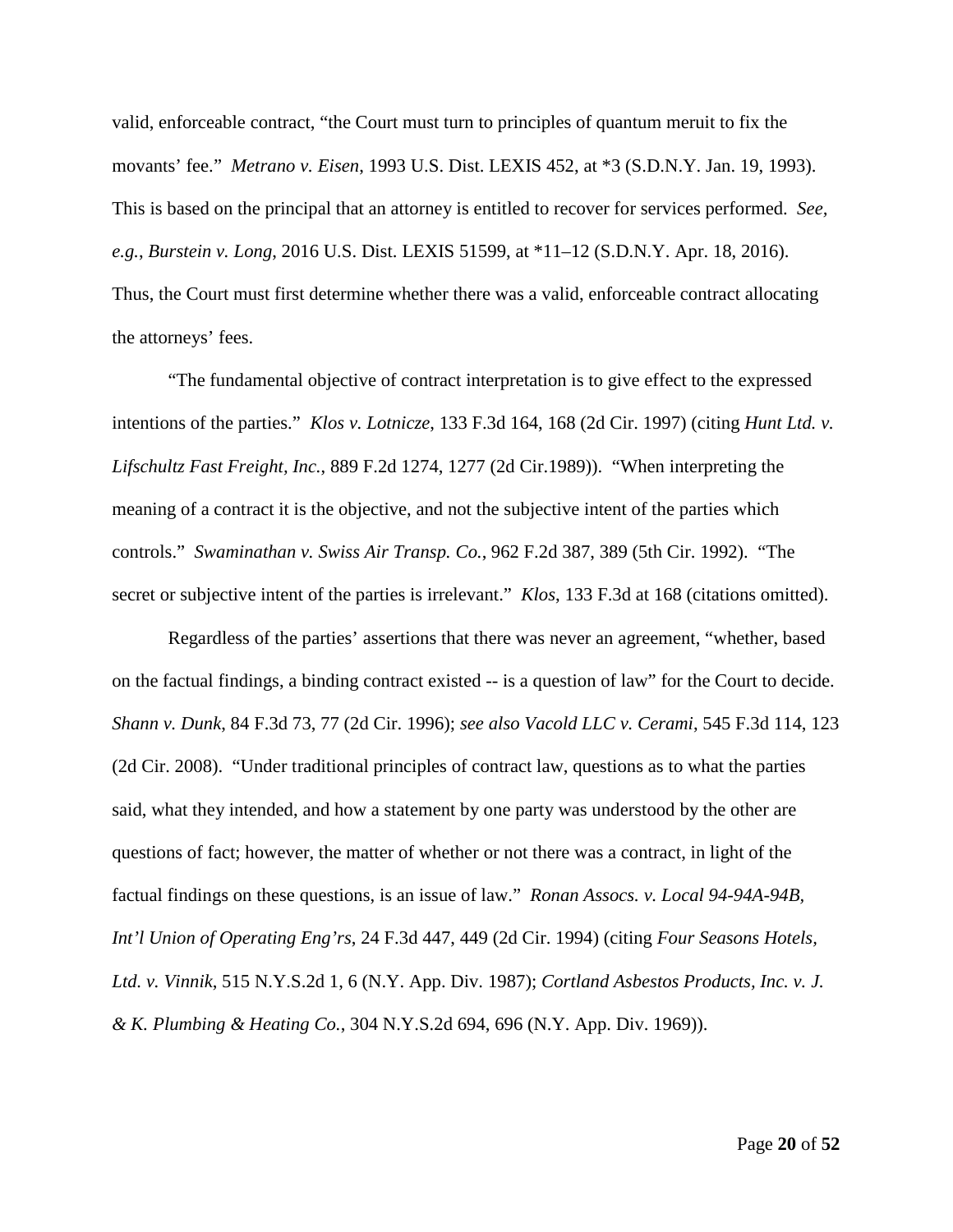"A settlement agreement is a contract that is interpreted according to general principles of contract law." *Omega Eng'g, Inc. v. Omega, S.A.*, 432 F.3d 437, 443 (2d Cir. 2005) (citing *Collins v. Harrison-Bode*, 303 F.3d 429, 433 (2d Cir. 2002)). "To form a valid contract under New York law, there must be an offer, acceptance, consideration, mutual assent and intent to be bound." *Leibowitz v. Cornell Univ.*, 584 F.3d 487, 507 (2d Cir. 2009) (internal quotation marks omitted) (quoting *Register.com, Inc. v. Verio, Inc.*, 356 F.3d 393, 427 (2d Cir. 2004)). "Under New York law, 'mutual assent is essential to the formation of a contract and a party cannot be held to have contracted if there was no assent or acceptance.'" *Register.com, Inc.*, 356 F.3d at 427 (quoting *Maffea v. Ippolito*, 668 N.Y.S.2d 653, 654 (N.Y. App. Div. 1998)).

To find that there was mutual assent, there must have been a "meeting of the minds on all essential terms . . . ." *Schurr v. Austin Galleries of Ill., Inc.*, 719 F.2d 571, 576 (2d Cir. 1983). "Whether there has been a meeting of the minds on all essential terms is a question of fact that must be resolved by analyzing the totality of the circumstances." *Benicorp Ins. Co. v. Nat'l Med. Health Card Sys.*, 447 F. Supp. 2d 329, 337 (S.D.N.Y. 2006) (citing *United States v. Sforza*, 326 F.3d 107, 116 (2d Cir. 2003); *Bazak Int'l Corp. v. Tarrant Apparel Group*, 378 F. Supp. 2d 377, 389 (S.D.N.Y. 2005)). To find mutual assent as to all essential terms, there must have been an offer with sufficiently definite terms. *See Missigman v. USI Ne., Inc.*, 131 F. Supp. 2d 495, 506 (S.D.N.Y. 2001).

"Few principles are better settled in the law of contracts than the requirement of definiteness. If an agreement is not reasonably certain in its material terms, there can be no legally enforceable contract." *Missigman*, 131 F. Supp. 2d at 506 (citing *Cobble Hill Nursing Home, Inc. v. Henry and Warren Corp.*, 548 N.E.2d 203, 206 (N.Y. 1989)). The fact that there is a fully executed contract here is evidence that there was an objective meeting of the minds. *See*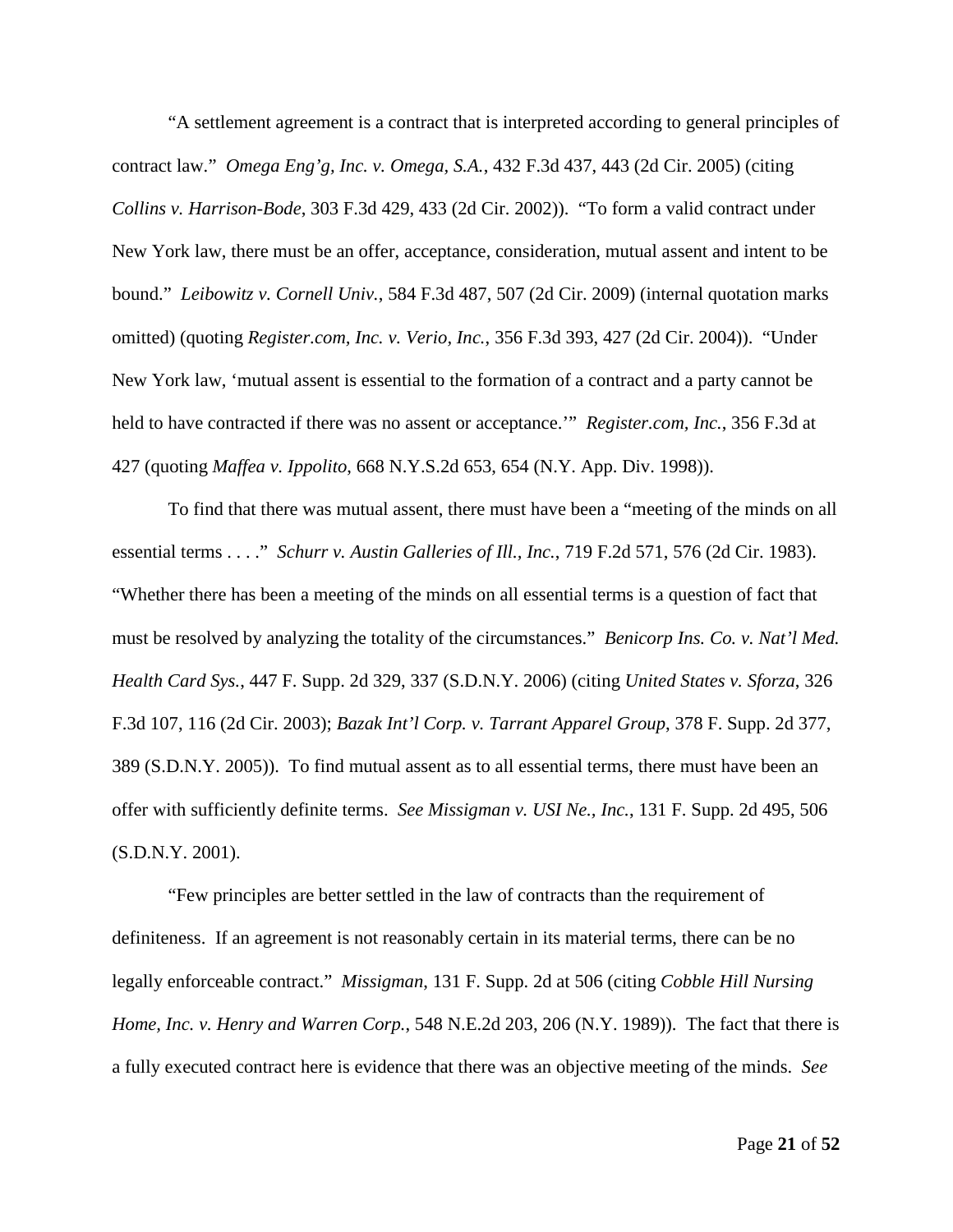*Ipcon Collections LLC v. Costco Wholesale Corp.*, 698 F.3d 58, 62 (2d Cir. 2012). To determine whether the material terms were sufficiently definite, the Court must begin with the language of the contract at issue. *See, e.g.*, *Express Indus. & Terminal Corp. v. New York State DOT*, 715 N.E.2d 1050, 1053 (N.Y. 1999), *cited with approval in Benicorp Ins. Co. v. Nat'l Med. Health Card Sys.*, 447 F. Supp. 2d 329, 337 (S.D.N.Y. 2006). Although a "mere agreement to agree, in which a material term is left for future negotiations, is unenforceable," *Tractebel Energy Mktg. v. AEP Power Mktg.*, 487 F.3d 89, 95 (2d Cir. 2007) (internal quotation marks omitted) (quoting *Joseph Martin, Jr., Delicatessen, Inc. v. Schumacher*, 417 N.E.2d 541, 543 (N.Y. 1981)), not all contractual terms must be defined beyond a doubt for there to be a binding, enforceable contract. *See, e.g.*, *Arcadian Phosphates, Inc. v. Arcadian Corp.*, 884 F.2d 69, 72 (2d Cir. 1989).

The Common Law Settlement Agreement was first executed on May 21, 2004 and amended on May 25, 2004. Defs.' Ex. 2, at 1, 16; Tr. 6/13/2016 at 144:19–23, 146:2–9 (Bogdan's testimony). The Common Law Settlement Agreement states that it was "made and entered into by and between (i) the Settlement Counsel (as defined herein) on behalf of all Persons (as defined herein) identified on Exhibit C who have or may assert Common Law Direct Action Claims (as defined herein) and (ii) The Travelers Indemnity Company . . . ." Defs.' Ex. 2, at 1. Per the definitions in the Common Law Settlement Agreement, "'Parties' shall mean all Persons identified on Exhibit C, Settlement Counsel, and Travelers." Defs.' Ex. 2, ¶ 1(m). The Common Law Settlement Agreement defines "Settlement Counsel" to include the Law Offices of Lawrence Madeksho LLC, Law Offices of Bruce Carter, Bevan & Associates LPA Inc., and the Bogdan Law Firm, "as representatives and counsel of Persons listed on Exhibit C." Defs.' Ex. 2, ¶ 1(r). Persons listed on Exhibit C were indirectly defined as persons with "Common Law Direct Action Claims" against Travelers. Defs.' Ex. 2, ¶ 1(e).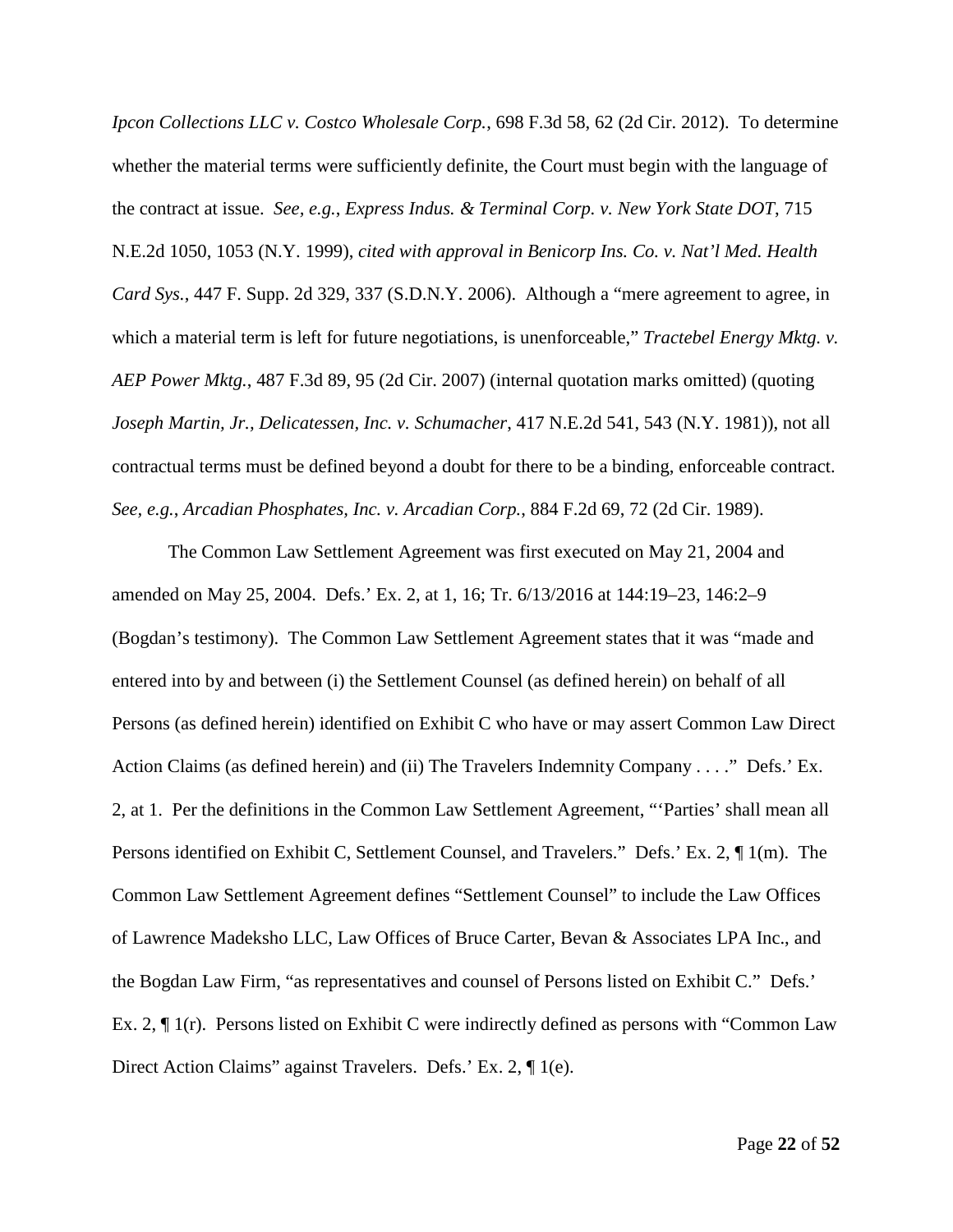When the Common Law Settlement Agreement became final, all plaintiffs identified on Exhibit C were to dismiss their existing lawsuits with prejudice against Travelers. Defs.' Ex. 2, ¶ 6. As a condition precedent to the entire Common Law Settlement Agreement, Settlement Counsel were required to obtain and deliver 14,000 releases from their collective clients. The Common Law Settlement Agreement further provided that Settlement Counsel were to create a settlement fund, from which the Settlement Fund Administrator would pay qualifying claims "in accordance with procedures to be approved by the Court." Defs.' Ex. 2,  $\P$ 4(a)–(b). At the time of the hearing on the Common Law Settlement Agreement, the fund distribution procedures had not been drafted yet. The Court approved the Common Law Settlement Agreement without a finalized distribution procedure, as "appropriately provid[ing] for 'ultimate resolution of the distribution scheme by an outside neutral party' . . . ." *In re Johns-Manville Corp.*, 2004 Bankr. LEXIS 2519, at \*83 (quoting *Nellis v. Shugrue*, 165 B.R. 115, 126 (S.D.N.Y. 1994).

The parties do not dispute that the Common Law Settlement Agreement is a valid, enforceable contract. Instead, the issue is whether the terms of the Common Law Settlement Agreement address the allocation of the attorneys' fees provided for therein. The Common Law Settlement Agreement proposes to pay \$70 million to the Common Law Direct Action Settlement Fund, and \$20 million of attorneys' fees without defining the word "attorneys." *See* Defs.' Ex. 2, ¶ 3. The Common Law Settlement Agreement instead defines the term "Settlement Counsel" to include Plaintiffs and Defendants here, named as the "(i) Law Offices of Lawrence Madeksho LLC; (ii) Law Offices of Bruce Carter; (iii) Bevan & Associates LPA Inc.; and (iv) The Bogdan Law Firm as representatives and counsel of Persons listed on Exhibit C." Defs.' Ex.  $2, \P 1(r)$ .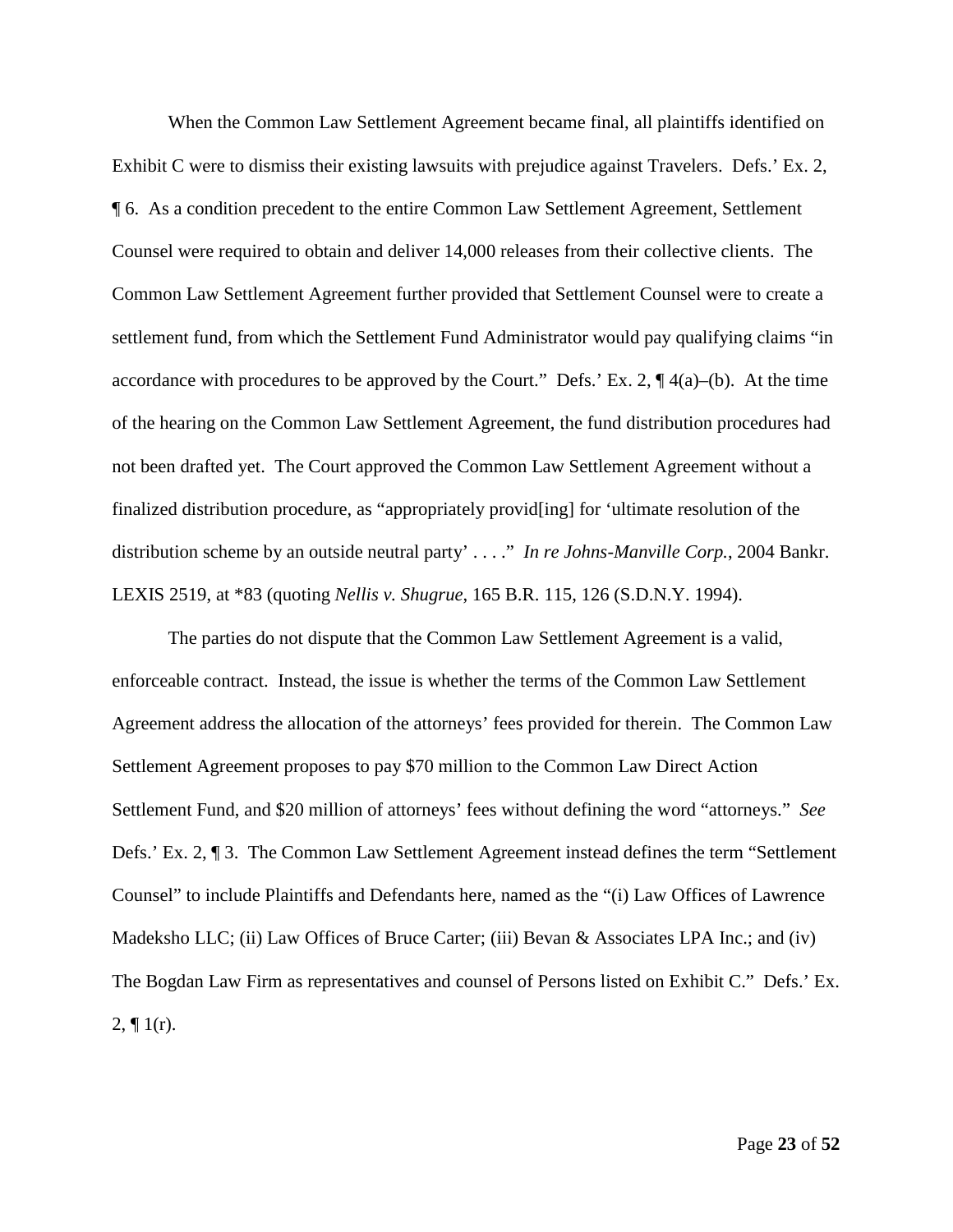Even though the Common Law Settlement Agreement does not state to whom or how the

attorneys' fees are to be distributed, that does not mean the failure to so provide is proof that

there was no agreement. If

at the time of agreement the parties have manifested their intent to be bound, a price term may be sufficiently definite if the amount can be determined objectively without the need for new expressions by the parties; a method for reducing uncertainty to certainty might, for example, be found within the agreement or ascertained by reference to an extrinsic event, commercial practice or trade usage.

*Cobble Hill Nursing Home v. Henry & Warren Corp.*, 548 N.E.2d 203, 206 (1989), *cited with* 

*approval in Arbitron, Inc. v. Tralyn Broad., Inc.*, 400 F.3d 130, 136 (2d Cir. 2005).

Manifestation of assent need not be explicit:

"manifestation or expression of assent necessary to form a contract may be by word, act, or conduct which evinces the intention of the parties to contract." A party's conduct indicates assent when "he intends to engage in the conduct and knows or has reason to know that the other party may infer from his conduct that he assents."

*Leibowitz v. Cornell Univ.*, 584 F.3d 487, 507 (2d Cir. 2009) (first quoting *Maffea v. Ippolito*,

668 N.Y.S.2d 653, 654 (N.Y. App. Div. 1998); then quoting Restatement (Second) of Contracts

ch. 3, topic 2, § 19(2) (Am. Law Inst. 1981)). The question is whether at the time of execution,

the parties had nonetheless agreed to a distribution of the attorneys' fees and whether that

intention can be derived from the terms of the Common Law Settlement Agreement or from

extrinsic evidence.

## **3. The Reference to Payment of "Attorneys' Fees" is Ambiguous**

Paragraph three of the Common Law Settlement Agreement is entitled "Payment of

Settlement Amount." Defs.' Ex. 2, ¶ 3. Per its terms, Travelers is to pay "(1) Seventy million

dollars (\$70,000,000) to the Common Law Direct Action Settlement Fund; and (2) Twenty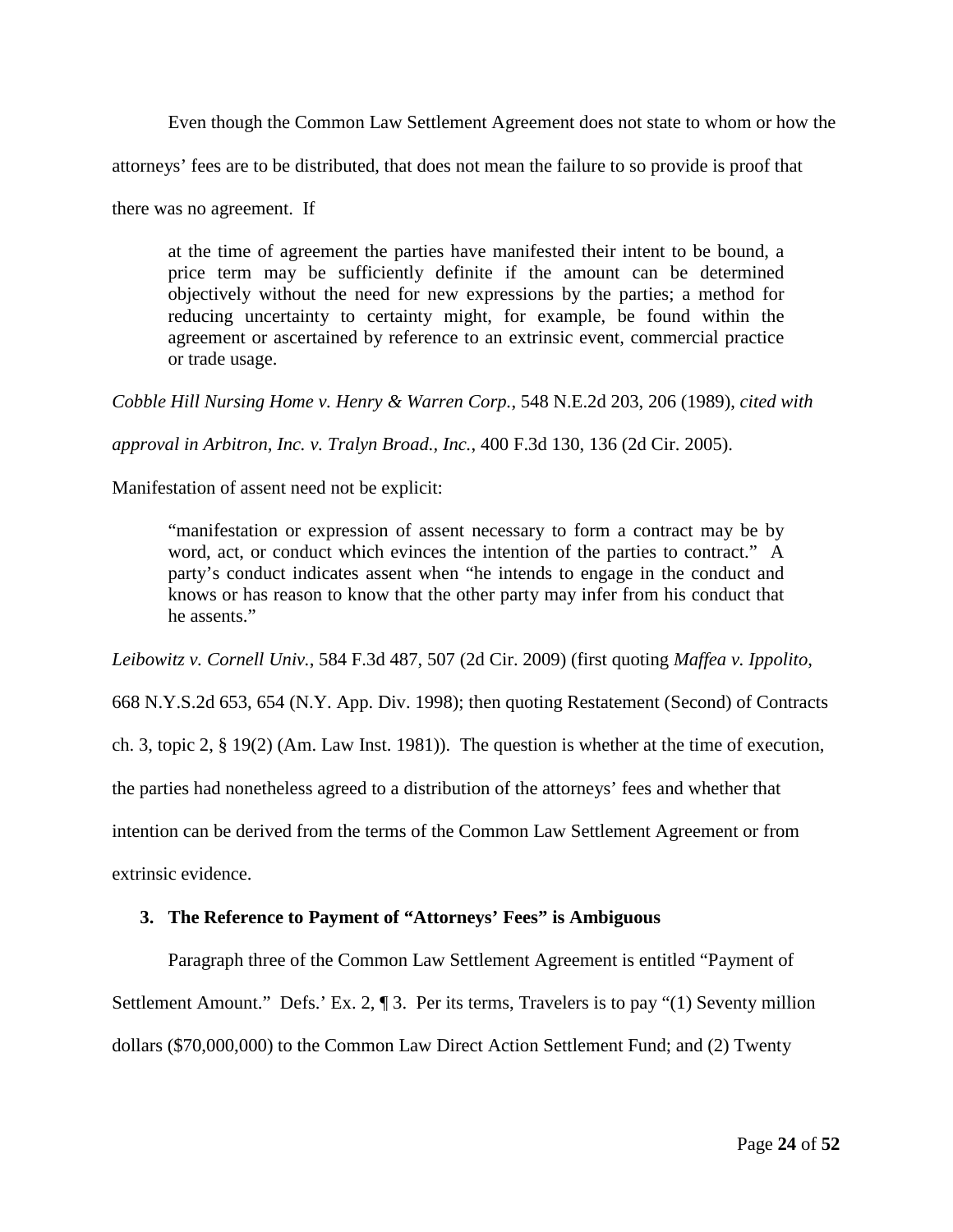million (\$20,000,000) of attorneys' fees to be paid as follows," yet no allocation follows. The paragraph does not go on to identify how the attorneys' fees should be paid.

"Whether a contract's terms are ambiguous is a question of law decided by the court." *Consarc Corp. v. Marine Midland Bank, N.A.*, 996 F.2d 568, 573 (2d Cir. 1993) (first citing *W.W.W. Assocs. v. Giancontieri*, 566 N.E.2d 639, 642 (N.Y. 1990); and then citing *Van Wagner Advertising Corp. v. S & M Enters.*, 492 N.E.2d 756, 758 (N.Y. 1986)). "Contract language is unambiguous when it has a definite and precise meaning and where there is no reasonable basis for a difference of opinion." *Klos v. Lotnicze*, 133 F.3d 164, 168 (2d Cir. 1997) (citing *Sayers v. Rochester Tel. Corp. Supplemental Mgmt. Pension,* 7 F.3d 1091, 1094 (2d Cir.1993)). "If a contract is unambiguous, courts are required to give effect to the contract as written and may not consider extrinsic evidence to alter or interpret its meaning." *Consarc Corp.*, 996 F.2d at 573 (first citing *Care Travel Co. v. Pan Am. World Airways*, 944 F.2d 983, 987–88 (2d Cir. 1991); then citing *Metropolitan Life Ins. Co. v. RJR Nabisco, Inc.*, 906 F.2d 884, 889 (2d Cir. 1990); then citing *Hudson-Port Ewen Assocs. v. Chien Kuo*, 578 N.E.2d 435 (N.Y. 1991); and then citing *W.W.W. Assocs.*, 566 N.E.2d at 642). In other words, "extrinsic evidence may not be used to create an ambiguity in an otherwise unambiguous agreement." *Consarc Corp.*, 996 F.2d at 573 (citing *W.W.W. Assocs.*, 566 N.E.2d at 642).

"Contract language is ambiguous if it is capable of more than one meaning when viewed objectively by a reasonably intelligent person who has examined the context of the entire integrated agreement." *Collins v. Harrison-Bode*, 303 F.3d 429, 433 (2d Cir. 2002) (internal quotation marks omitted) (quoting *Compagnie Financiere de CIC et de L'Union Europeenne v. Merrill Lynch, Pierce, Fenner & Smith Inc.*, 232 F.3d 153, 158 (2d Cir. 2000); then citing *Seiden*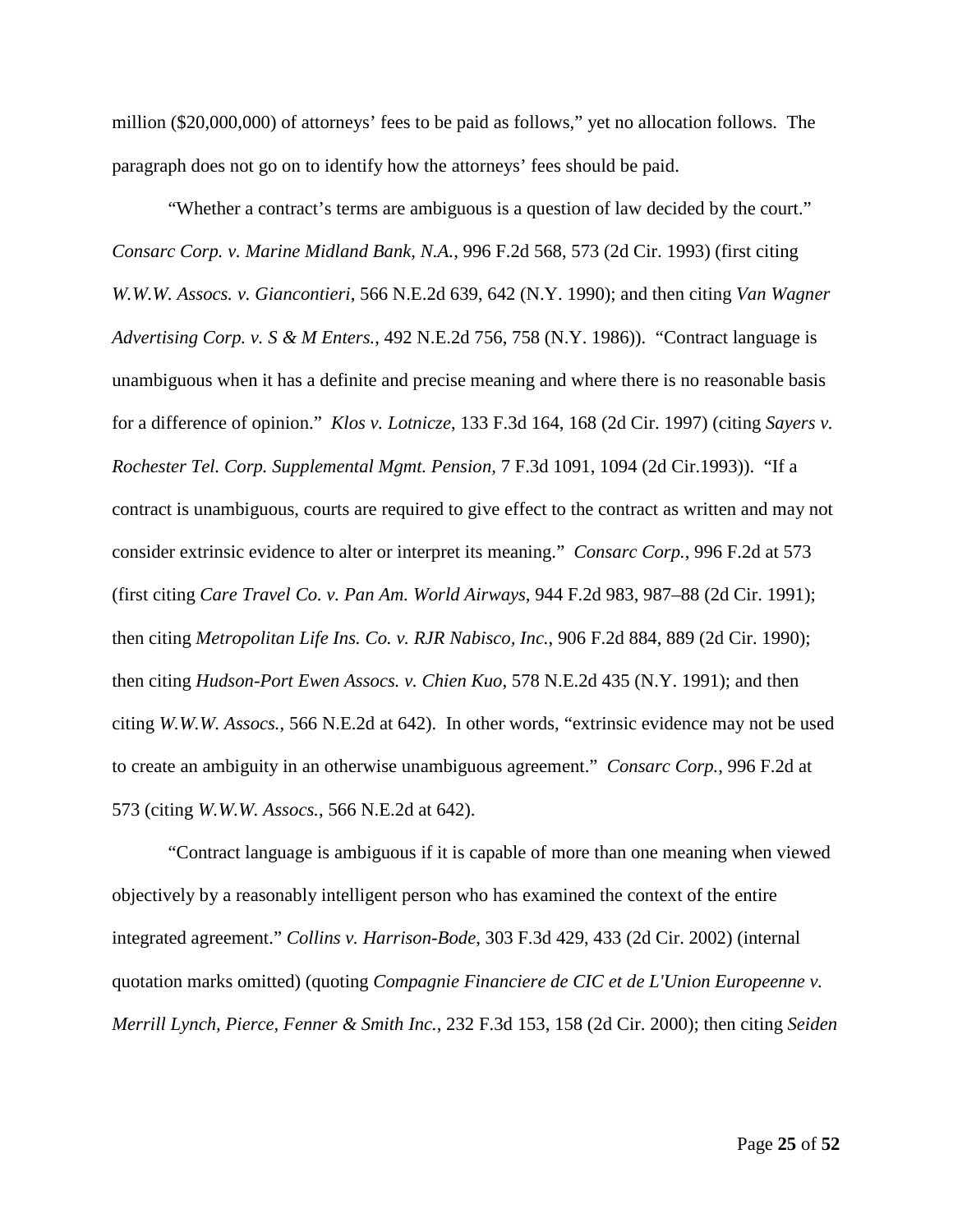*Assocs. v. ANC Holdings, Inc.*, 959 F.2d 425, 428 (2d Cir. 1992); and then citing *Metro. Life Ins. Co.*, 906 F.2d at 889).

Here, the terms of payment for attorneys' fees under the Common Law Settlement Agreement are clearly contemplated by the agreement, yet the agreement fails to actually say that the attorneys' fees are to be paid to Settlement Counsel. Paragraph three does provide that "[t]he Parties agree and jointly represent that the Settlement Amount to be paid by [Travelers] pursuant to this Settlement Agreement constitutes fair and reasonable consideration." Defs.' Ex. 2, ¶ 3(d). "Parties" is a defined term, and includes Settlement Counsel. Read with this definition in mind, the agreement indicates that Settlement Counsel have agreed to accept the \$20 million as "fair and reasonable consideration." "Settlement Amount" is also defined to include "the aggregate amount of the payment obligations set forth in Paragraph 3 . . . ." Defs.' Ex. 2,  $\P$  1(q).

Additional evidence that the attorneys' fees were intended to go to Settlement Counsel may be found in paragraph seven. Paragraph seven of the Common Law Settlement Agreement is entitled "Attorneys' Fees." Defs.' Ex. 2, ¶ 7. That section states that "Travelers agrees not to challenge the individual contingency fee arrangements of any Settlement Counsel who is a signatory to this Settlement Agreement." Defs.' Ex. 2, ¶ 7. Although this language seems to affirmatively link Settlement Counsel to the \$20 million in attorneys' fees, this section also raises the issue of individual contingency fee arrangements that may exist outside the four corners of the agreement. The Common Law Settlement Agreement does not define what the individual contingency fee arrangements are or whether the contingency fee arrangements refer to agreements between Settlement Counsel and their clients or to agreements between Settlement Counsel who were signatories to the Common Law Settlement Agreement and other non-signing counsel.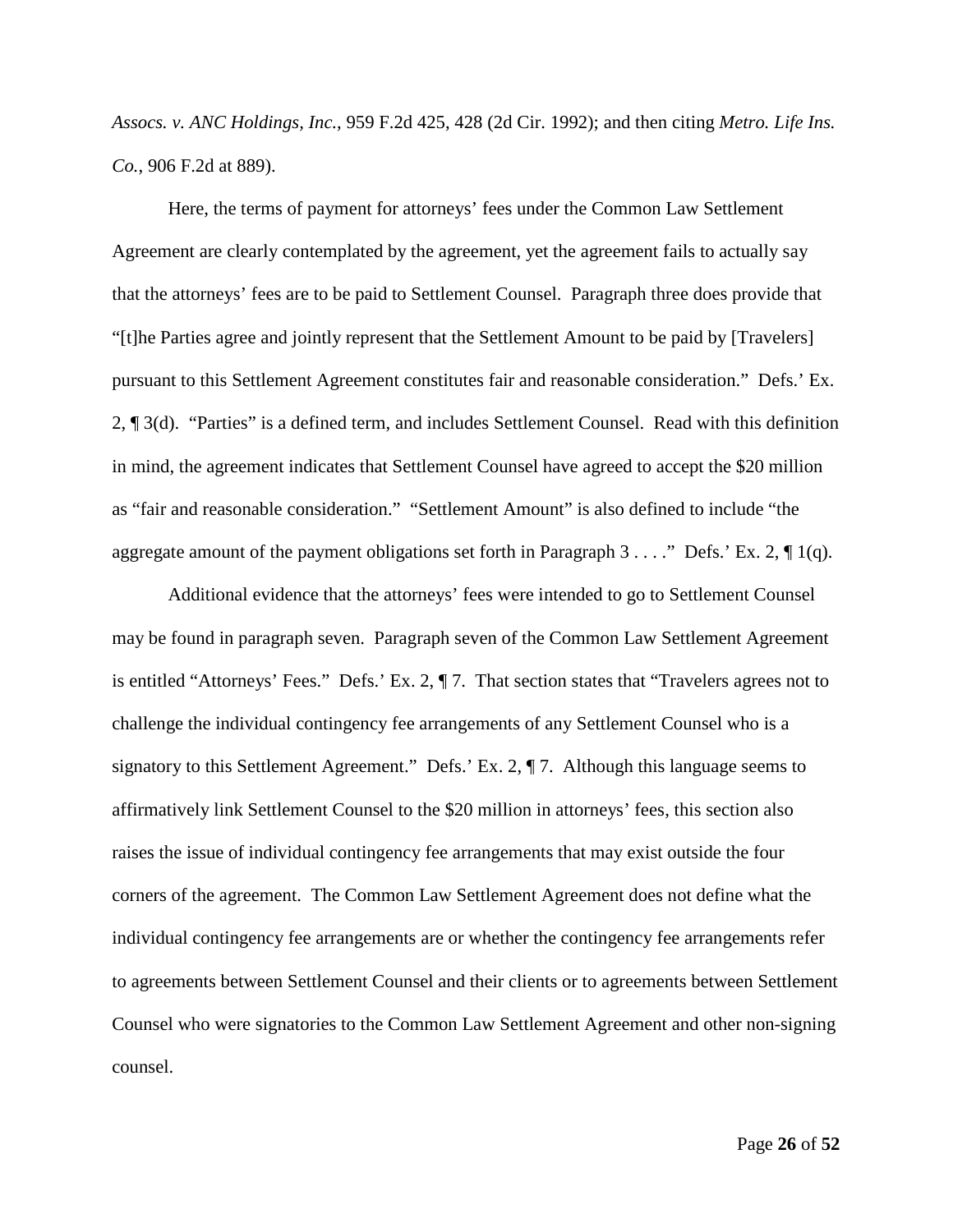The ambiguity of the payment terms is only heightened after a more searching review of the rest of the Common Law Settlement Agreement. That the attorneys' fees may not necessarily go to Settlement Counsel is reinforced by paragraph 21. Paragraph 21 of the Common Law Settlement Agreement further provides that "Settlement Counsel represent only the clients listed on Exhibit C hereto." Defs.' Ex. 2, ¶ 21. This suggests Settlement Counsel represent only those persons on Exhibit C, and that those persons are the clients of Settlement Counsel. Paragraph 21 avers that only those persons listed on Exhibit C are being represented in the negotiation of the Common Law Settlement Agreement. Defs.' Ex. 2, ¶ 21. Confusingly, Paragraph 21 also states that

Settlement Counsel agree to include in Exhibit C all existing clients of Settlement Counsel with pending or potential Common Law Direct Action Claims as well as existing clients of the following firms: (i) Law Offices of R. Bryan Nace; (ii) Richarson, Patrick, Westbrook & Brickman, LLC; (iii) Martin & Jones; (iv) The Lanier Law Firm and (v) The Simmons Firm LLC, with pending or potential Common Law Direct Action Claims.

Defs.' Ex. 2, ¶ 21. Read as a whole, this paragraph suggests that Settlement Counsel have undertaken to represent clients of other law firms who are not listed as Settlement Counsel and who were not signatories to the agreement. This creates further confusion regarding Travelers' promise not to challenge any contingency agreements of only the Settlement Counsel who signed the agreement.

Paragraph 21's reference to non-signing counsel opens the door to questions about the fees of the non-signing counsel with existing clients included in Exhibit C. If, pursuant to paragraph seven, Travelers may challenge the contingency fees of non-signing counsel, it is questionable whether non-signing counsel expect to be paid based on their contingency fees in the first place. This suggests non-signing counsel may expect to receive a part of the \$20 million payment from Travelers. On that note, it seems odd that Settlement Counsel would expect to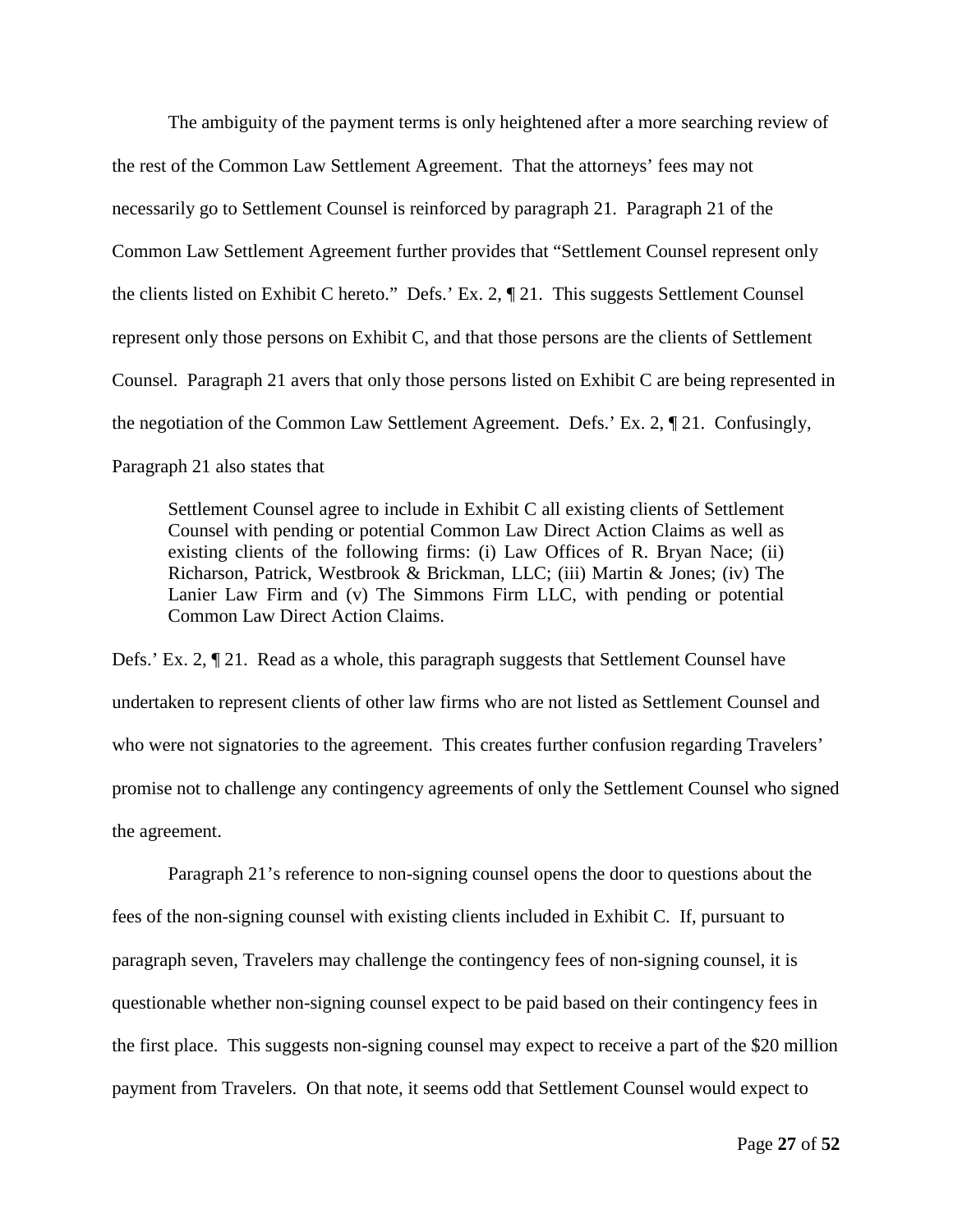receive \$20 million from Travelers in addition to their own contingency fees from their clients as payment for the same services. Unless, the services provided for the \$20 million in attorneys' fees and the services provided for the contingency fees are entirely separate and distinct services. Or, perhaps, paragraph seven actually means that Settlement Counsel have their own contingency fee arrangements with other non-signing counsel. This is the very definition of ambiguity.

## **4. The Parties' Understood the Attorneys' Fees Were to be Distributed Equally**

"In construing settlement agreements, if ambiguities are created by the contract's language, then the court may look to the parties' statements and submissions to resolve the ambiguity by determining the parties' understandings of the ambiguous terms." *Prince of Peace Enters. v. Top Quality Food Mkt., LLC*, 760 F. Supp. 2d 384, 397–98 (S.D.N.Y. 2011) (citing *Gessin Elec. Contractors, Inc. v. 95 Wall Assocs., LLC*, 903 N.Y.S.2d 26, 28 (N.Y. App. Div. 2010)).

Bogdan testified that at the time he executed the Common Law Settlement Agreement, it was his understanding that Settlement Counsel were being paid \$20 million in attorneys' fees for having accomplished the settlement. Tr. 6/13/2016 at 146:10–13. At the time of execution, Bogdan expected one-fourth of the \$20 million attorney fee fund. Tr. 6/13/2016 at 147:10–12. Bogdan based his expectations on "[t]he work that [he] did to bring about the settlement. The filing of [his] cases against Travelers, the work [he] had done to develop documents against Travelers, [his] work on the mediation." Tr. 6/13/2016 at 147:13–16. Bogdan testified that at the time of execution, no one made any effort to "work out the allocation issues relating to the attorney fees." Tr. 6/13/2016 at 146:25–147:3. Bogdan testified that within one or two months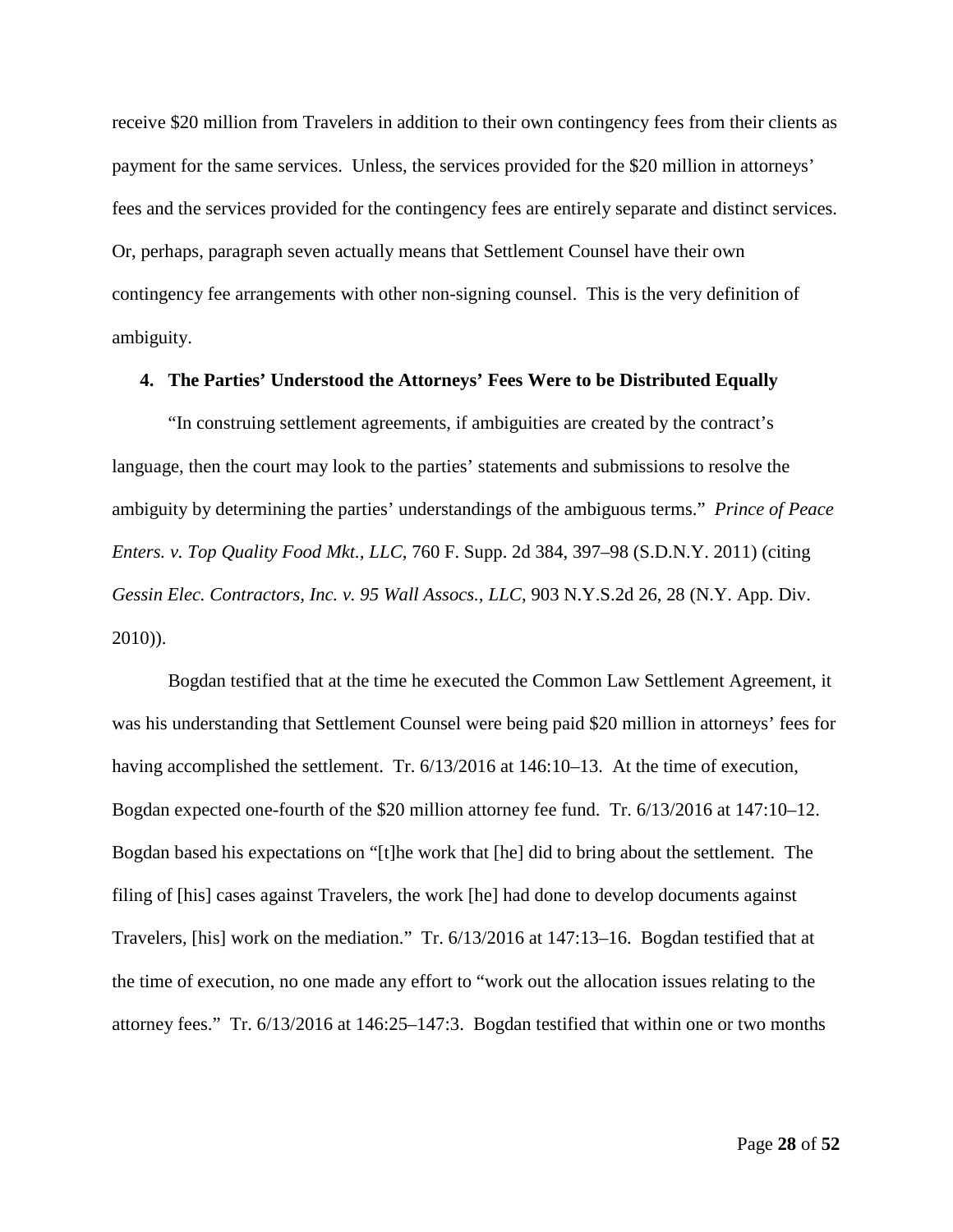of executing the Common Law Settlement Agreement, he had communicated his expectations to the other Settlement Counsel. Tr. 6/13/2016 at 147:17–148:3.

Carter testified that on May 21, 2004, later on the same day the Common Law Settlement Agreement was first executed, he sent out an email stating that they had signed a settlement agreement with Travelers, and that "Travelers is paying \$70 million into a fund and \$20 million in fees to Settlement Counsel for creating the fund." Tr. 6/15/2016 at 216:20–218:3; Defs.' Ex. 9. The May 21, 2004 email from "Bruce Carter," was sent to "Larry Madeksho," "Spencer Parris," "Eric Bogdan," "William Connelly," "Bill Kohlbum," "Lisa Smithfield," "Mike Riley," "Chris Madeksho," "Tom Bevan," "Randall Bono," "Jeffrey Cooper," "Bryan Nace," "Karl Novak," and "Angela Madeksho." Defs.' Ex. 9. Noticeably, Bogdan was one of the recipients of this email. *Id.* The email was sent on "Friday, May 21, 2004 8:03 AM," and the subject line was "Travelers Agreement Signed." *Id.* The email begins:

Folks;

At around 1 a.m. we signed a settlement agreement with Travelers setting up a Common Law Direct Action Fund. The form of the agreement is based upon the draft we sent yesterday. As soon as we receive copies of the final agreement we will send them out. In a nutshell, Travelers is paying \$70 million into a fund and \$20 million in fees to Settlement Counsel for creating the fund. We completely revised the Exhibit

C. It will now be a listing of all of our cases. We will have to work to create and compile the list. We will need the caption information for every case.

*Id.* This email indicates Travelers was paying \$20 million to all four Settlement Counsel, as that term was written in capital letters and is a defined term in the Common Law Settlement Agreement. The email states the \$20 million was for Settlement Counsel's work in creating the fund.

It is clear from the record that there were fee splitting agreements between Madeksho and other asbestos plaintiffs' attorneys who were not named as Settlement Counsel. Tr. 6/14/2016 at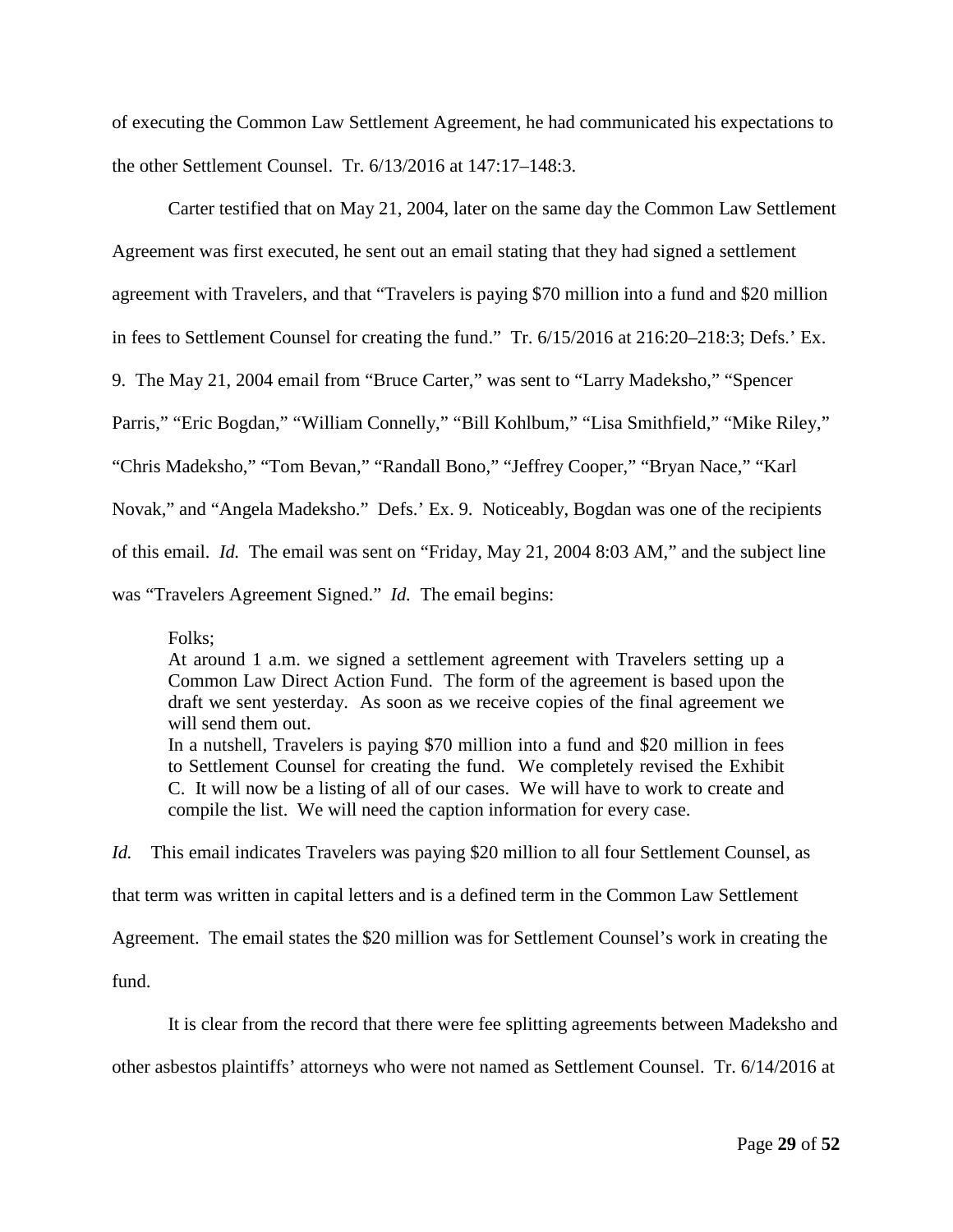166:23–167:3, 169: 7–12 (Madeksho's testimony); Tr. 6/15/2016 at 197:12–25 (Carter's testimony). These were the "other common law counsel" participating in the nationwide direct action project who referred clients to Madeksho, Carter and Bevan, often referred to as "cocounsel," who were not participating in the mediation process. Tr. 6/15/2016 at 166:6–9, 167:17–168:1 (Carter's testimony). The additional recipients of the May 21, 2004 email beyond the four Settlement Counsel, supports the conclusion that there were other asbestos plaintiffs' counsel not directly involved in the mediation process. Defs.' Ex. 9. Carter testified that unlike the rest of the non-participating co-counsel, Bogdan did not have a letter agreement to split 50% of his attorneys' fees with Madeksho. Tr. 6/15/2016 at 196:4–8, 197:16–198:1.

At some point after the Common Law Settlement Agreement was first executed on May 21, 2004, Madeksho tried to convince Bogdan to accept \$500,000 as his share of the \$20 million attorney fee fund. Tr. 6/14/2016 at 166:11–167:5, 167:19–168:2 (Madeksho's testimony); Tr. 6/13/2016 at 14[7](#page-29-0):3–9, 148:4–6, 202:20–24 (Bogdan's testimony).<sup>7</sup> Bogdan claimed that there was never an agreement to pay him \$500,000 as his "full share of the attorney fee fund." Tr. 6/13/2016 at 147:3–9, 148:4–6. Bogdan further testified that he was not "aware of any agreement or agreements among Mr. Madeksho, Mr. Carter, and Mr. Bevan related to the allocation of the \$20 million." Tr. 6/13/2016 at 148:7–10. According to Madeksho, it was only after Bogdan refused to accept \$500,000 in compensation that the fee sharing arrangements with the other non-participating co-counsel had to be changed. Tr. 6/14/2016 at 166:11–167:5, 167:19–168:2.

<span id="page-29-0"></span><sup>&</sup>lt;sup>7</sup> On cross-examination, Bogdan was asked: "And during that week, between May 21<sup>st</sup> and May 24<sup>th</sup>, that was when Mr. Madeksho said to you, well, when we divide up this money, you're getting \$500,000." Tr. 6/13/2016 at 202:20–22. In response, Bogdan replied: "It was during that time period. I'm not sure exactly. I know exactly where it was, but I don't remember the date." Tr. 6/13/2016 at 202:23-24. Bogdan stated he had disagreed with Madeksho. Tr. 6/13/2016 at 202:25–203:1.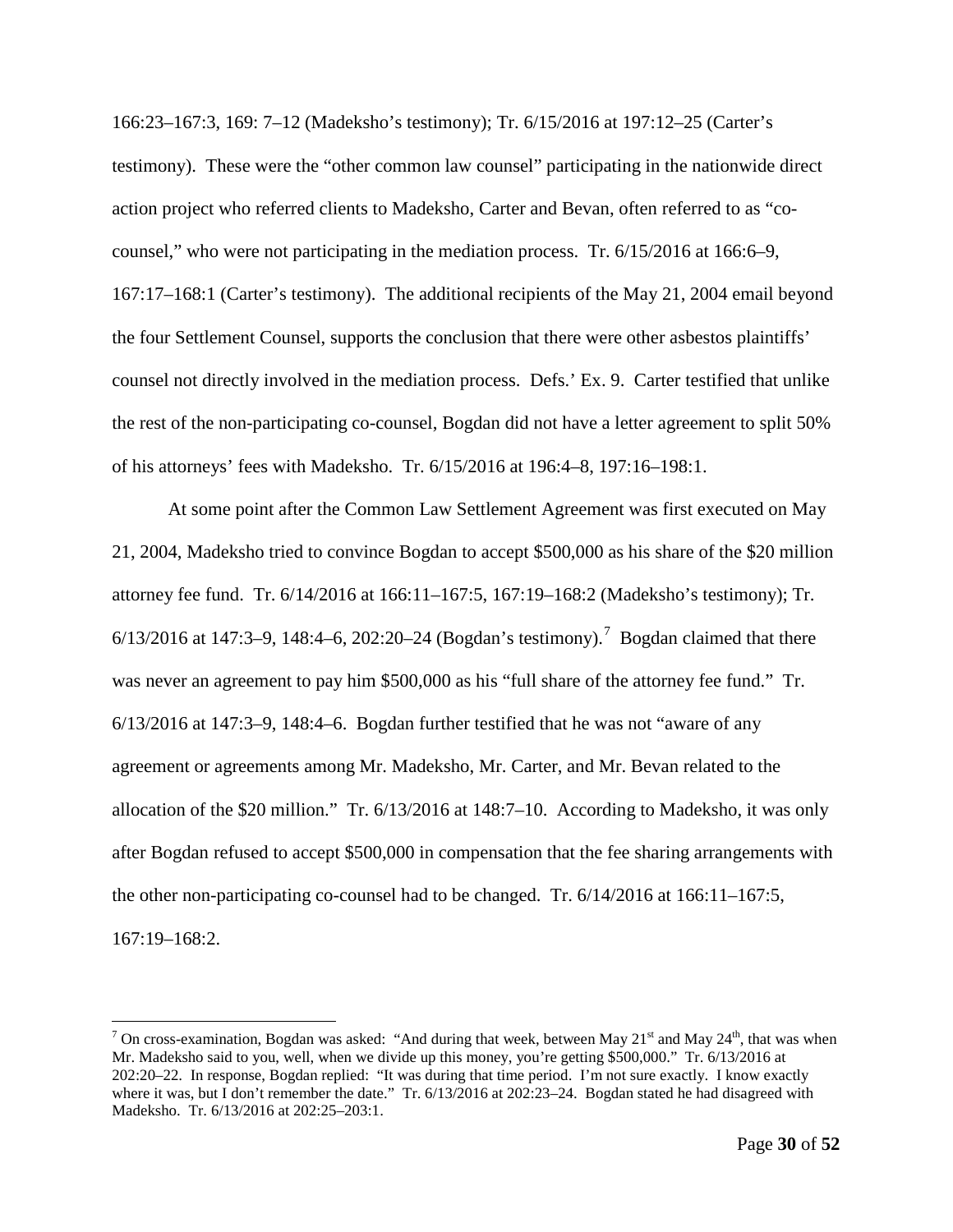Carter testified that he sent out an email on June 3, 2004, two weeks after the Common Law Settlement Agreement had been executed, to non-participating co-counsel who had letter fee sharing agreements with Madeksho. Tr. 6/15/2016 at 220:9–20 (Carter's testimony on redirect); Pls.' Ex. 8. The email was an attempt to make changes to the letter agreements so that Madeksho could receive \$20 million in attorneys' fees. Tr. 6/15/2016 at 220:18–20; Pls.' Ex. 8. In order to achieve this result, the email stated that Madeksho and Carter had agreed to put the \$20 million in attorneys' fees back into the common law settlement fund. Tr. 6/15/2016 at 196:3–11; Pls.' Ex. 8. Bogdan did not receive this email. Tr. 6/15/2016 at 196:3–11; Pls.' Ex. 8. At trial, Carter testified that he had received authority from Bogdan and the rest of Settlement Counsel to send out the June 3, 2004 email during mediation.  $8$  Tr.  $6/15/2016$  at 189:1–23.

<span id="page-30-0"></span><sup>&</sup>lt;sup>8</sup> At trial, Plaintiffs' counsel moved to strike Carter's response to this series of questions. The ultimate controversy was whether Plaintiffs' counsel, Mr. Duffy, had opened the door for Carter's response to what was discussed during mediation. The Court now rules that Mr. Duffy did indeed open the door to Carter's response, and Carter's testimony is properly admitted. The portion of the transcript supporting this decision is below:

Q: Okay. But this email was sent in June 1 of 2004, which was a month after. So what gave you the authority at that point to send that email?

A: The discussions with the four of us had **while we were in the mediation negotiating the terms of the agreement**.

Q: And so the four of you agreed that you would send out that email. Is that right? Is that your answer -- or, I'm sorry, is that your testimony?

A: The four of us didn't agree to me sending out a specific email, but they agreed for me to keep the -- I don't know how to -- trying to think of how to phrase this -- to try to work out a resolution so that Mr. Madeksho and I would be compensated at the level that we had all agreed to, and that we could put -- where we could also put the \$20 million into the fund so as that we could placate people like Mr. Conley and Mr. Novak.

Q: And when you say everybody else, did that include Mr. Bogdan?

A: Yes.

Q: So your testimony is that Mr. Bogdan agreed that you and Mr. Madeksho should have \$20 million to split. Is that correct?

A: That our compensation should be \$20 million, yes.

Q: And when did that occur?

A: That happened while we were in mediation negotiating the fee portion of this.

THE COURT: Strike

MR. DUFFY: Move to strike, Your Honor.

THE COURT: It's stricken.

MR. DUFFY: Thank you.

MR. HADDAD: Your Honor, I think he was asked a question –

THE COURT: He was asked a question, but he said what was going on in mediation.

MR. HADDAD: So what  $- I$  don't know what the witness is supposed to do to  $-$ 

THE COURT: Okay. Let me hear what you two have to say.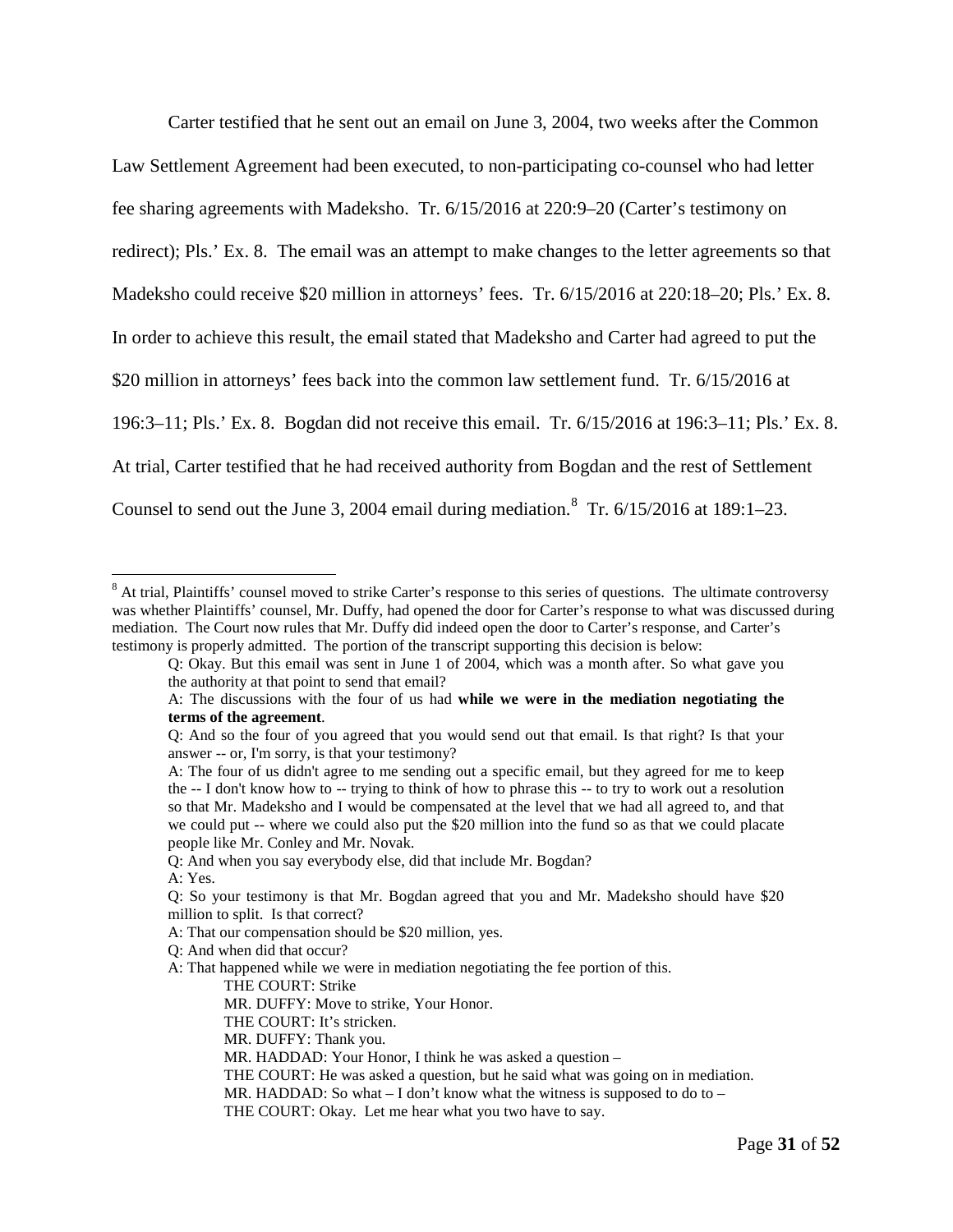Carter claimed that by the time he sent out the June 3, 2004 email to all non-participating co-counsel, "we had already made the agreement at that point that [Bogdan's] compensation would be \$500,000." Tr. 6/15/2016 at 196:3–7; Pls.' Ex. 8. Carter admitted that there was no such agreement in writing, and that Bogdan did not receive the June 3, 2004 email. Tr. 6/15/2016 at 196:3–11; Pls.' Ex. 8. Nevertheless, Carter claimed Bogdan had agreed to put the \$20 million in attorneys' fees back into the common law settlement fund, that Madeksho and Carter should receive \$20 million in attorneys' fees to split, and that the \$20 million should come from the individual fee sharing arrangements Madeksho had with non-participating co-counsel. Tr. 6/15/2016 at 189:20–23. Carter claimed that both Bogdan and Bevan were going to receive \$500,000 from Madeksho instead of getting any money from the attorney fee fund established by the Common Law Settlement Agreement. Tr. 6/15/2016 at 196:14–21. This proposed

MS. CYGANOWSKI: Well, let me just go further. He knew before he asked the followup questions. Mr. Carter had said that we had discussed this during the discussions in the mediation. And then Mr. Duffy didn't stop. He kept asking followup questions.

BY MR. DUFFY:

point.

 $\overline{a}$ 

Tr. 6/15/2016 at 189:1–190:18 (emphasis added). The exchange went on for some time, before the Court eventually concluded that the audio recording could not be played back immediately to verify what had been said. Tr. 6/15/2016 at 192:2–6. The Court then took Defendants' counsel's suggestion to reserve a ruling on the admissibility of the testimony for later:

MS. CYGANOWSKI: A suggestion for 1 proceeding since we're all without the ability to look at a daily transcript, that the Court reserve, that at such time as you see the transcript, you can read yourself and then make a determination. If it's as we believed he opened the door, then we do argue that the testimony should stand. If it is as you and Mr. Duffy believe, that he -- Mr. Duffy had not opened the door, then it would be stricken consistent with your prior ruling.

THE COURT: Okay. Thank you because I was sort of coming to that, too. I'll give it to the weight and see how the questions were at that.

MR. HADDAD: That's fine, Your Honor.

THE COURT: Okay.

MR. HADDAD: I'm amenable to that.

THE COURT: Yeah, I -- thank you, Ms. Cyganowski. That's --

THE WITNESS: And I apologize for the --

THE COURT: Well, it -- the answer is what it is. We've just got to interpret it at some

Q: The -- as was mentioned, the email that was sent on June 3rd, 2004.

Tr. 6/15/2016 at 194:1–23 (emphasis added). Upon the record above, this Court now rules that indeed, Mr. Duffy opened the door for Carter's response that the authority had been given during mediation discussions, which concluded very early in morning on May 21, 2004. Carter's testimony is admissible.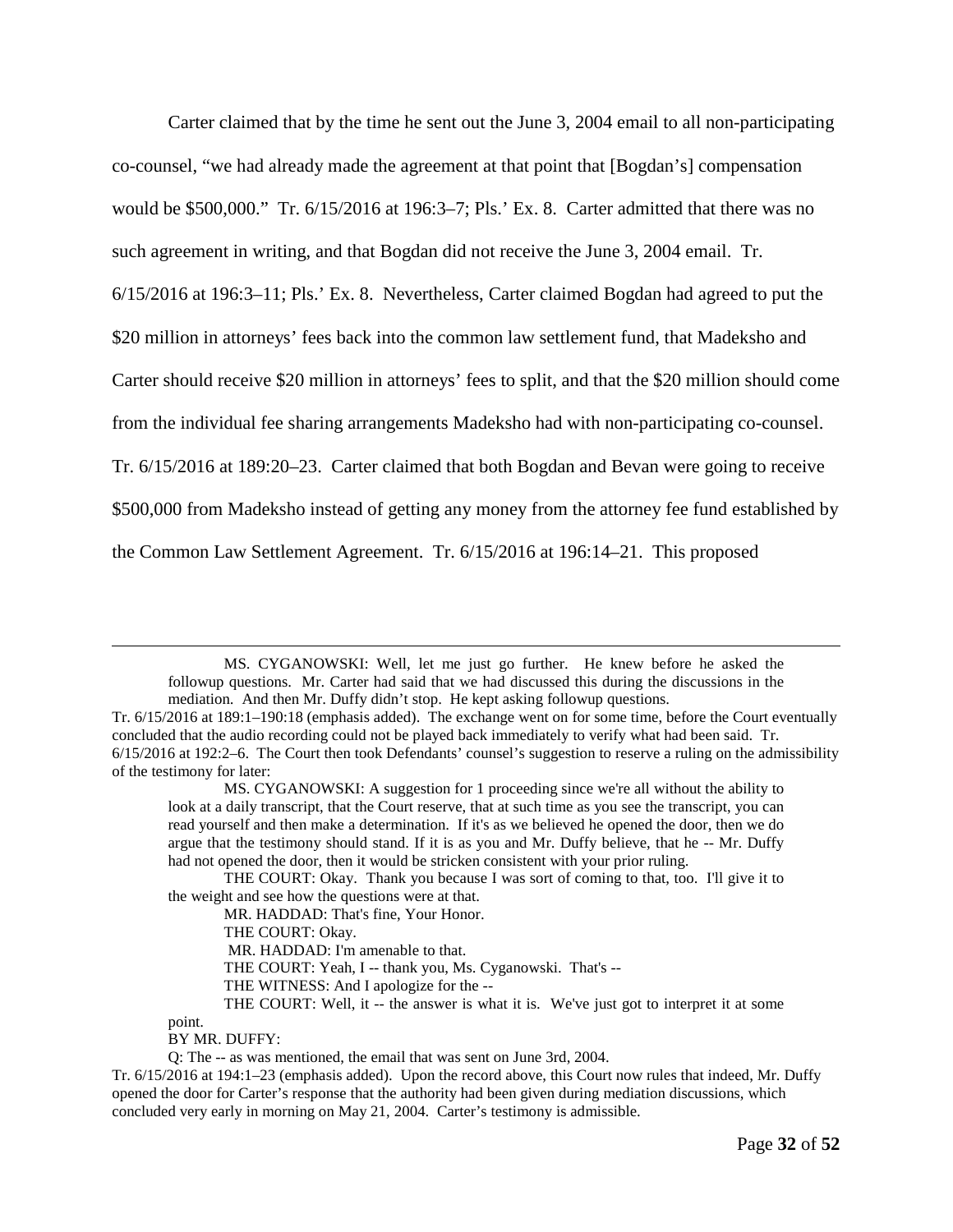amendment to the Common Law Settlement Agreement never occurred and was never approved. Tr. 6/15/2016 at 221:1–13.

Although Carter testified Bogdan had agreed to give the \$20 million in attorneys' fees to Madeksho and Carter during mediation, this testimony conflicts with the May 21, 2004 email. The May 21, 2004 email was the first email Carter sent memorializing the terms of the Common Law Settlement Agreement, just seven hours after the agreement was signed. *Id.* It reflects an understanding of the terms that is closest to the time Settlement Counsel would have actually agreed to them.

The inference that Bogdan agreed, at any point, to give \$20 million in attorneys' fees to Madeksho and Carter is not supported by the evidence. As a matter of timing, it makes no sense that Carter would have waited an entire month after executing the Common Law Settlement Agreement to send out the June 3, 2004 email if, in fact, Bogdan had already agreed to give the entire \$20 million in attorneys' fees to Carter and Madeksho. It makes even less sense when one considers the fact that Carter sent out the May 21, 2004 email to the complete opposite effect, and Carter did not send the June 3, 2004 email to Bogdan. Pls.' Ex. 8. The email begins by saying "Larry and I have agreed to put the \$20 million into the settlement fund." Pls.' Ex. 8. This is very different from the original May 21, 2004 email, which used the more inclusive "we." Defs.' Ex. 9. The June 3, 2004 email goes on:

The attorneys fees from the fund will run between \$20 million and \$36 million, depending on whether your fee agreement is a 1/3 or 40% fee agreement. In order to achieve the same result, that Larry and I have \$20 million to split as we discussed, what changes can be made to accomplish this result?

Pls.' Ex. 8. Clearly, the original Common Law Settlement Agreement did not contemplate Madeksho and Carter keeping the \$20 million in attorneys' fees. Otherwise, there would have been no need for any changes to be made to accomplish that result.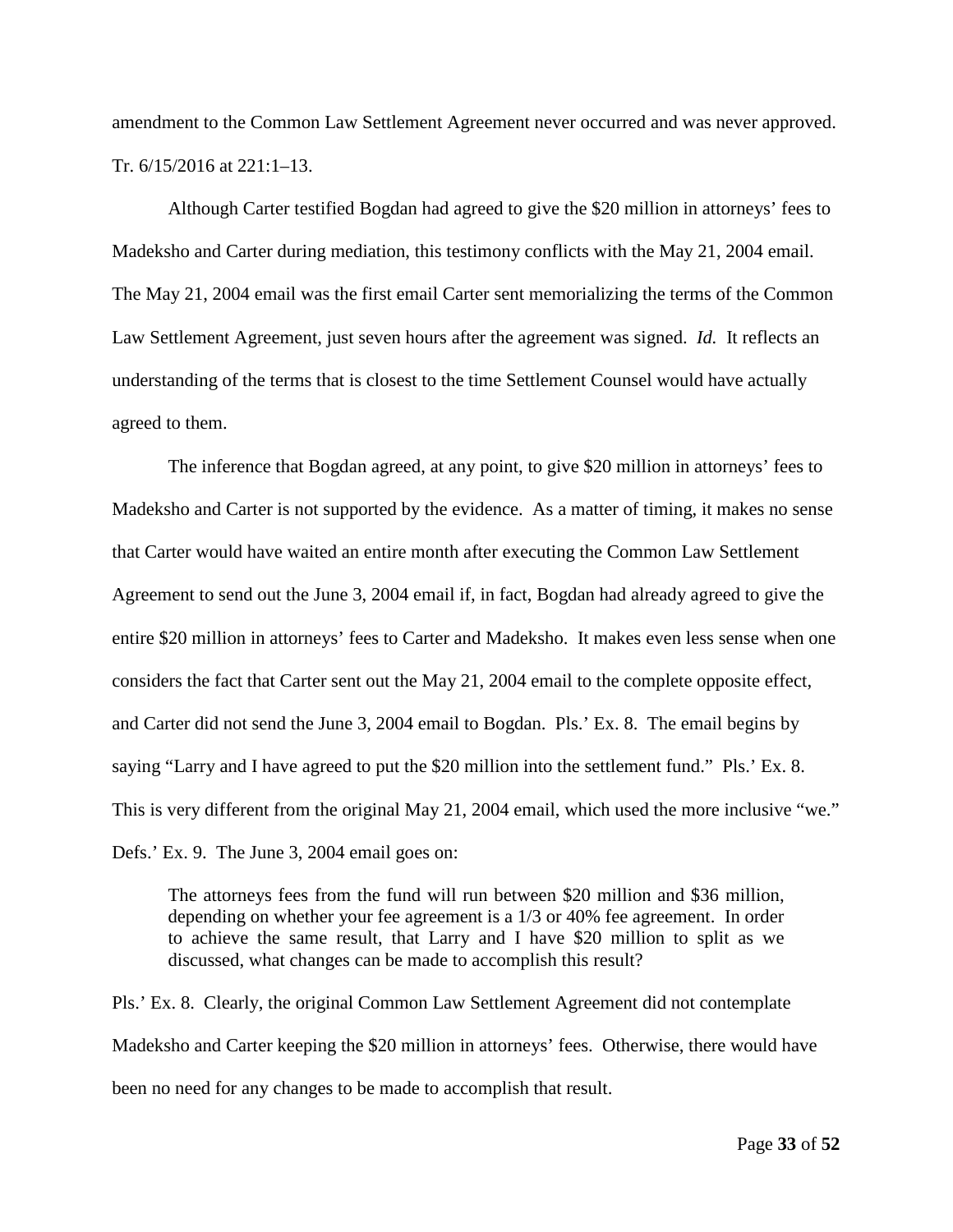It makes no difference to this Court what contingency fees the non-signing asbestos plaintiffs' attorneys agreed to amongst themselves. That issue is not before this Court. Further, this Court has previously ruled that "fee arrangements between A[sbestos] H[ealth] claimants and their attorneys lie beyond the jurisdiction of the court . . . ." *In re Johns-Manville Corp.*, 68 B.R. 618, 632 (Bankr. S.D.N.Y. 1986) (first citing *In re Paso Del Norte Oil Co.*, 755 F.2d 421 (5th Cir. 1985); then citing *In re Shirley Duke Associates*, 611 F.2d 15 (2d Cir. 1979); and then citing *First State Bank & Trust Co. v. Sand Springs State Bank of Oklahoma*, 528 F.2d 350 (10th Cir. 1976)). The only issue under consideration here is what Settlement Counsel agreed to among each other.

This is not the first time the allocation of the attorneys' fees has come before this Court. This Court previously ruled on this issue in 2004. In approving the attorney fee fund, the Court took testimony from Carter at the evidentiary hearing held on July 6, 2004. Trial Transcript July 6, 2004 51:9–74:9, *In re Johns-Manville Corp.*, No. 82-11656, ECF No. 3818. Carter testified that he was "listed as settlement counsel as described within the agreement, and I am counsel of record or co-counsel of record for a number of cases in Ohio and I'm also participating counsel for cases in other jurisdictions, such as Texas." *Id.* at 51:25–52:6. In response to the question about what Carter's role was in the Common Law Settlement Agreement, Carter answered that he "was one of a number of attorneys that participated in the negotiation of the mediation context before Governor Cuomo that resulted in the agreements." *Id.* at 52:24–53:3. Carter testified that the Common Law Settlement Agreement "also calls for \$20 million in attorneys fees for settlement counsel." *Id.* at 54:8–9. At the hearing, Carter was cross-examined on the following:

Q: Let's go back a little bit to the attorney's fees. Are you requesting the Court order as part of the order today a 20 million dollar award to you? A: Not to me personally, no. Q: To the settlement counsel?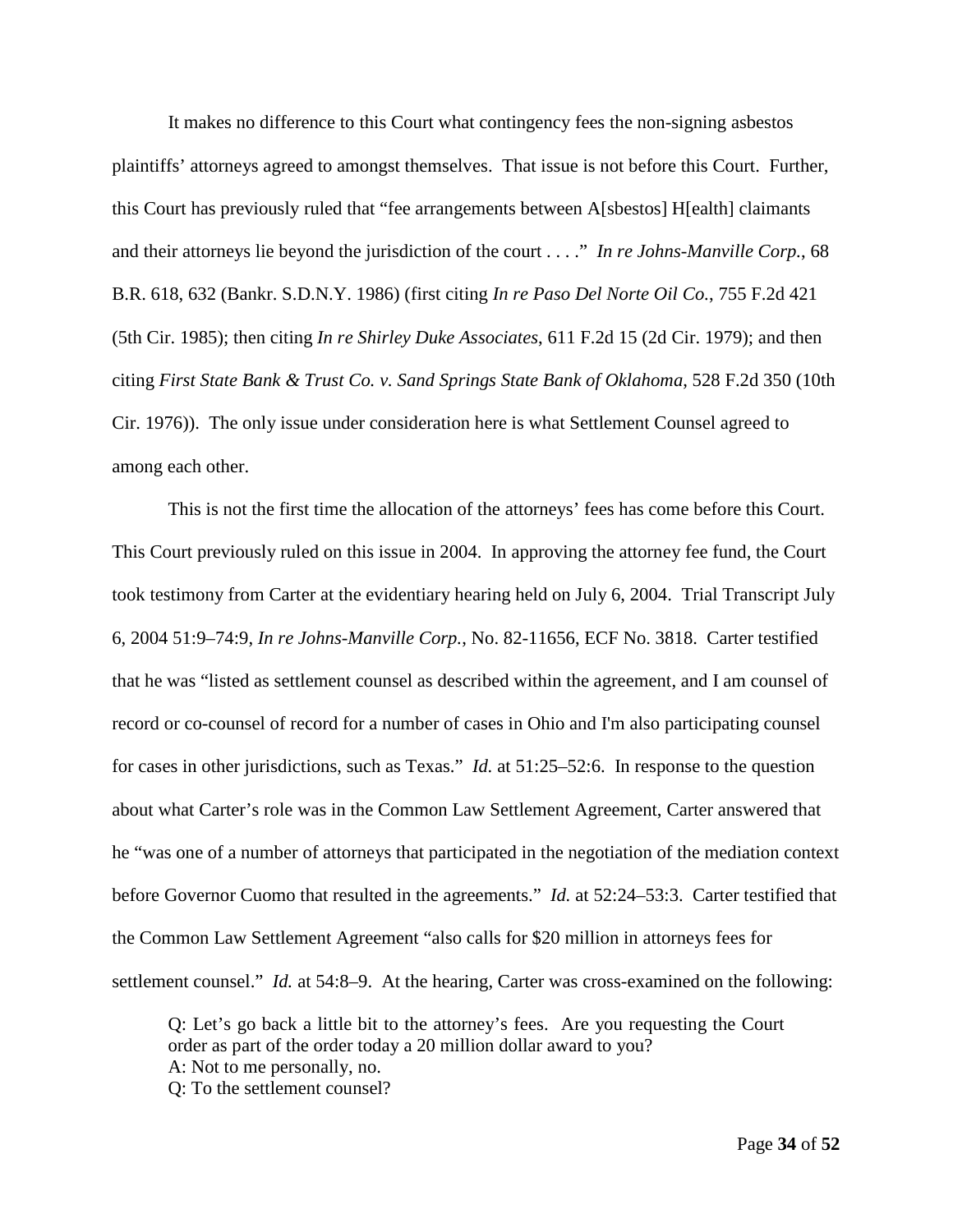A: I'm requesting that the Court approve the agreement and particularly that portion of the agreement where the \$20 million agreed to between Travelers and settlement counsel would be allocated to settlement counsel, yes.

*Id.* at 58:6–18. Carter stated that there was no other separate motion to approve the attorneys' fees and that the release provision in the Common Law Settlement Agreement had been "negotiated as part of the mediation by all of the counsel who were involved in the negotiations," including himself. *Id.* at 59:4–10, 19–25. In approving the settlement agreements, this Court found "[t]he attorneys' fees to the . . . Common Law Direct Action Plaintiffs' Counsel [to be] fair, equitable and reasonable in light of the complexity of the litigations and the size of the recoveries for the . . . Common Law Direct Action Plaintiffs . . . ." *See In re Johns-Manville Corp.*, 2004 Bankr. LEXIS 2519, at \*113 (Bankr. S.D.N.Y Aug. 17, 2004).

Based on the record of the hearing before this Court on July 6, 2004, there is no indication that the \$20 million attorney fee fund was to be distributed unevenly among Settlement Counsel. In response to the very question of whether the entire \$20 million in fees was to be allocated to one person, Carter testified that the \$20 million "would be allocated to settlement counsel . . . ." Trial Transcript July 6, 2004 58:6–18, *In re Johns-Manville Corp.*, No. 82-11656, ECF No. 3818. Carter's testimony at the July 6, 2004 evidentiary hearing was that the \$20 million was to go to all of Settlement Counsel, and not to him personally. If there had been an agreement to give the entire \$20 million to Carter and Madeksho, Carter should have said so plainly upon the record of the hearing; Carter's response that the \$20 million was to go to Settlement Counsel, if untrue, would be perjury. *Id.* at 51:9–74:9.

The Common Law Settlement Agreement defines Settlement Counsel as four separate entities: Bogdan, Bevan, Carter, and Modesksho. The Common Law Settlement Agreement does not otherwise divide the attorneys' fees. Bogdan's expectations were that the settlement award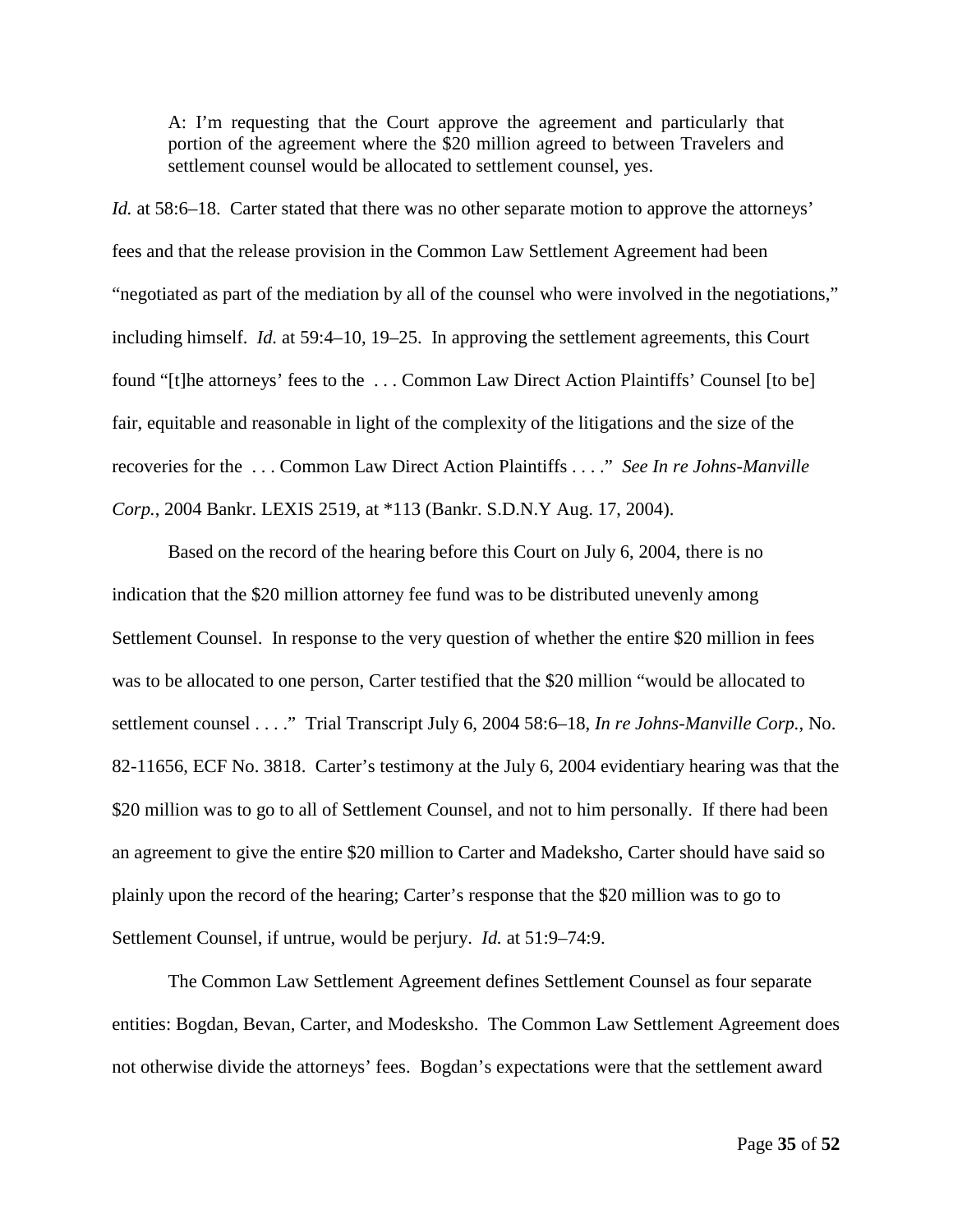would be distributed pro rata, in equal fourths. Settlement Counsel are all lawyers. They are sophisticated parties. If they had wanted to split the \$20 million in particular amounts between themselves, they could easily have contracted to do so. There is no credible testimony or other evidence that demonstrates an intent to divide the fees unevenly at the time the Common Law Settlement Agreement was executed.

This Court finds, perhaps somewhat redundantly, that the \$20 million in attorneys' fees was for the purpose of creating the settlement fund. This means that the \$20 million in attorneys' fees were for services performed from the time mediation began, until the time the Common Law Settlement Agreement was signed on May 21, 2004. The first fact in support of this conclusion is that Travelers agreed to pay the \$20 million in attorneys' fees directly to Settlement Counsel. *See, e.g.*, Defs.' Ex. 2. Travelers did not offer to pay the non-signing cocounsel similar amounts of money, yet their clients were also listed on Exhibit C. Bogdan and Carter both believed the \$20 million in attorneys' fees was for creating the Common Law Settlement Fund. Tr. 6/13/2016 at 146:10–147:16; Tr. 6/15/2016 at 216:20–218:3; Defs.' Ex. 9. This Court has already found the amount awarded to be reasonable. *In re Johns-Manville Corp.*, 2004 Bankr. LEXIS 2519, at \*113. This Court could not have found the attorney fee award to be reasonable in August of 2004 if the \$20 million was for future work that had not yet been performed, such as the creation of the fund distribution procedures.

This Court finds that the parties here objectively intended to divide the \$20 million in attorneys' fees in equal fourths among Settlement Counsel. Although there may be some evidence to suggest that Madeksho, Carter and Bevan believed Bogdan was not entitled to a full one quarter share of the \$20 million settlement fee fund, dissatisfaction with the terms of an agreement is not the same thing as actually having a different agreement. *Klos v. Lotnicze*, 133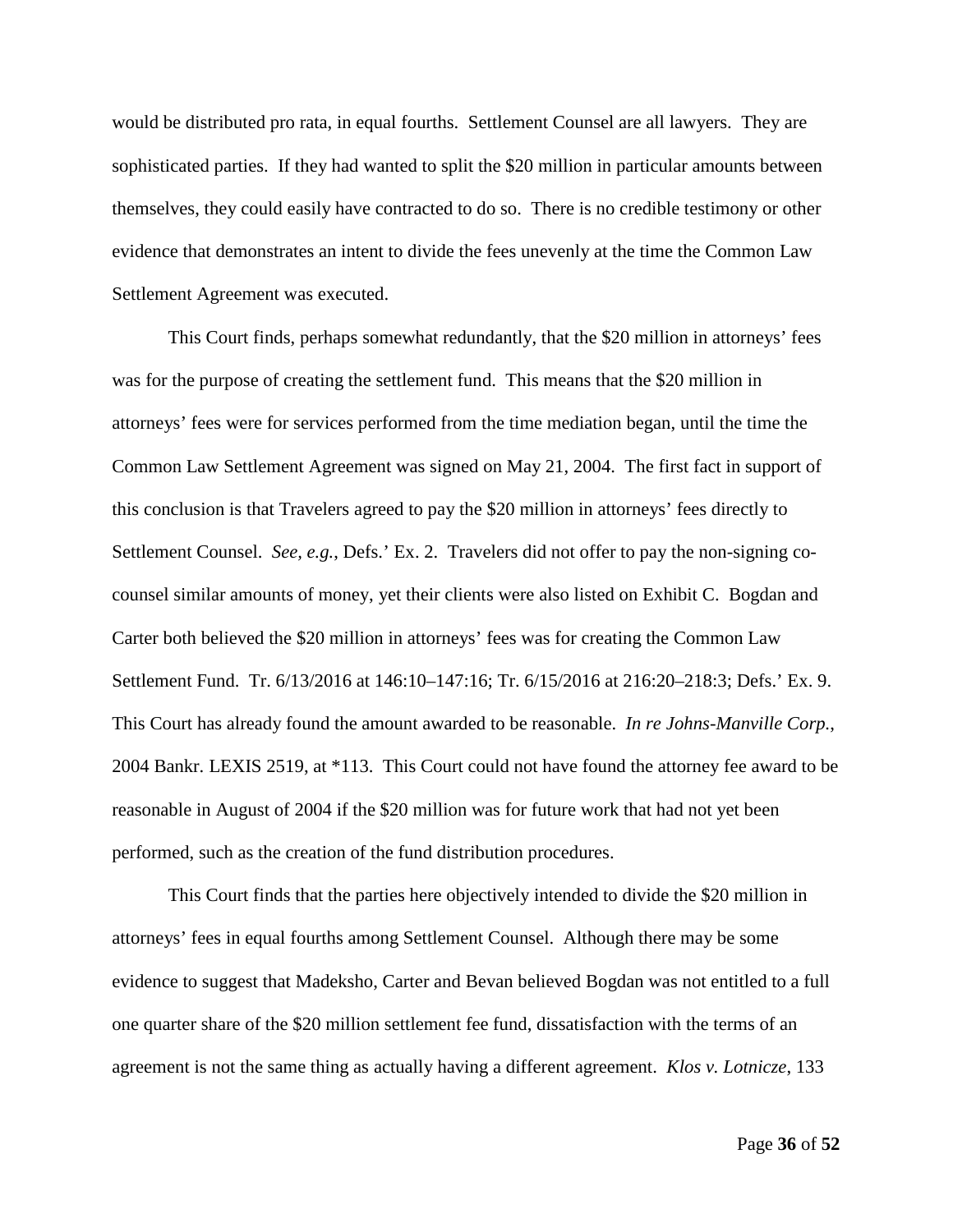F.3d 164, 168 (2d Cir. 1997) (citations omitted). This Court concludes that based on the evidence and the record established, the parties' objective intent was to split the \$20 million in attorneys' fees among Settlement Counsel in equal fourths.

## **5. Entitlement to Recover Under Quantum Meruit Not Proven**

Even if this Court were to find that there was never any agreement on how to split the funds, there is no evidence before this Court to support a recovery by any of Settlement Counsel under quantum meruit. To establish an entitlement to recover off the contract, a party seeking "to recover in quantum meruit under New York law . . . must establish '(1) the performance of services in good faith, (2) the acceptance of the services by the person to whom they are rendered, (3) an expectation of compensation therefor, and (4) the reasonable value of the services.'" *Mid-Hudson Catskill Rural Migrant Ministry, Inc. v. Fine Host Corp.*, 418 F.3d 168, 175 (2d Cir. 2005) (quoting *Revson v. Cinque & Cinque, P.C.*, 221 F.3d 59, 69 (2d Cir. 2000)). Assuming that Settlement Counsel performed their services in good faith and with the expectation of compensation, the two remaining elements have not been proven. By creating the Common Law Settlement Fund, Settlement Counsel performed a service on behalf of all claimants who may potentially recover from the Common Law Settlement Fund, not just their own individual clients. There was no argument made or evidence proffered at trial to show what would constitute "acceptance" of Settlement Counsel's services. Nor was there argument or evidence regarding who would have had to accept Settlement Counsel's services.

The Court could assume that an accepting party could be any of the claimants to the Common Law Settlement Fund. The Court could further speculate that "acceptance" in that case would be the submission of a claim to the Common Law Settlement Fund. If that were the case, it would not have been possible for this Court to approve the award of attorneys' fees on August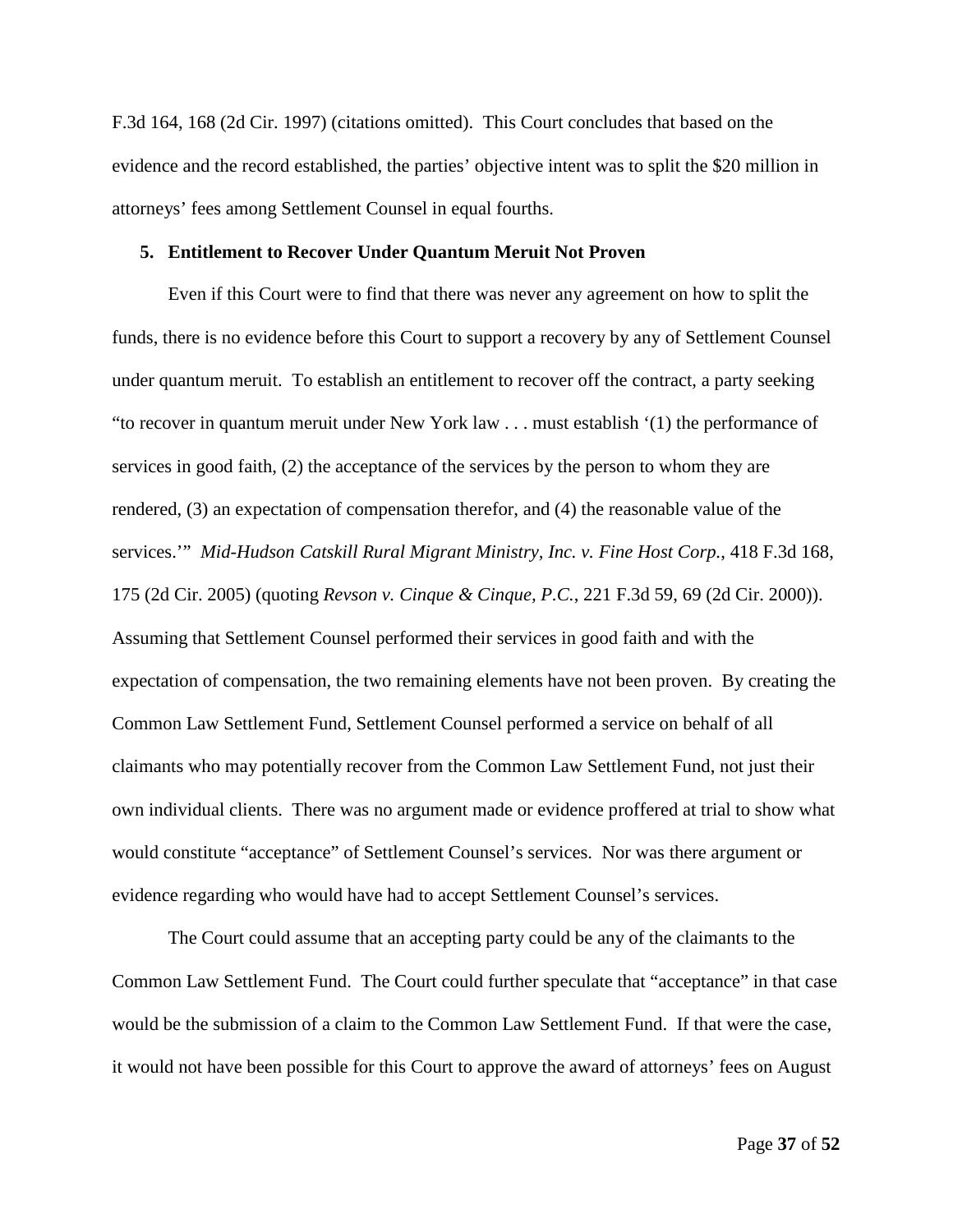17, 2004, before the fund distribution procedures had been established and before any claim had been submitted. One could also hypothesize that Travelers was the accepting party, as Travelers was the one paying for the services rendered by Settlement Counsel. This would have created an incurable conflict of interest for Settlement Counsel under any state's professional rules of ethical conduct, as counsel cannot represent two parties against one another in the same litigation. Based on this line of reasoning, the attorneys' fees to Settlement Counsel could never be approved under a theory of quantum meruit.

Further, there is no admissible evidence of the value of the work performed. In order to recover on a quantum meruit theory, there must be admissible evidence of the work performed for which the attorney is entitled to recover. "In determining the value of an attorney's services in quantum meruit, the Court must consider the following factors: (1) the complexity of issues, (2) the nature of the services, (3) the time spent, (4) the amount involved, (5) the professional standing of counsel and (6) the results obtained." *Metrano v. Eisen*, 1993 U.S. Dist. LEXIS 452, at \*3 (S.D.N.Y. Jan. 19, 1993) (citing *520 East 72nd Commercial Corp. v. 520 East 72nd Owner Corp.*, 691 F. Supp. 728, 739 (S.D.N.Y. 1988), *aff'd*, 872 F.2d 1021 (2d Cir. 1989); and then citing *Charles Weiner Corp. v. D. Jack Davis Corp.*, 448 N.Y.S.2d 998, 1000 ( N.Y. Civ. Ct. 1982)). The parties did not submit evidence to show what was discussed during mediation, the hurdles that were overcome, the difficulty of the negotiations, the actual amount of time spent negotiating the Common Law Settlement Agreement, or the individual results obtained by Settlement Counsel.

The only evidence before the Court was the controverted testimony that Madeksho took the lead in negotiations and that Bogdan failed to contribute any value to the settlement. Carter testified that he attended most of the mediation sessions. Tr. 6/15/2016 at 146:14–17. Bevan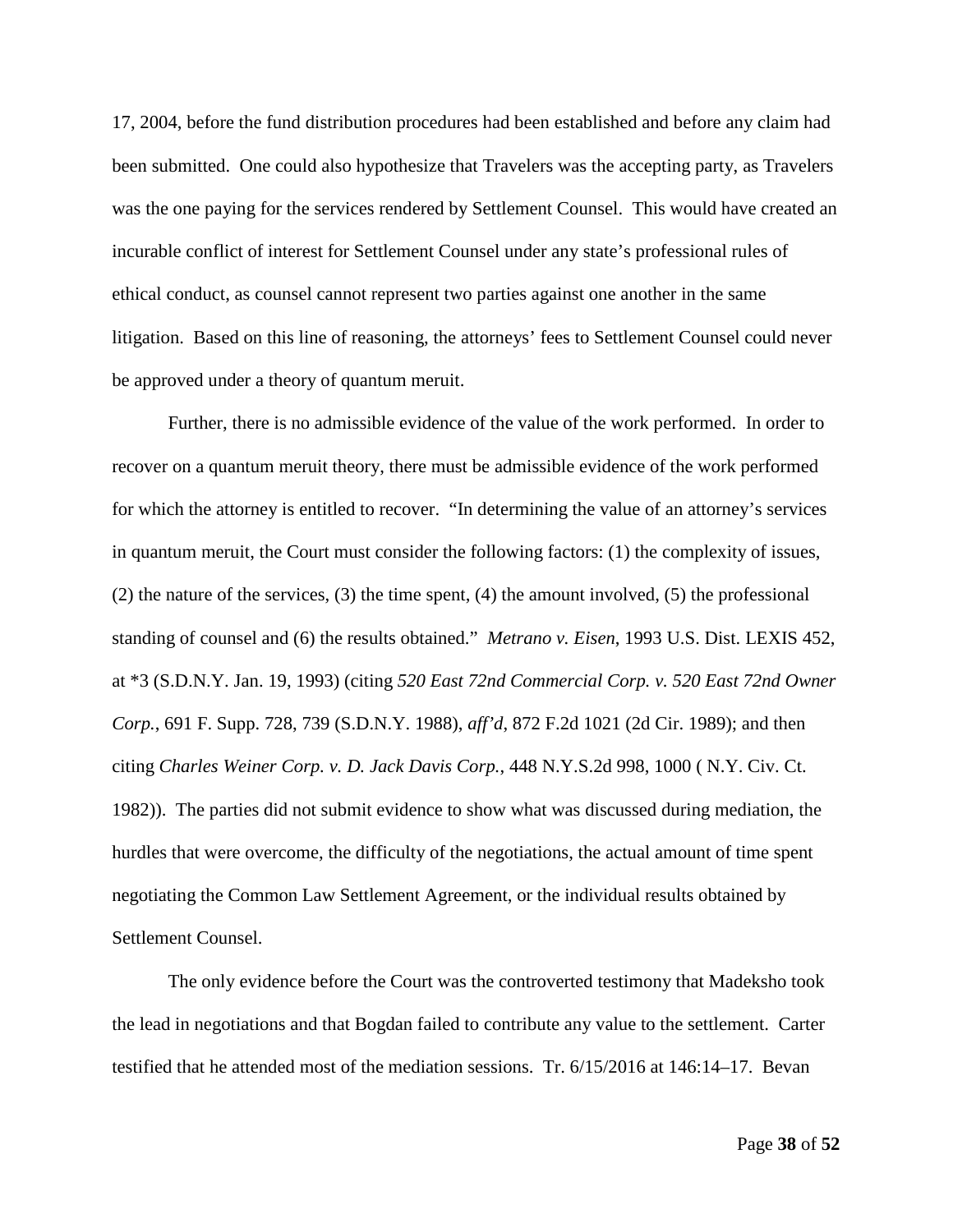similarly testified that he also attended mediation sessions. Tr. 6/15/2016 at 38:15–18. Bevan and Carter both testified that Madeksho took the lead in the mediation sessions. Tr. 6/15/2016 at 45:13–23, 147:22–25.

Bogdan testified that he attended every single mediation session, and that the mediation lasted from March 2003 until May of 2004. Tr. 6/13/2016 at 142:17–23. Bogdan testified that while Madeksho may have taken the lead in speaking to Travelers, "[they] all contributed [their] opinions and comments as to what was taking place." Tr. 6/13/2016 at 183:19–184:5. Bogdan further testified that the Common Law Settlement Agreement was largely based on the Statutory Settlement Agreement, and as such, he did not remember adding any language. Tr. 6/13/2016 at 186:8–11.

Madeksho testified that he came to the mediation sessions "a number of times." Tr. 6/14/2016 at 126:9–11. Madeksho asserted that in addition to the mediation sessions, the negotiations were also conducted over the phone. Tr. 6/14/2016 at 124:7–16. Madeksho further testified that he "was heading up the meditation, and then [he] invited three other guys to join in . . . ." Tr. 6/14/2016 at 122:16-17. While remembering his leadership role, Madeksho went on to elaborate that

it reminded [him] when Andy Frankel had prepared that settlement agreement on the common law cases, and it only named [him] as the settlement counsel. And [he] was trying to give these other guys, you know, some credit and publicity, you know. And [in his opinion] some of them earned it, and some of them didn't.

Tr. 6/14/2016 at 122:16–22.

Offering somewhat conflicting testimony, Frankel testified that although he knew Madeksho had a history with Travelers, he wasn't sure Madeksho "stood out as . . . the leader in the sense that, you know, Joe Rice was leading the statutory claims." Tr. 6/14/2016 at 11:4–9. Frankel stated he didn't recall any of the four parties to this litigation, Bogdan, Madeksho,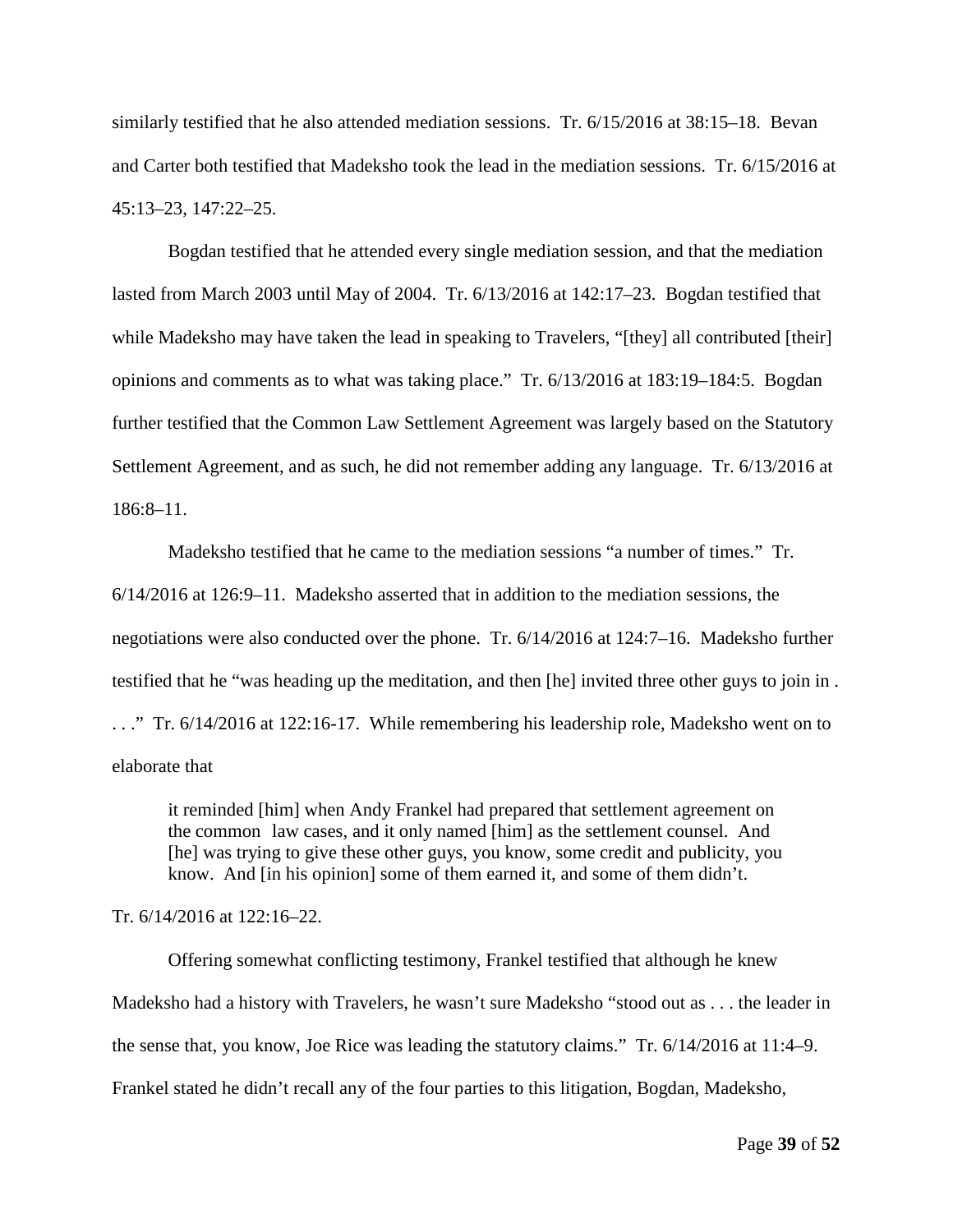Carter, or Bevan, "taking a particular lead role" in the mediation. Tr. 6/14/2016 at 20:7–8. Frankel remembered that "occasionally, one or more people wasn't [sic] present, but [he didn't] recall anybody standing out among those four as the lead negotiator." Tr. 6/14/2016 at 20:13– 15. Further, Frankel couldn't recall any one of them participating more or less than the others. Tr. 6/14/2016 at 20:17–23. Frankel testified that the common law settlement negotiations "used the statutory settlement as the model, so it was a much faster process . . . ." Tr. 6/14/2016 at 25:11–14. Frankel testified that "Travelers took the laboring oar in drafting the statutory settlement agreement," and that it had been used as a model for the Common Law Settlement Agreement. Tr. 6/14/2016 at 28:21–29:1. In Frankel's opinion, Travelers was also largely responsible for drafting the Common Law Settlement Agreement, although there had been a little back and forth with Settlement Counsel on some of the terms. Tr. 6/14/2016 at 28:21–29:12.

The Defendants testified to a laundry list of work that was done before and after the mediation. As the purpose of the \$20 million attorney fee fund here was to compensate Settlement Counsel for the achievement of the Common Law Settlement Fund itself, the work Settlement Counsel did prior to engaging in mediation and after signing the Common Law Settlement Agreement is not relevant. *See Boeing Co. v. Van Gemert*, 444 U.S. 472, 478, 100 S. Ct. 745, 749 (1980) ("Since the decisions in *Trustees v. Greenough*, 105 U.S. 527 (1882), and *Central Railroad & Banking Co. v. Pettus*, 113 U.S. 116 (1885), this Court has recognized consistently that a litigant or a lawyer who recovers a common fund for the benefit of persons other than himself or his client is entitled to a reasonable attorney's fee from the fund as a whole."). This Court could not have approved the attorneys' fees as reasonable based on the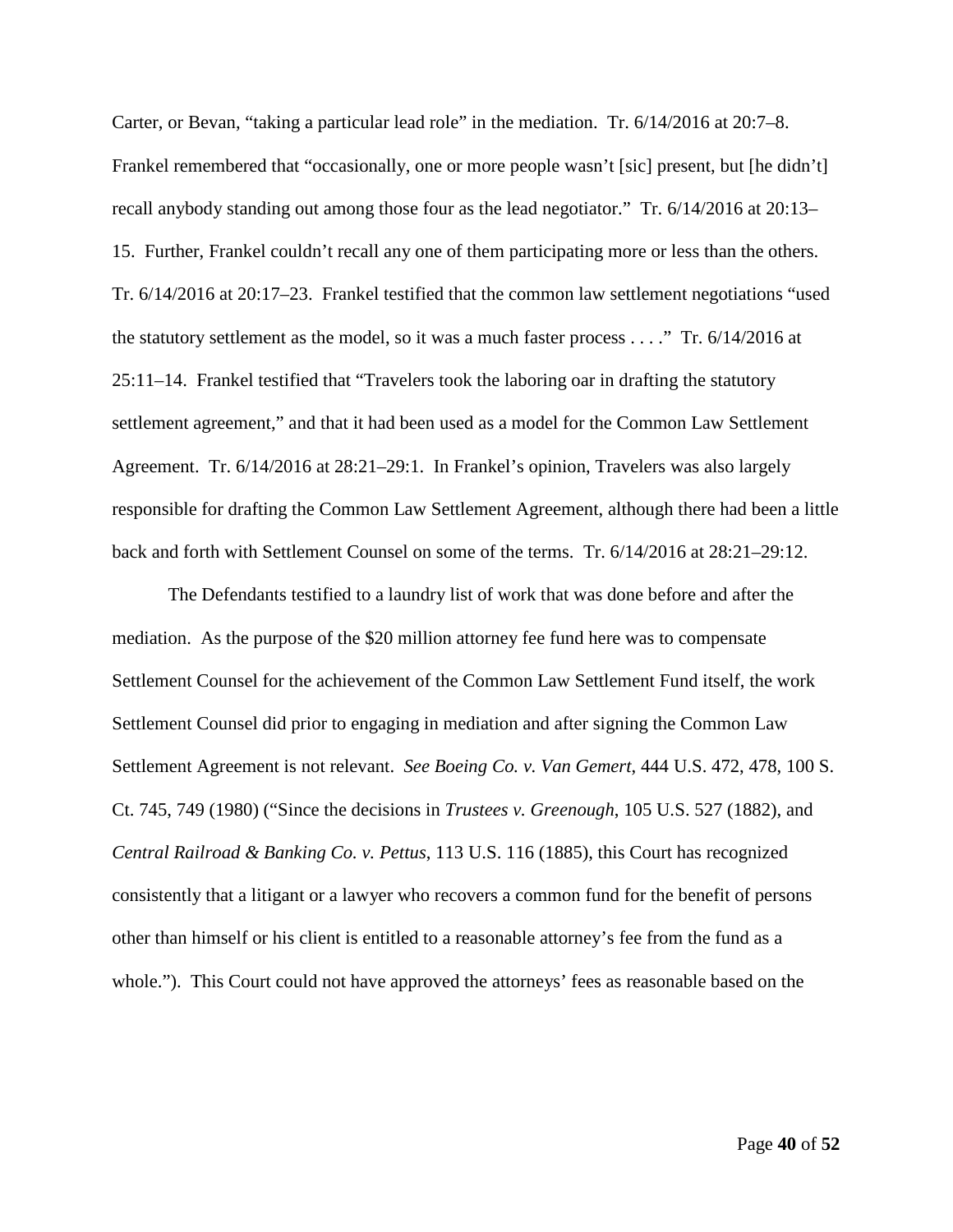complexity of the work accomplished, if the attorneys' fees were meant to compensate additional future work that had not yet been completed.<sup>[9](#page-40-0)</sup>

The only evidence the Court has is that the mediation sessions took place, and that Settlement Counsel participated in those discussions. Both Plaintiffs and Defendants vociferously objected to the admission of any substantive evidence from the mediation discussions. Even if evidence from the mediation sessions and discussions had been allowed, the billing records would have to support at least a \$5 million recovery for each member of Settlement Counsel. On August 1, 2002, this Court first appointed a mediator in this matter. Order, *In re Johns-Manville Corp.*, No. 82-11656, Aug. 1, 2002, ECF No. 3446. The parties signed the Common Law Settlement Agreement on May 21, 2004. Defs' Ex. 2. Assuming that the applicable date to start measuring the amount of work accomplished by Settlement Counsel's is the first mediation order entered on August 1, 2002, that would mean roughly 22 months of compensable work. Assuming each individual member of Settlement Counsel worked 100 hour weeks dedicated solely to this mediation, never taking any vacation for almost two years, working a constant four weeks a month, totaling a whopping 8,800 hours for 22 months, Settlement Counsel would have to bill at an hourly rate of \$568 just to merit an award of \$5 million.<sup>[10](#page-40-1)</sup> This Court has already found the \$20 million award to Settlement Counsel to be fair

<span id="page-40-0"></span><sup>&</sup>lt;sup>9</sup> Although the Court did not specify the legal standard under which it was approving the \$20 million award of attorneys' fees, it is hard to believe that approval of fees for work not yet completed could be approved as "fair, equitable and reasonable in light of the complexity of the litigations and the size of the recoveries for the ... Common Law Direct Action Plaintiffs . . . ." *In re Johns-Manville Corp.*, 2004 Bankr. LEXIS 2519, at \*113 (Bankr. S.D.N.Y Aug. 17, 2004). Reasonableness review of the attorneys' fees could not have been possible before the actual work was performed. *See, e.g.*, *In re "Agent Orange" Prod. Liab. Litig.*, 818 F.2d 216, 222 (2d Cir. 1987); *Smiley v. Sincoff*, 958 F.2d 498, 501 (2d Cir. 1992). Approval of attorneys' fees under 11 U.S.C. § 330 would also require a review of the reasonableness of the fees to be awarded based on the quality and value of the work performed. See, e.g., In re Tribeca Mkt., LLC, 2014 U.S. Dist. LEXIS 122903, at \*53 (S.D.N.Y. Sep. 2, 2014).<br><sup>10</sup> Ronald Barliant represented Plaintiffs and Defendants in the bankruptcy proceedings with Travelers beginning

<span id="page-40-1"></span>July of 2004. Tr. 6/13/2016 at 54:3–6. His hourly rate in 2004 was only \$530. Defs.' Ex. 88(hh).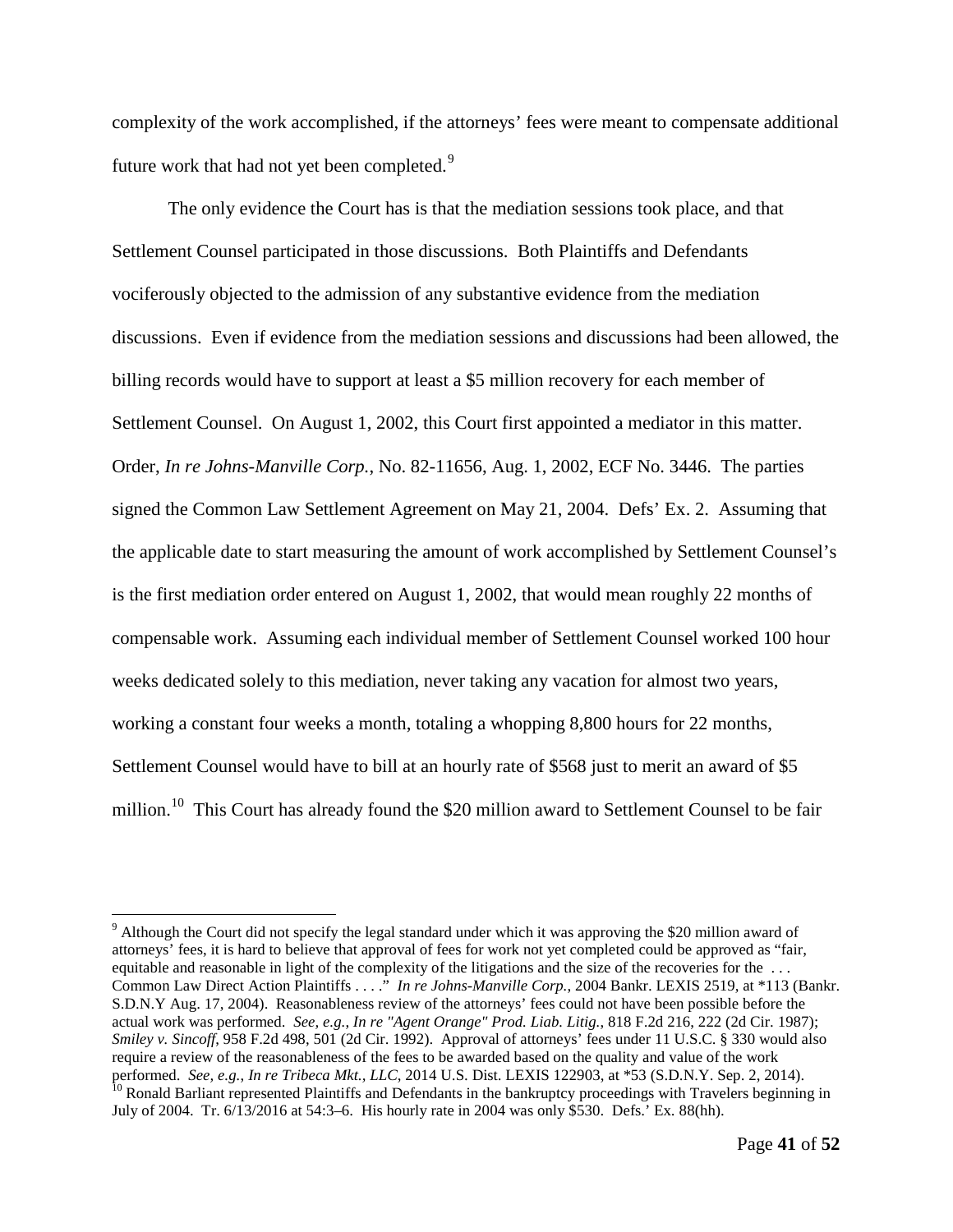and reasonable. It is highly unlikely any such award could be sustained as reasonable on the basis of quantum meruit.

## **6. Bogdan Did Not Breach**

Defendants have argued that even if there was an agreement to allocate fees, Bogdan breached the agreement "due to his own willful failure to use his best efforts to consummate the settlement." Defs.' Pre-Trial Br. 23. Defendants' contend that Bogdan's refusal to collect any of the required 14,000 client releases was a breach of the "best efforts" clause in the Common Law Settlement Agreement. *Id.* at 25. All of the conditions precedent to the Common Law Settlement Agreement were met, including the requirement that 14,000 client releases be delivered to Travelers. Travelers has paid the \$20 million in attorneys' fees into an escrowed account. This Court finds that there has been no breach of the terms of the Common Law Settlement Agreement. Even if Defendants could argue that the Common Law Settlement Agreement created a separate duty that Bogdan owed to them, this Court finds there was no evidence adduced at trial to show Bogdan breached any such duty.

Although "New York law on 'best efforts' clauses is 'far from clear,'" the Second Circuit has acknowledged "that certain 'cases suggest that a best efforts clause imposes' at least 'an obligation to act with good faith in light of one's own capabilities.'" *Cruz v. Fxdirectdealer, LLC*, 720 F.3d 115, 124 (2d Cir. 2013) (quoting *Bloor v. Falstaff Brewing Corp.*, 601 F.2d 609, 613 n.7 (2d Cir. 1979)). "Under New York law, a contract need not explicitly define 'best efforts' for its 'best efforts' provision to be enforceable." *Us Airways Grp. v. British Airways Plc*, 989 F. Supp. 482, 491 (S.D.N.Y. 1997) (citing *Bloor*, 454 F. Supp. at 266–67). Where the contract does not provide a clear definition of what constitutes "best efforts," some New York courts have enforced the clause "when 'external standards or circumstances impart a reasonable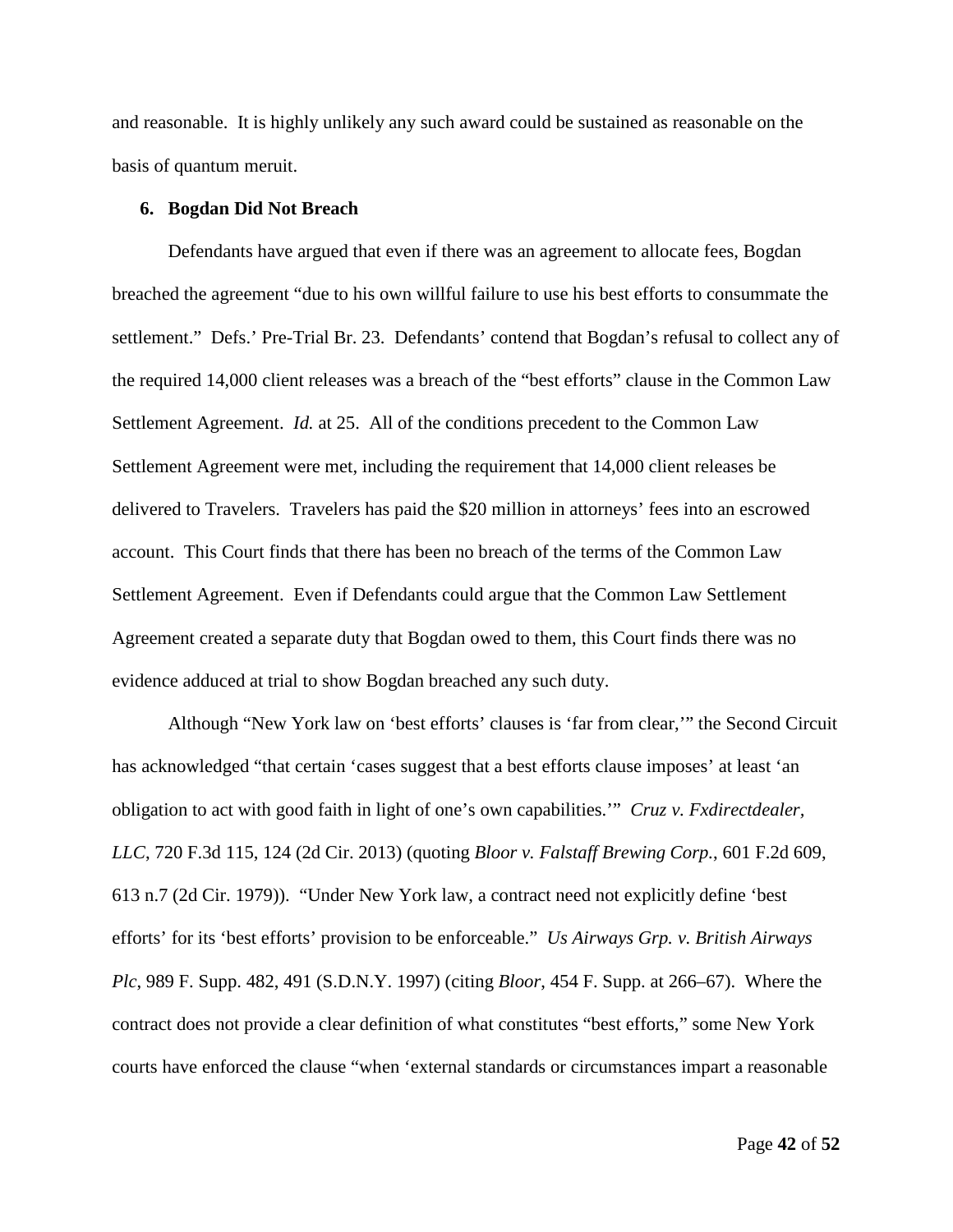degree of certainty to the meaning of the phrase best efforts.'" *Cruz*, 720 F.3d at 124 (citation omitted). "In some cases, New York courts have chosen to imply a standard for best efforts when the contract has failed to provide its own definition." *Harbinger F&G, LLC v. OM Grp. (UK) Ltd.*, 2015 U.S. Dist. LEXIS 33689, at \*76–77 (S.D.N.Y. Mar. 18, 2015) (citations omitted). Where the term is not defined, "and criteria by which to measure the parties' 'best efforts' are lacking, the extrinsic circumstances concerning the parties' understanding of that term may be considered by the finder of fact." *Us Airways Grp.*, 989 F. Supp. at 491 (citations omitted).

The Common Law Settlement Agreement creates three conditions precedent in paragraph two. Defs.' Ex. 2, ¶ 2. Paragraph two states that Travelers' obligations to pay the \$70 million to the Common Law Settlement Fund and the \$20 million in attorneys' fees "are subject to and made expressly contingent upon the satisfaction of [three] conditions precedent," including the entry of an order finding that the common law suits were always enjoined pursuant to Manville's Confirmation Order, entry of a final order approving the Common Law Settlement Agreement, and "[e]xecution and delivery into escrow, within sixty ( 60) days of approval by the Bankruptcy Court of this Settlement Agreement, of no fewer than fourteen thousand (14,000) general releases . . . as further described in Paragraph 5 of this Settlement Agreement." Defs.' Ex. 2, ¶ 2(c). Paragraph five, entitled "Releases by Claimants," provides that

[a]ny Person who receives payment from the Common Law Direct Action Settlement Fund shall sign and deliver to Travelers a general release, in substantially the form attached hereto as Exhibit B. To the extent applicable state law imposes any additional requirements in order to enforce in whole or in part the general releases contemplated by this Settlement Agreement, Settlement Counsel agree to take all steps necessary to obtain such general releases contemplated by this Settlement Agreement in a form that conforms with applicable state law.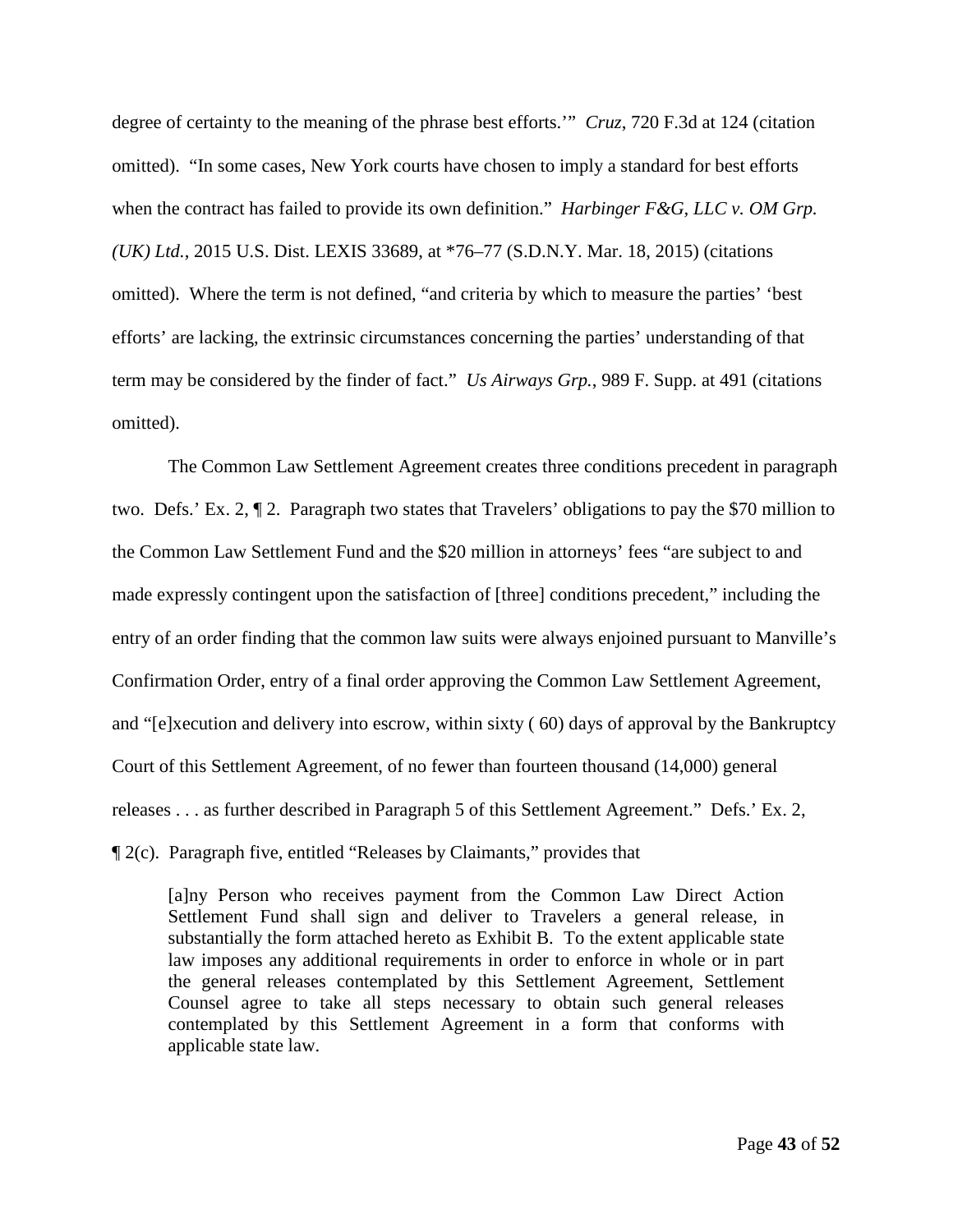Defs.' Ex. 2, ¶ 5. Essentially, paragraph two creates a sub-category of claimants by overriding certain key provisions of paragraph five, namely the condition upon which any person must sign and deliver a general release to Travelers. Some unspecified 14,000 individuals must provide a general release to Travelers within 60 days of the final approval of the Common Law Settlement Agreement. This is instead of providing a release after receiving payment from the fund, as is contemplated by paragraph five. If the 14,000 claimants do not provide the initial releases, there is no Common Law Settlement Fund in existence and paragraph five will never go into effect.

Paragraph 19 of the Common Law Settlement Agreement provides that

[a]ll Parties will use their best efforts to obtain the outcomes sought by this Settlement Agreement, which shall include joint motion by Travelers and the Settlement Counsel to obtain, upon an evidentiary hearing, a Final Order approving this Settlement Agreement and entry of the order described in Section 2(a) containing prohibitions against Claims at least as broad as those contained in Exhibit A.

Defs.' Ex. 2, ¶ 19. This makes explicit reference to the attempt to obtain the Court's approval of the Settlement Agreement and the entry of an order finding that the common law claims were always barred by Manville's Confirmation Order. The clause specifically leaves out the condition precedent to obtain 14,000 releases, while including the other two condition precedents in paragraph two.

The parties to the contract were sophisticated. The omission of the requirement to obtain 14,000 releases was not accidental. In fact, it is highly likely that it was intentional, as the 14,000 signatures required the efforts of non-signing co-counsel. Settlement Counsel on their own, did not have enough clients to produce the 14,000 signatures. Tr. 6/15/2016 at 69:17–70:7; Defs.' Ex. 233. Even including Bogdan's estimated 750 client releases, Bevan had roughly 12,000 clients, and Madeksho had maybe 20. Defs.' Ex. 233; Tr. 6/15/2016 at 60:4–5, 110:3–22. In total, this amounts to only a potential 12,770 client releases, still 1,230 releases short of the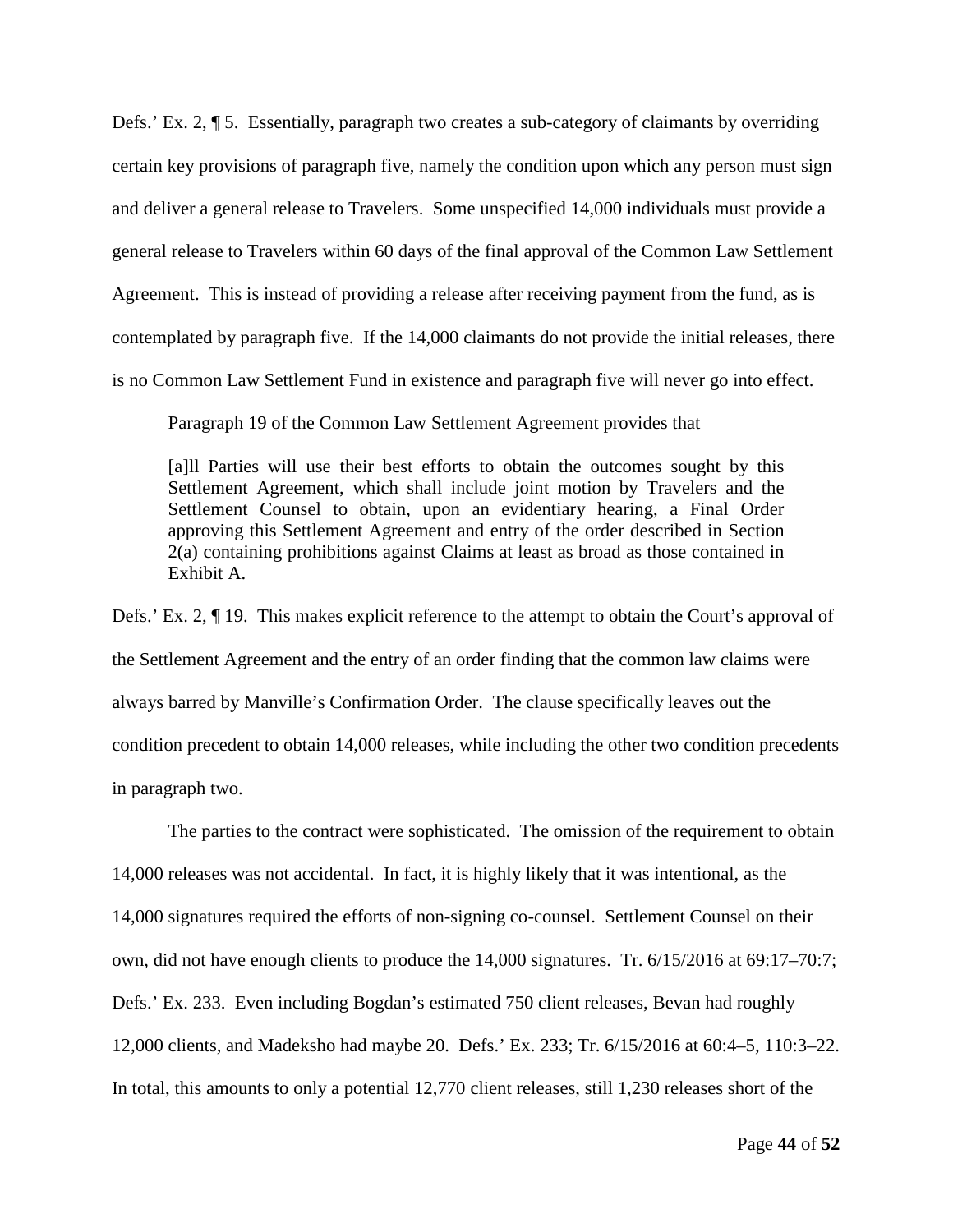14,000 required. Non-signing parties could not be contractually obligated to make best efforts. Instead, "All Parties" were required to "use their best efforts to obtain the outcomes sought by this Settlement Agreement . . . ." Defs.' Ex. 2, ¶ 19. Defendants have not persuasively argued that the "best efforts" clause includes the obligation to obtain 14,000 releases, as that condition precedent was specifically left out of the "best efforts" clause and required action on the part of non-signing co-counsel. Defs.' Ex. 2, ¶ 19; Defs.' Ex. 233; Tr. 6/15/2016 at 110:3–112:1.

Here, the only yardstick to measure what constitutes "best efforts" under the Common Law Settlement Agreement is that best efforts "shall include joint motion by Travelers and the Settlement Counsel to obtain" a final order approving the Common Law Settlement Agreement, and an order from the bankruptcy court that the common law claims were always barred by Manville's Confirmation Order. Defs.' Ex. 2, ¶ 19. The "best efforts" clause defines the outcomes sought to include two of the three condition precedents provided for in paragraph two, it specifically excludes the third condition precedent of obtaining 14,000 releases. *Id.*

Defendants provided no extrinsic evidence as to what "best efforts" would have meant in relation to the other outcomes sought to be obtained by the Common Law Settlement Agreement. Defendants only argue that "[a] party plainly violates [the best efforts] standard where, as here, the party exercises *no effort* to satisfy the contingencies in a contract." Defs.' Pre-Trial Br. 27 (citations omitted). That Bogdan ultimately did not provide any of the 14,000 releases does not automatically mean Bogdan did not make his "best efforts" in light of the contractual terms and the facts at that time. Indeed, Madeksho only obtained the 20 releases of his clients and Carter obtained perhaps "a couple," according to Bevan. Tr. 6/15/2016 at 111:3–7. Clearly, best efforts cannot literally be equated with the number of releases actually obtained.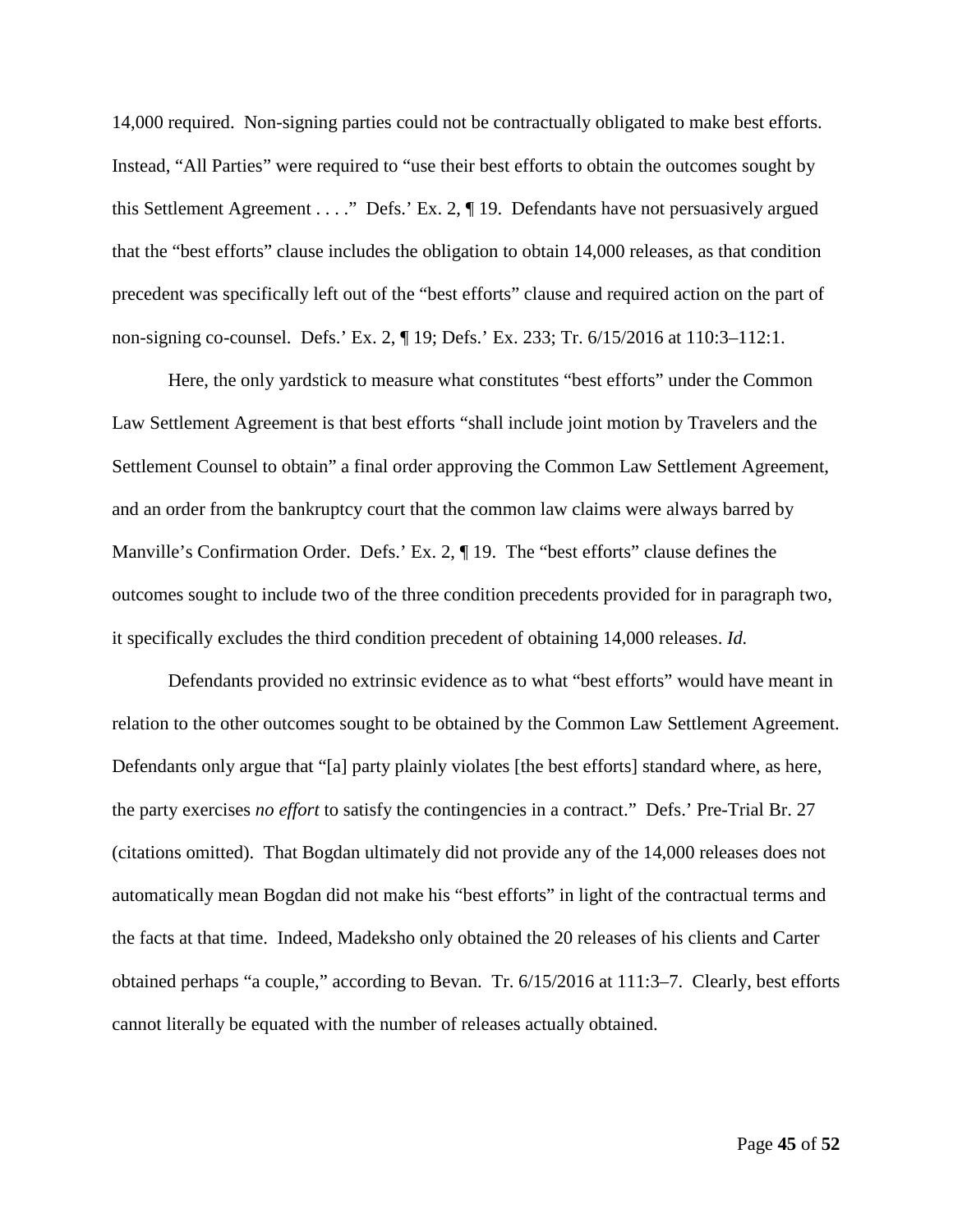Even if Bogdan had been required to use his "best efforts" to help obtain the 14,000 releases, it is not clear that Bogdan's failure to do so in light of the circumstances would have constituted a material breach of the contract. The Common Law Settlement Agreement was signed on May 21, 2004 without any fund distribution procedures. Tr. 6/13/2016 at 173:13–14; Defs.' Ex. 2. It took many years after multiple appeals for the order approving the Common Law Settlement Agreement to become "final." *See In re Johns-Manville Corp.*, 440 B.R. 604, 615 (Bankr. S.D.N.Y. 2010), *aff'd in part, rev'd in part sub nom. Travelers Indem. Co. v. Statutory & Haw. Direct Action Settlement Counsel (In re Johns-Manville Corp)*, 845 F. Supp. 2d 584 (S.D.N.Y. 2012), *vacated sub nom. Common Law Settlement Counsel v. Travelers Indem. Co. (In re Johns-Manville Corp.)*, 759 F.3d 206 (2d Cir. 2014) (affirming that the bankruptcy court's orders became final on June 18, 2009). On December 16, 2010, this Court held that Travelers' obligations were triggered on June 18, 2009. *See id.* According to Bevan, the effort to obtain the required 14,000 releases began sometime in late 2009. Tr. 6/15/2016 at 68:2–12; Defs.' Ex. 135; Defs.' Ex. 137. Bevan testified that the releases were forwarded to the Common Law Settlement Agreement Fund Administrator in August of 2010, roughly eight months after coordination efforts had begun. Tr. 6/15/2016 at 68:22–69:1. Bevan further testified that he was unsure when the 60 day deadline had really begun to run, although he believed it was sometime around June of 2010. Tr. 6/15/2016 at 68:20–25. Bevan's firm coordinated the effort. Tr. 6/15/2016 at 65:12–14. It was not until many years later on July 22, 2014, that the Second Circuit ordered the bankruptcy court's orders were final as of June 18, 2009. *Common Law Settlement Counsel*, 759 F.3d at 218. It was at this point that the final push to really formulate the fund distribution procedures began. Tr. 6/15/2016 at 84:6–9, 85:21–86:7.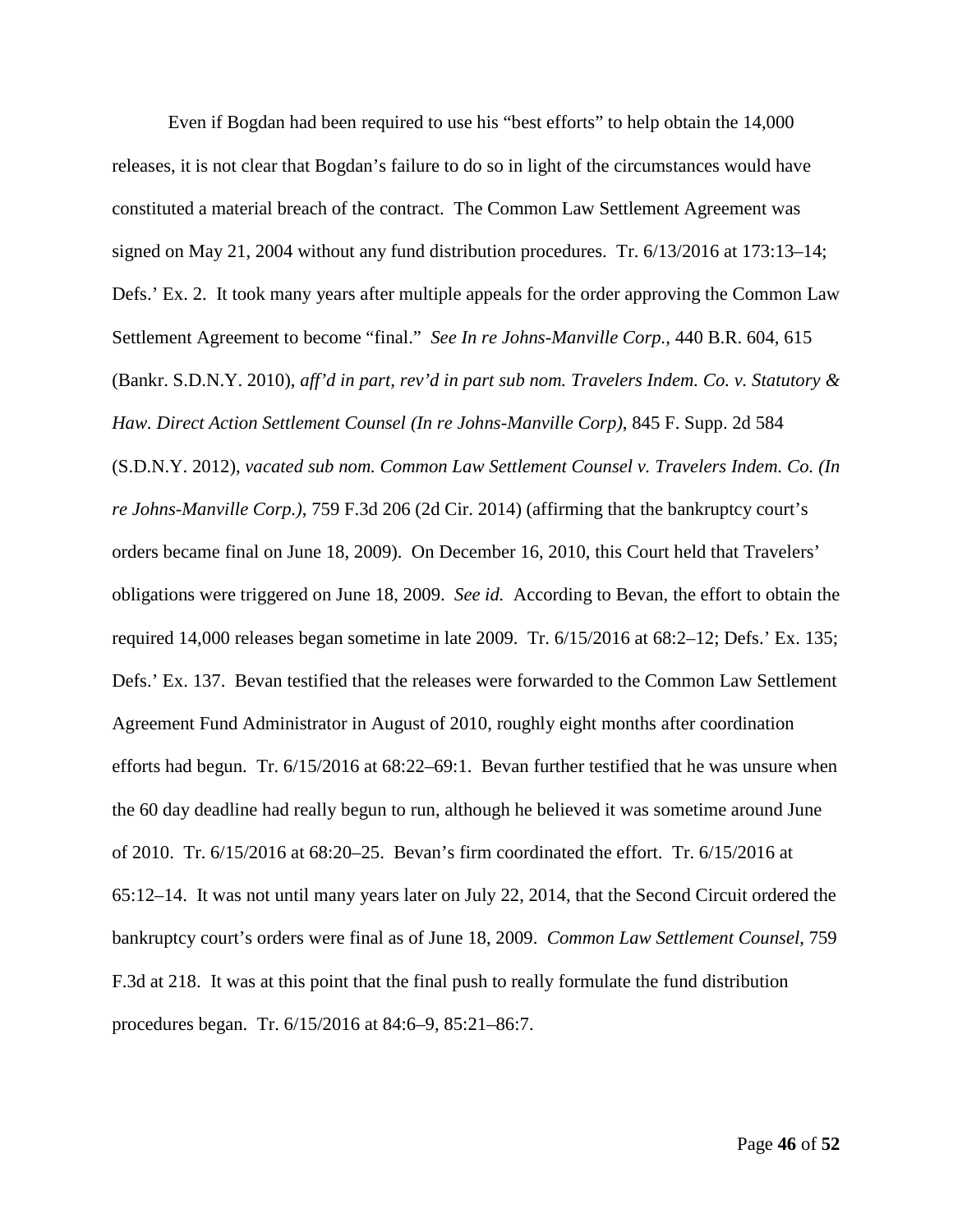Bogdan testified that when it came time to provide the general releases around 2009 or 2010, nearly six years after the Common Law Settlement Agreement had been executed, there were still no fund distribution procedures. Tr. 6/13/2016 at 162:18–24, 176:5–18. Bogdan was told releases were already being gathered by Bevan and he "was never told that there was a need for [his] releases." Tr. 6/13/2016 at 175:4–9. Bogdan testified there were emails back and forth about him obtaining the releases at that time:

Then I asked, well, what about the fund distribution plan? How do I know if my clients are even going to . . . well, are my clients going to qualify. No one told me, yes, my clients are going to qualify. No one told me when a fund distribution plan would be filed. I had sought a fund distribution plan to be filed from day one back in the summer of 2004. And there was no fund distribution plan. I had a duty to my clients not to get releases . . . .

Tr. 6/13/2016 at 176:5–18. Bogdan believed he was protecting his clients' interests by waiting to obtain the general releases from them while there was still no fund distribution plan in place. *Id.* Without the fund distribution plan, Bogdan could make no representations to his clients about whether they were likely to receive a payout in exchange. Tr. 6/13/2016 at 176:5–18. In light of the circumstances, even if Bogdan had been contractually obligated to use his best efforts to help obtain the 14,000 releases, this Court is hard pressed to find Bogdan breached any illdefined best efforts obligation in this instance. Bogdan is entitled to his contractual recovery.

## **7. Bogdan's Recovery Would Not Be Adjusted Downward**

Defendants' parallel argument that Bogdan is not entitled to any recovery based on Bogdan's alleged violations of Rule 1.1(c) and Rule 1.5(a) of the New York Rules of Professional Conduct ("New York Rule") must be dismissed. Defendants attempt to characterize Bogdan's post-settlement behavior as obstructionist and as contributing to the delay in the consummation of the Common Law Settlement Agreement. Defs.' Pre-Trial Br. 28. Defendants claim that Bogdan's actions were adverse to the interest of Bogdan's own clients, in violation of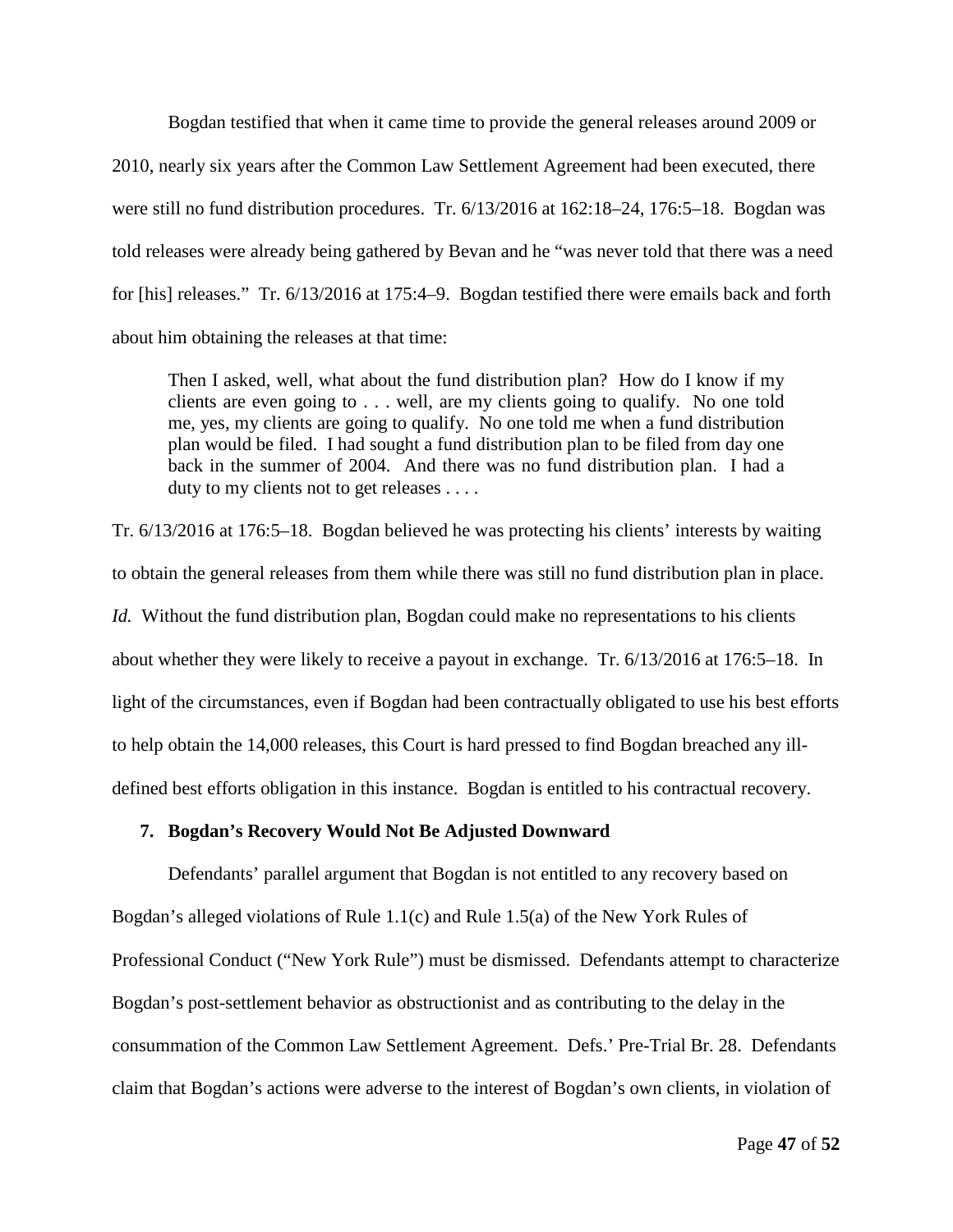New York Rule 1.1(c), and that any award of fees would be excessive under New York Rule

1.5(a). Defendants' arguments amount to little more than the fact that Bogdan and the rest of

Settlement Counsel had a falling out.

Defendants' arguments that Bogdan has not provided competent services to his clients

and that his fees are excessive are devoid of the case or controversy requirement. The preamble

to the New York Rules, paragraph 12, clearly states that

Violation of a Rule should not itself give rise to a cause of action against a lawyer nor should it create any presumption in such a case that a legal duty has been breached. In addition, violation of a Rule does not necessarily warrant any other nondisciplinary remedy, such as disqualification of a lawyer in pending litigation. The Rules are designed to provide guidance to lawyers and to provide a structure for regulating conduct through disciplinary agencies. They are not designed to be a basis for civil liability. Furthermore, the purpose of the Rules can be subverted when they are invoked by opposing parties as procedural weapons. The fact that a Rule is a just basis for a lawyer's self-assessment, or for sanctioning a lawyer under the administration of a disciplinary authority, does not imply that an antagonist in a collateral proceeding or transaction has standing to seek enforcement of the Rule. Nevertheless, because the Rules do establish standards of conduct by lawyers, a lawyer's violation of a Rule may be evidence of breach of the applicable standard of conduct.

N. Y. Rules of Prof'l Conduct Preamble [12] (2014). An alleged violation of a New York Rule

of Professional Conduct does not create its own civil cause of action. In other words, Defendants may not argue that Bogdan's alleged violation of a New York Rule of Professional Conduct gives rise to its own civil remedy. A violation of an ethical rule may only be used to support a claim for breach of a separate legal duty or standard of conduct.

New York Rule 1.1 deals with competence. New York Rule 1.1(c) provides that "A

lawyer shall not intentionally: (1) fail to seek the objectives of the client through reasonably

available means permitted by law and these Rules; or (2) prejudice or damage the client during

the course of the representation except as permitted or required by these Rules." Defendants do

not represent any of Bogdan's clients—they are merely arguing that Bogdan breached his duty of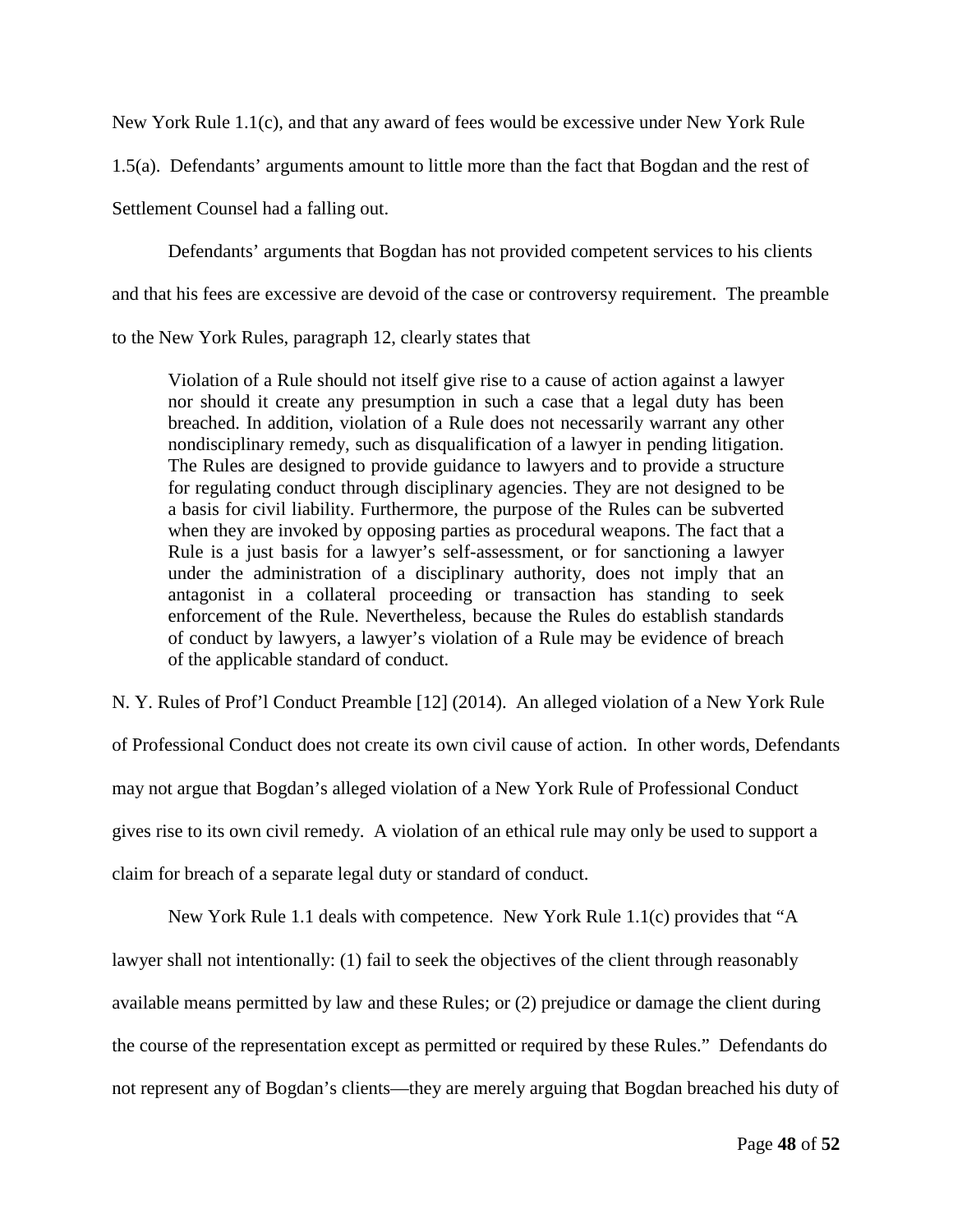competence to his clients and as a result, that violation should preclude him from recovering under the Common Law Settlement Agreement. This is not evidence that Bogdan breached some other legal duty. This is precisely what the Preamble prohibits. As such, there is no actual cause of action in controversy on these grounds before this Court.

Similarly, Defendants claim that Bogdan breached New York Rule 1.5(a), which prohibits excessive fees on the basis of reasonableness: "A lawyer shall not make an agreement for, charge, or collect an excessive or illegal fee or expense. A fee is excessive when, after a review of the facts, a reasonable lawyer would be left with a definite and firm conviction that the fee is excessive." Defendants claim that by virtue of Bogdan's alleged violation of Rule 1.5(a), under quantum meruit Bogdan is not entitled to recover anything from the attorneys' fees created by the Common Law Settlement Agreement. Defs.' Pre-Trial Br. 21. This Court has already held that quantum meruit is inapplicable here. Even if it were, Bogdan's fee award would not be reduced based on an alleged violation of New York Rule 1.5(a). This Court has already held the award of attorneys' fees to be reasonable and fair based on the complexity of the case and the issues involved. *In re Johns-Manville Corp.*, 2004 Bankr. LEXIS 2519, at \*113 (Bankr. S.D.N.Y Aug. 17, 2004). Further, an argument that the fees were excessive is not evidence that Bogdan has breached a separate, applicable standard of conduct or legal duty.

Defendants' own conduct evidences an intent to frustrate the mediation, and their acts took place while mediation was still underway. Carter testified that he had initially objected to participating in mediation and had drafted the opposition to Travelers' motion for a temporary restraining order and argued the motion before this Court. Tr. 6/15/2016 at 139:5–21. This Court denied the objection to mediation twice and Carter took the matter up on appeal. Tr. 6/15/2016 at 139:15–21. Bevan testified while mediation was ongoing, one of his jobs was to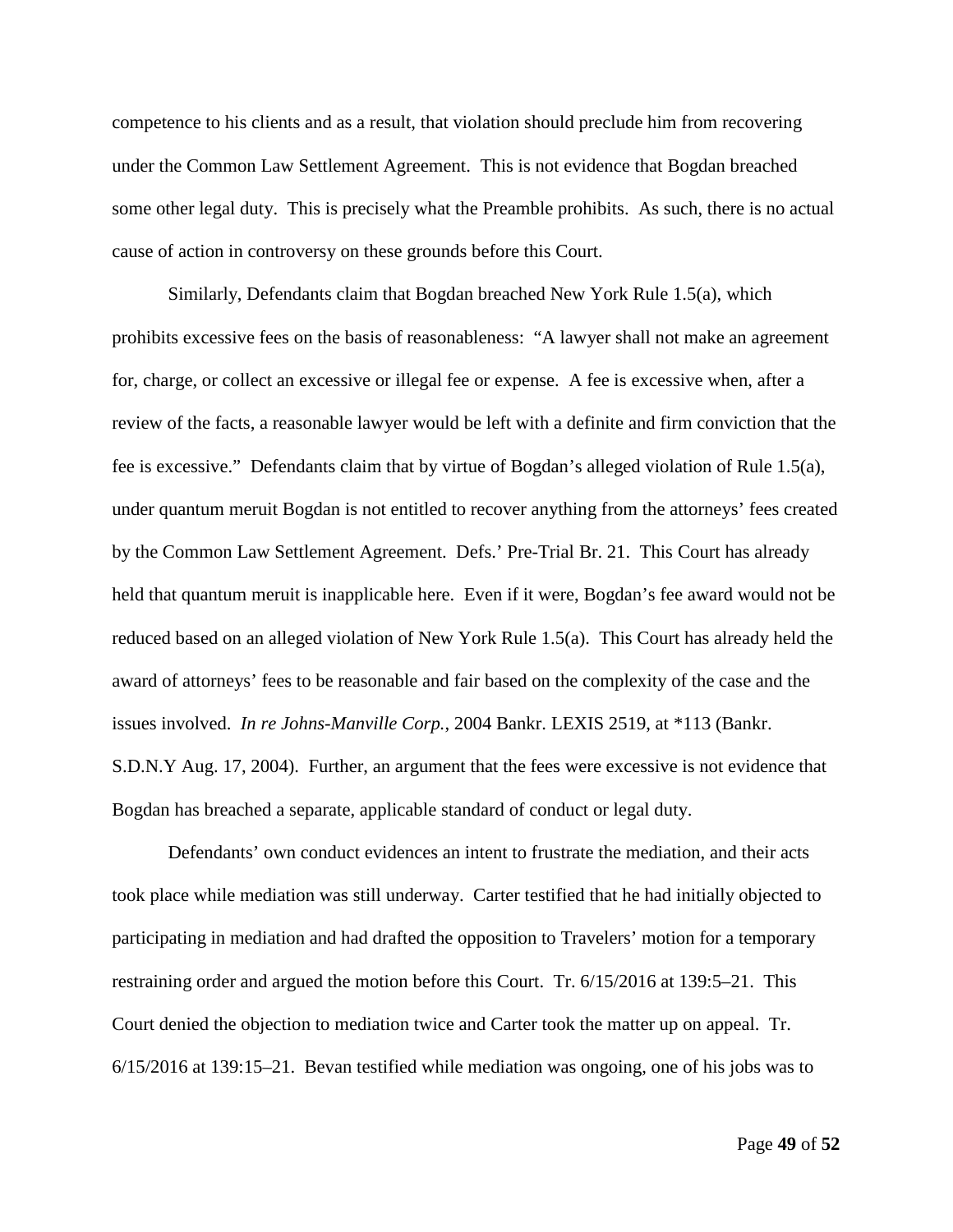keep the Ohio state court asbestos litigation against Travelers "in play as long as possible," so they could obtain a settlement with Travelers. Tr. 6/15/2016 at 25:24–26:6. The trial courts had already granted Travelers' motions to dismiss, so Bevan and Carter filed appeals. Tr. 6/15/2016 at 26:3–11. This activity happened after this Court had entered the temporary restraining orders. Regardless of these facts and the inferences that could plausibly be drawn from them, this Court has already determined that the attorneys' fees to Settlement Counsel were reasonable, fair and equitable given the complexity of the circumstances. *See In re Johns-Manville Corp.*, 2004 Bankr. LEXIS 2519, at \*113 (Bankr. S.D.N.Y. Aug. 17, 2004). The Court must dismiss Defendants' arguments to reduce Bogdan's fees based on alleged ethical violations, or his actions to frustrate consummation of the Common Law Settlement Agreement.

## **8. Bogdan is Not Liable For the Additional Attorneys' Fees of Barliant**

Defendants also claim that Bogdan is now liable for the expenses of joint counsel retained to represent Settlement Counsel around the time this Court approved the Common Law Settlement Agreement in 2004. Joint counsel was led by Mr. Ronald Barliant ("Barliant") while at the Goldberg Kohn law firm, and represented all four Settlement Counsel on the appeals of the Common Law Settlement Agreement from July of 2004 through January 18, 2011. Defs.' Pre-Trial Br. 28; Tr. 6/13/2016 at 6–13. On January 18, 2011, Barliant withdrew as Bogdan's representation by order of this Court. Tr. 6/13/2016 at 6–3. Between 2004 and 2010, Barliant's legal fees were paid by Travelers. *See* Defs.' Ex. 89, ¶ 4; Tr. 6/13/2016 at 96:3–18. After Travelers refused to pay Barliant's legal fees for continued representation of Settlement Counsel, Barliant approached Madeksho about his fees. Tr. 6/13/2016 at 98:4. Barliant initially proposed a contingency fee arrangement, which Madeksho rejected as too complicated. Tr. 6/13/2016 at 1–6. Madeksho offered to pay Barliant's fees himself instead. Tr. 6/13/2016 at 96:6–8. Barliant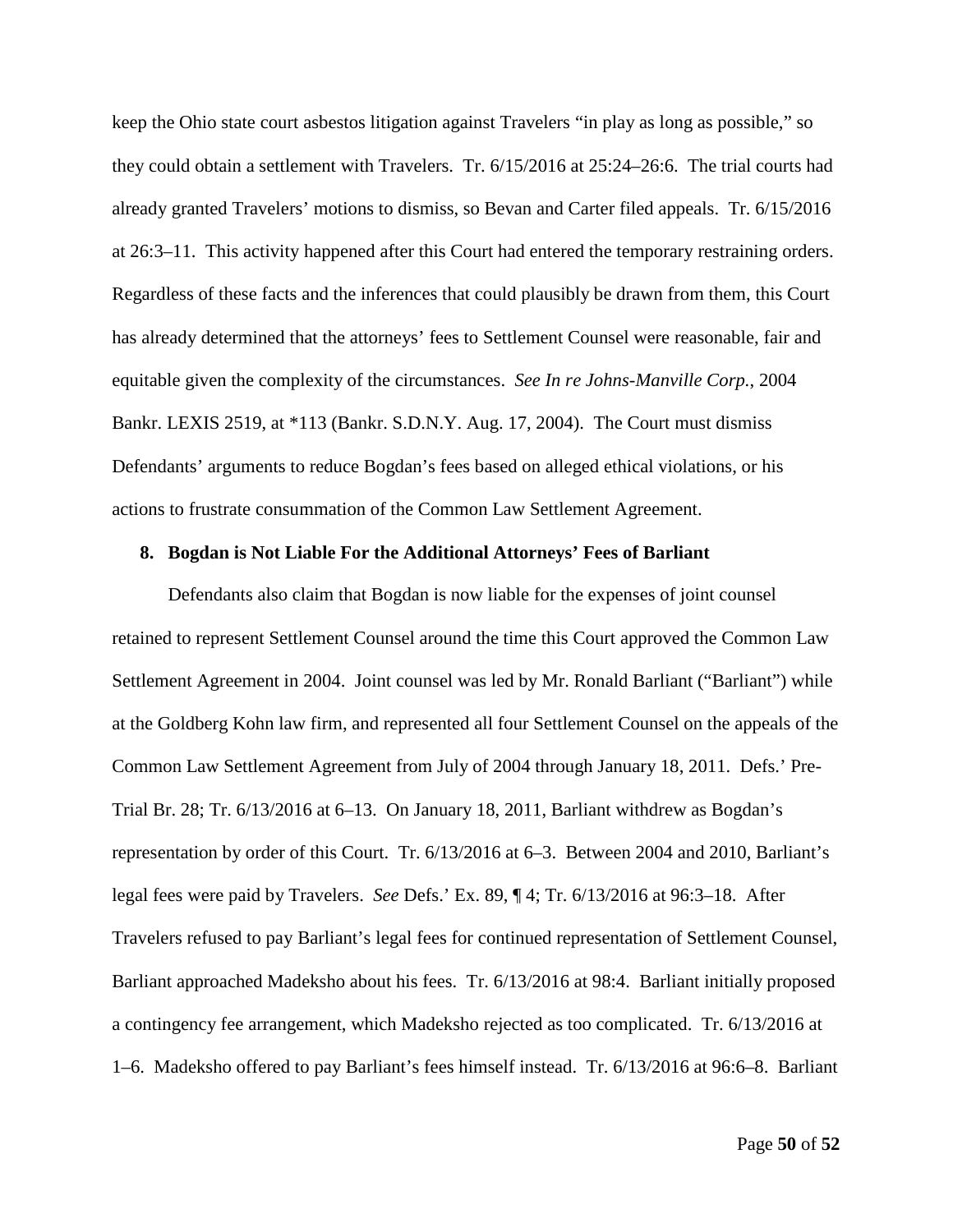testified that to the best of his memory, he sent his bills to Madeksho's office. Tr. 6/13/2016 at 96:8–11. Bevan testified that while he was never asked to pay Barliant's fees, he "volunteered" to pay half the bills. Tr. 6/15/2016 at 62:8–17. Bevan testified that the total amount of Barliant's fees were "just shy of 600,000" and so he paid half of them, roughly \$300,000. Tr. 6/15/2016 at 63:7–9. Madeksho himself testified to the following:

Q: Do you remember who paid for Mr. Barliant's fees? A: Well, at one point, Travelers had paid for it, and then they quit. And – Q: And what happened at that point? A: That -- I took over paying the fees, and then Mr. Bevan said, well, here, Larry, let me chip in, too. And so Mr. Bevan paid some, too.

Tr. 6/14/2016 at 131:5–11. From Madeksho's own account, he never asked anyone else to help pay Barliant's legal fees. Madeksho, on his own, negotiated with Barliant to continue representation, without consulting the other three members of Settlement Counsel. Bevan contributed to Barliant's fees of his own volition. There is no evidence of an agreement or promise by Bogdan to help pay Barliant's fees. The facts indicate Madeksho never even intended to ask anyone to help pay Barliant's fees. Assuming for the sake of argument that Madeksho had anticipated Settlement Counsel would contribute to Barliant's fees, it is doubtful Madeksho had the authority to bind Settlement Counsel to an agreement to further retain Barliant without their explicit consent. The Court finds that Bogdan is not liable to Madeksho for the payment of any of Barliant's fees that Madeksho agreed to pay.